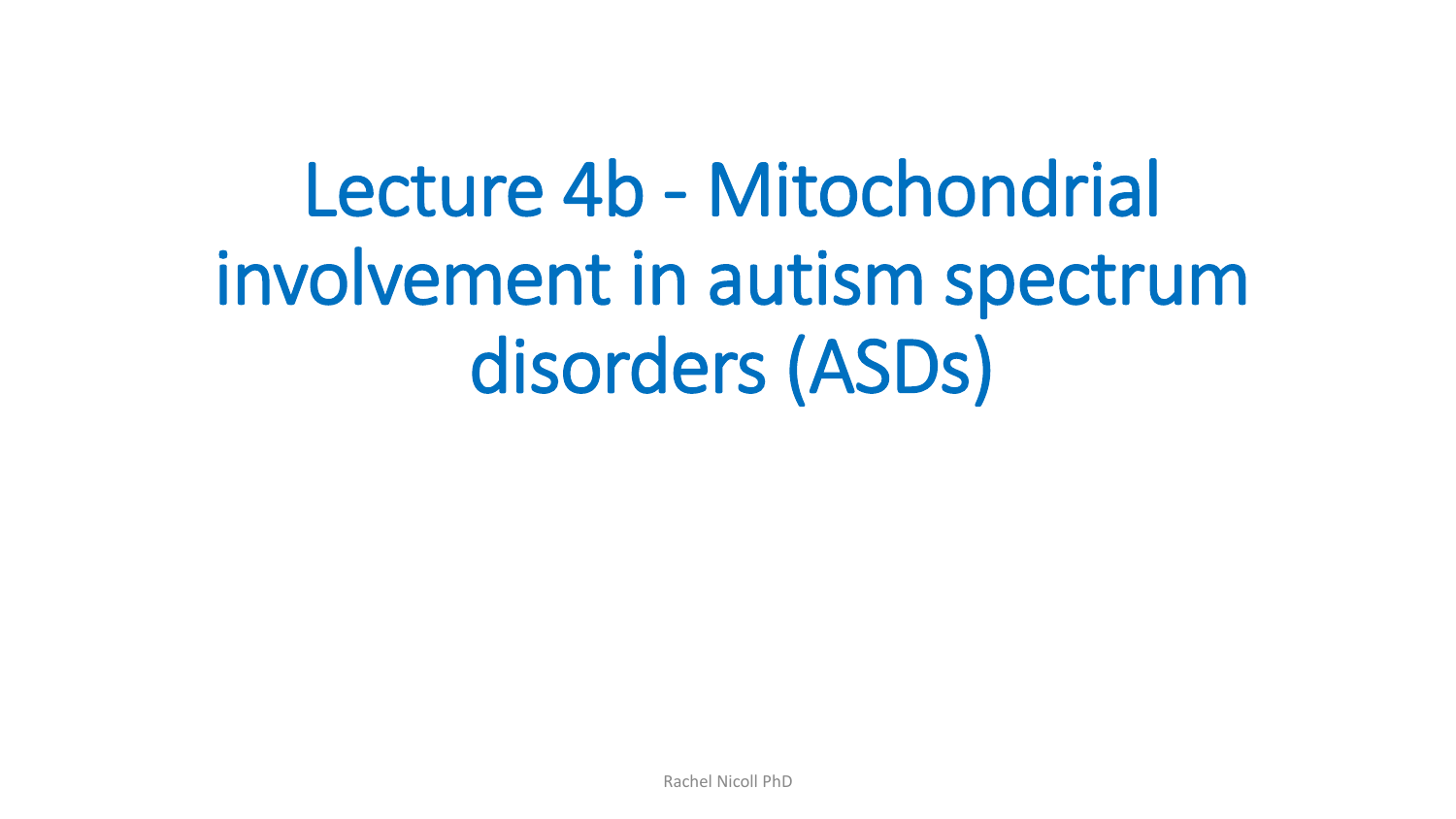### Dramatically increased prevalence: described as an 'autism tsunami'

- According to the US Centres for Disease Control, ASD is the **fastest growing developmental disability, affecting 1 in 59 children (1970s: 1 in 5000)**, with males affected 4.5 times more often than females. Prevalence has increased 10-17% each year over the last several years. (Griffiths KK, Oxid Med Cell Longev, 2017; Hollis F, Curr Opin Neurobiol, 2017; Rose S, Mol Diag Ther, 2018; Blaxill M, J Autism Dev Disord, 2021)
- The various levels of autism, including Asperger's syndrome, are combined under the name of autism spectrum disorders (ASDs).
- Autism is a pervasive lifelong developmental disorder characterised by difficulties with social interaction and communication and by restricted and repetitive behaviour. It is associated with a combination of genetic, immune and environmental factors (infections, autoimmune disease, immunoglobulin deficiency, environmental toxins) which affect cell signalling, metabolic, immune and epigenetic triggers. (Chaste P, Dialog Clin Neurosci, 2012; Rose S, Mol Diag Ther, 2018; Griffiths KK, Oxid Med Cell Longev, 2017)
- In the brain, ASD is characterised by altered development, structure and/or function of synapses, resulting in impaired synaptic and dendritic organisation (Hollis F, Curr Opin Neurobiol, 2017). Rachel Nicoll PhD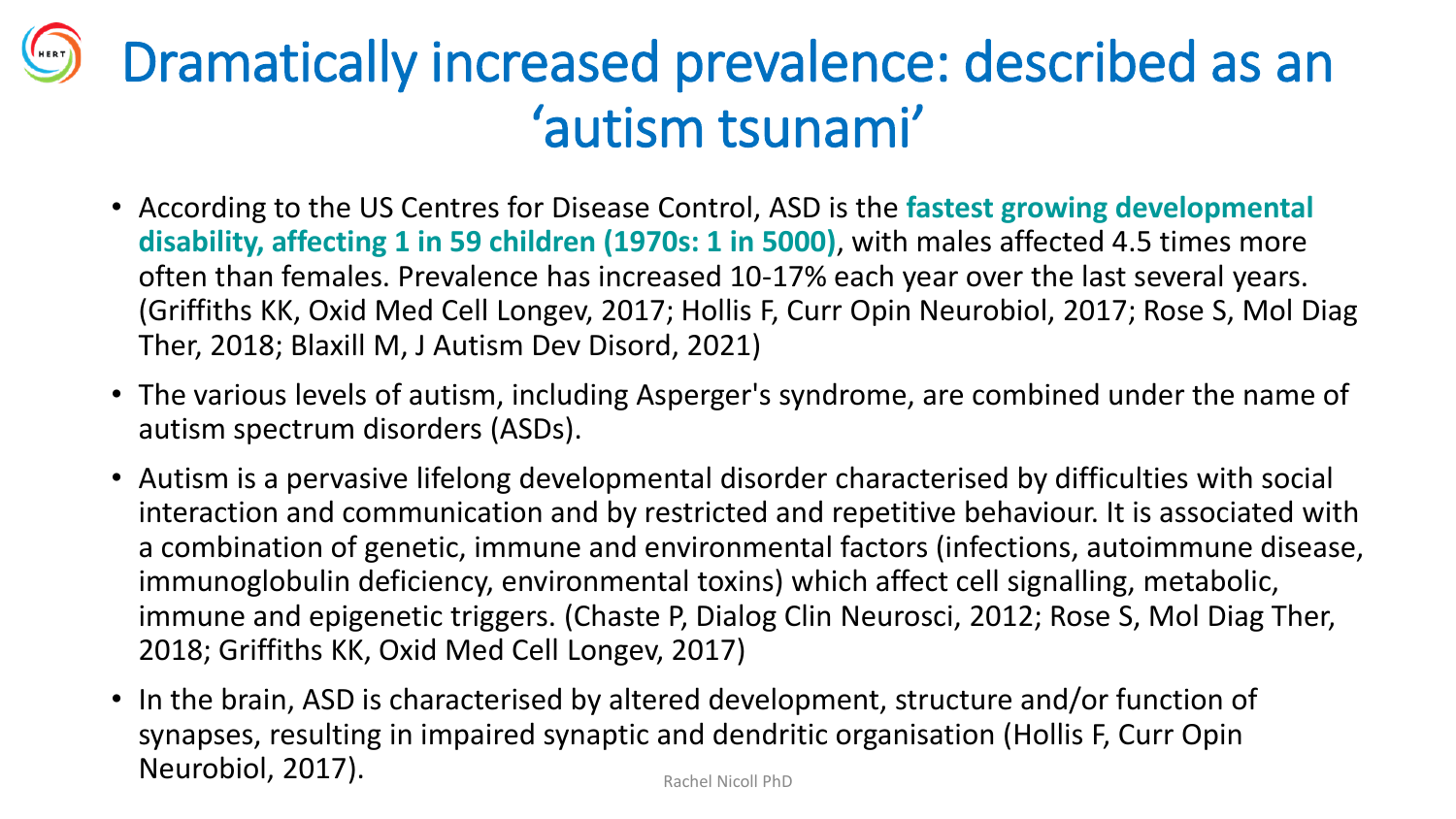# Conventional medicine: the genomic approach to autism

- In the US, >\$1 billion has been spent on genetic research into autism over the past 10 years. This has shown that **hundreds of genes may play a role,** with the collective contribution of all genes in ASD being around 40%. **But no single gene accounts for more than 1–2% of autism**.
- **Our DNA cannot change this fast. Therefore, the rise in the prevalence of autism spectrum disorders (ASDs) is not genetic.** Recent twin studies show that environmental factors are responsible for about 60% of ASDs.
- These genes found to predispose children to autism are known as **'autism susceptibility genes**'. So far scientists have identified 102 of these genes. But studies have failed to confirm a high rate of genetic mutations in ASDs or a single gene or chromosomal defect. Where there are mutations, they are rarely the cause of the condition.
- There is officially no cure for autism because the underlying cause is 'unknown'. Medical therapy is currently limited to targeting behavioural symptoms. Yet between 3-25% of children reportedly lose their ASD diagnosis and enter the normal range of cognitive, adaptive and social skills. The work of Robert Naviaux shows that these children can be helped.
- Although many urinary and blood biomarkers may be dysregulated in ASDs, none has been found to predict accurately or detect the condition, although many studies have found that individuals with ASD display impaired methylation or detoxification, increased oxidative stress or abnormalities in redox regulation.

(Rose S, Mol Diag Ther, 2018; Hollis F, Curr Opin Neurobiol, 2017; Griffiths KK, Oxid Med Cell Longev, 2017; Helt M, Neuropsychol Rev, 2008)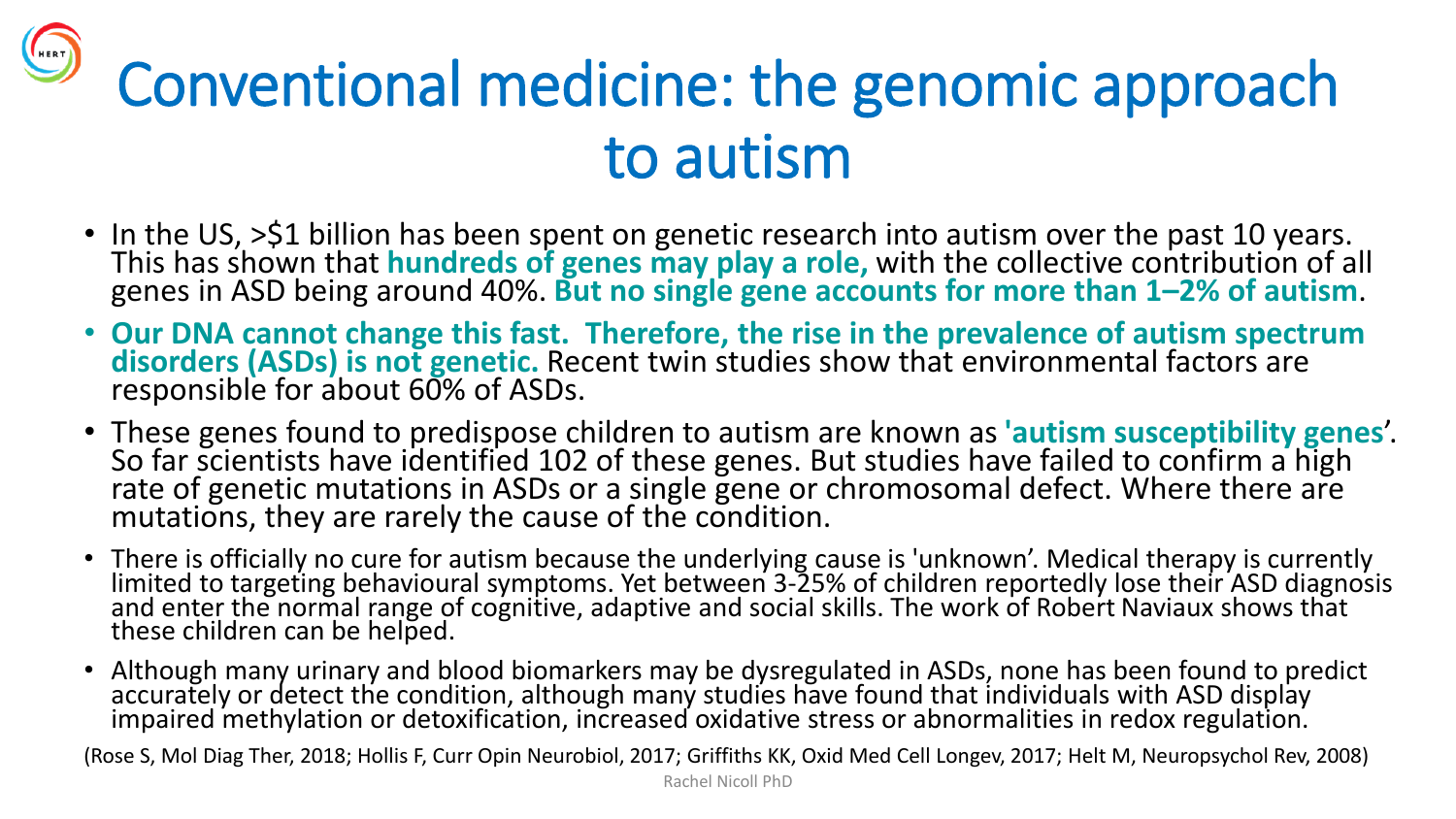

### Alternative hypotheses

- Gut involvement
- Dysregulated serotonin
- Environmental toxins
- Immune or autoimmune involvement: dysregulated IL-17A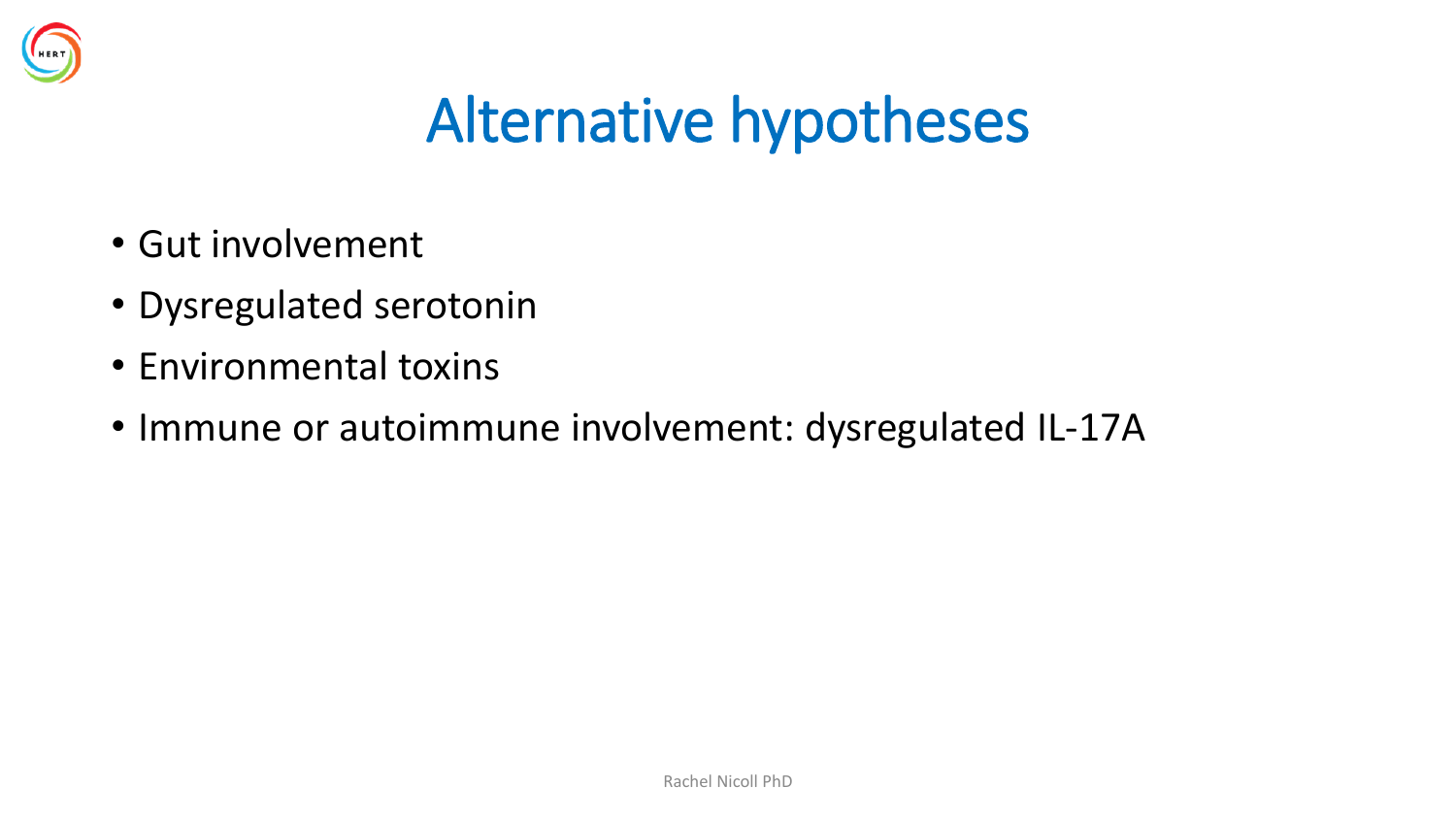

### Autism and gut involvement

- Gastrointestinal complications are one of the major ASD comorbidities; their prevalence ranges from 9% to 70% and correlates with behaviours consistent with the autistic endophenotype. Strong gut-brain cross-talk results, which is responsible for excessive production of short-chain fatty acids such as propanoic acid by abnormal gut flora, which worsens behavioural, neurochemical and mitochondrial dysfunction and generate free radicals cause immune system dysfunction leading to synthesis of various proinflammatory cytokines and chemokines. This in turn causes activation of microglia. (Bhandari R, Adv Neurobiol, 2020)
- Gut symptoms are common in ASDs and ETC Complex I protein quantities are found to be increased in intestinal tissue (Rose S, Mol Diag Ther, 2018).
- *Clostridia* spp tend to be over-represented in the ASD GI tract, while there are high levels of propionic acid, a short-chain fatty acid produced by gut bacteria. Propionic acid induces ASD-like behaviour in rodents, with similar abnormalities in redox, metabolic, immune and neurophysiological systems as are seen in ASD children. (Rose S, Mol Diag Ther, 2018)
- Butyrate, another short-chain fatty acid produced by gut bacteria, could increase expression of genes involved with mitochondrial fission, mitophagy, oidative stress and energy metabolism in ASDs. (Rose S, Mol Diag Ther, 2018)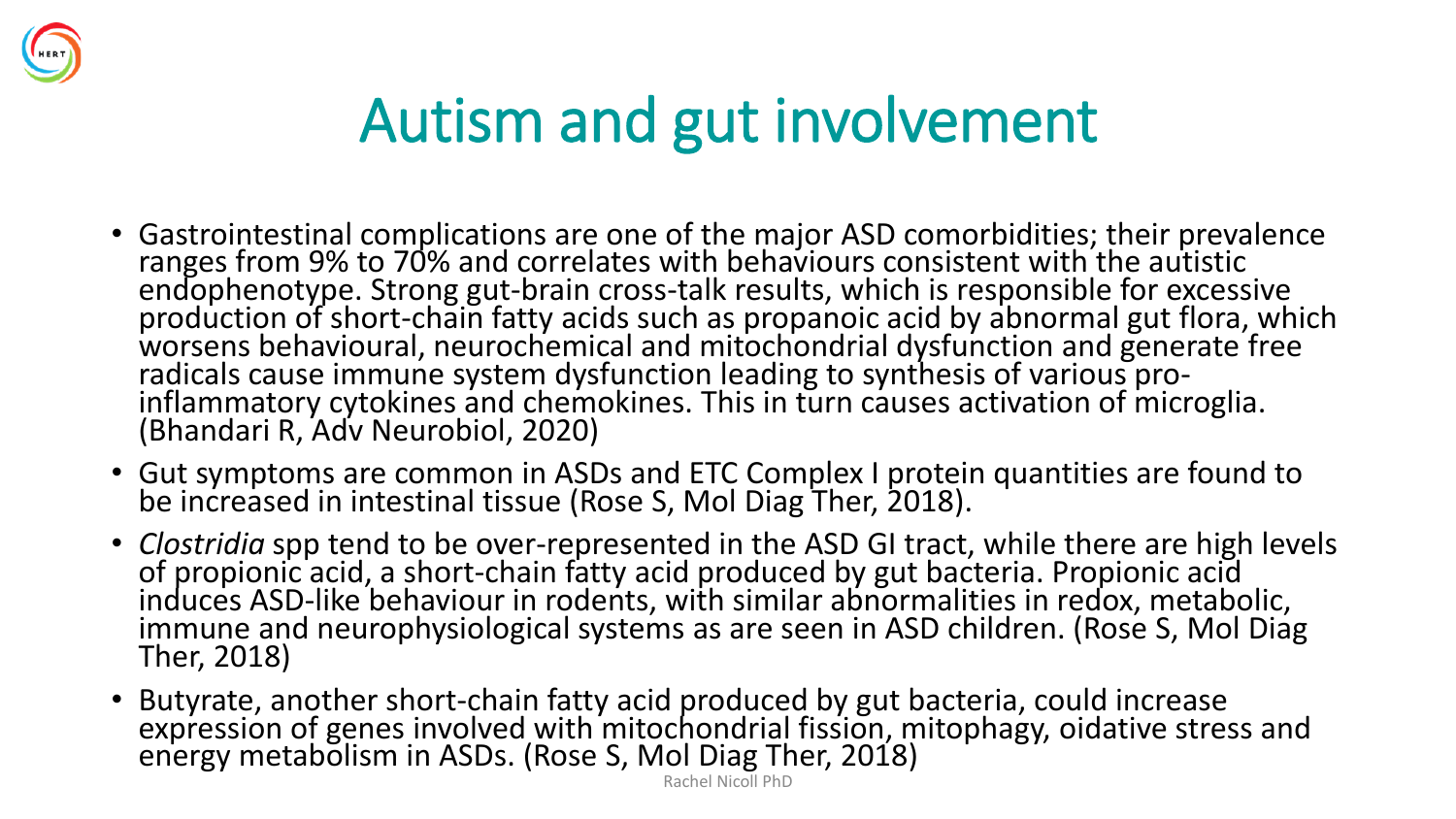### Autism and serotonin dysregulation

- Many studies have demonstrated that children with autism have increased serum serotonin levels; many people with autism have a variant in their gut serotonin transporter which boosts the amount of serotonin in the blood.
- In the foetus, serotonin helps neurons form and travel to their correct locations; it also helps them link to other neurons at synapses. Both too much and too little serotonin can be harmful.
- Low serotonin levels is often seen in the brains of people with autism who show repetitive behaviours and social difficulties. Brain-imaging studies indicate that some autistic children make too little serotonin in the brain, and in others, too little serotonin binds to its brain receptors.
- When autistic adults adopt a diet low in tryptophan (precursor of serotonin), their repetitive behaviours worsen and their irritability increases. So possibly a high serotonin diet increases blood serotonin levels but not brain levels.
- Some research suggests that the reason for the paradoxical levels of serotonin in individuals with autism (high in the blood, low in the brain) is because of low vitamin D. Vitamin D activates the transcription of the serotonin-synthesising gene tryptophan hydroxylase 2 (TPH2) in the brain and represses the transcription of TPH1 in tissues on the other side of the blood-brain barrier, i.e. in the blood and other tissues).

(Guo M, Brain Res Bull, 2018; Patrick RP, FASEB J, 2014)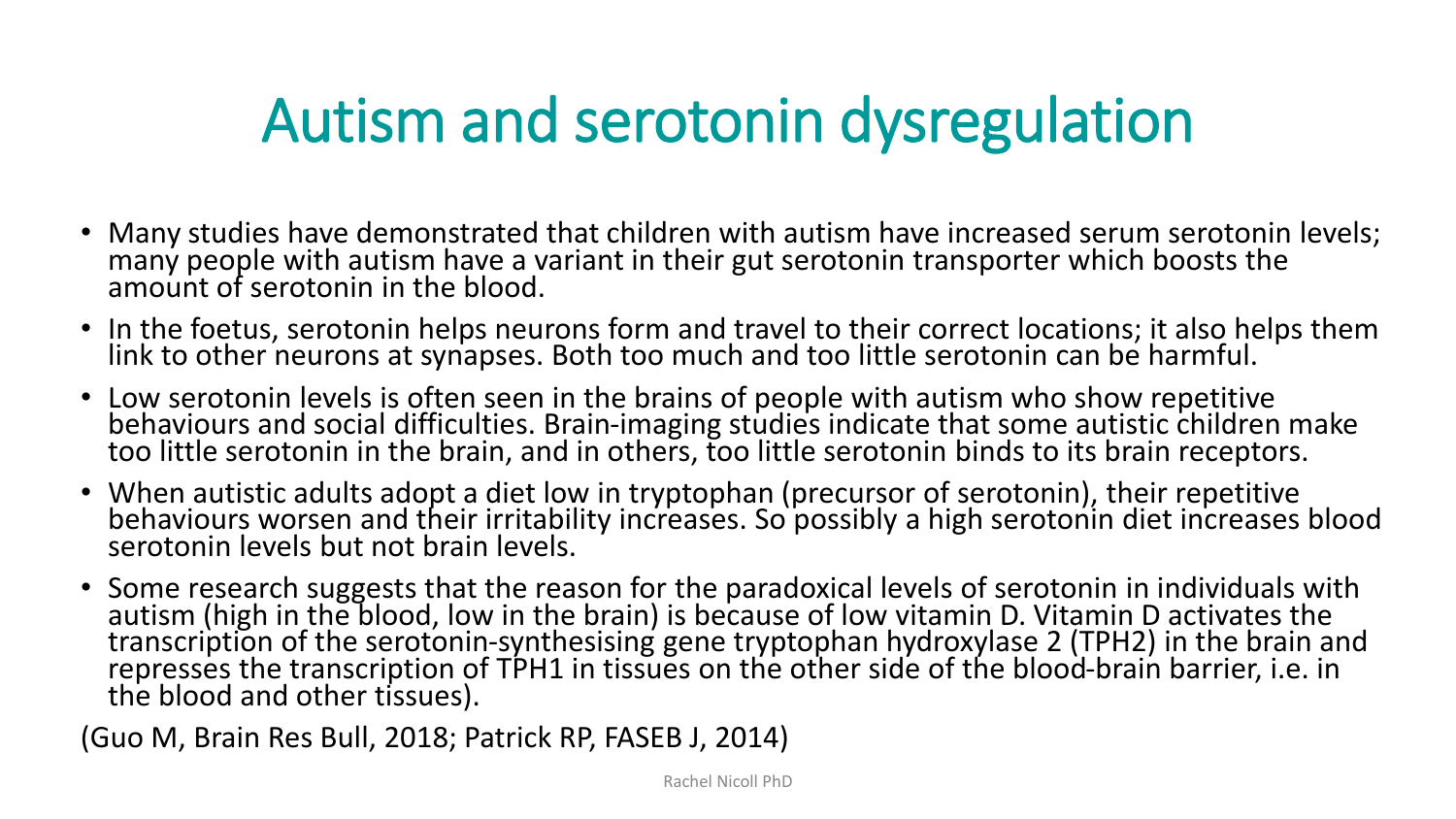### Autism and environmental toxins

- A high ASD prevalence has been reported from countries with water fluoridation as well as from endemic fluorosis areas.
- Aluminium content is high in ASD brains. Use of paediatric vaccines with an aluminium adjuvant correlates to increased ASD incidence.
- Both fluoride and aluminium interfere with a number of glycolytic enzymes, resulting in a significant suppression of cellular energy production. The synergistic interactions of fluoride and aluminium increase the potential neurotoxic effect, particularly in children. Aluminofluoride complexes have effects on cell signalling, neurodevelopment and neuronal function.
- Risk of ASDs was associated with prenatal exposure to glyphosate and various pesticides.
- Increased human exposure to electromagnetic fields has been implicated in the increasing incidence of ASDs. Pre- and neonatal exposure caused a lack of normal sociability and decreased exploratory activity in mice.

(Strunecka A, J Appl Biomed. 2016; Mold M, J Trace Elem, 2018; Gherardi AK, Front Neurol, 2015; Shaw CA, Immunol Res, 2013; Seneff S, Agricult Sci, 2015; von Ehrenstein OS, BMJ, 2019; Herbert MR, Pathophysiol, 2013; Alsaeed I, Int J Dev Neurosci. 2014)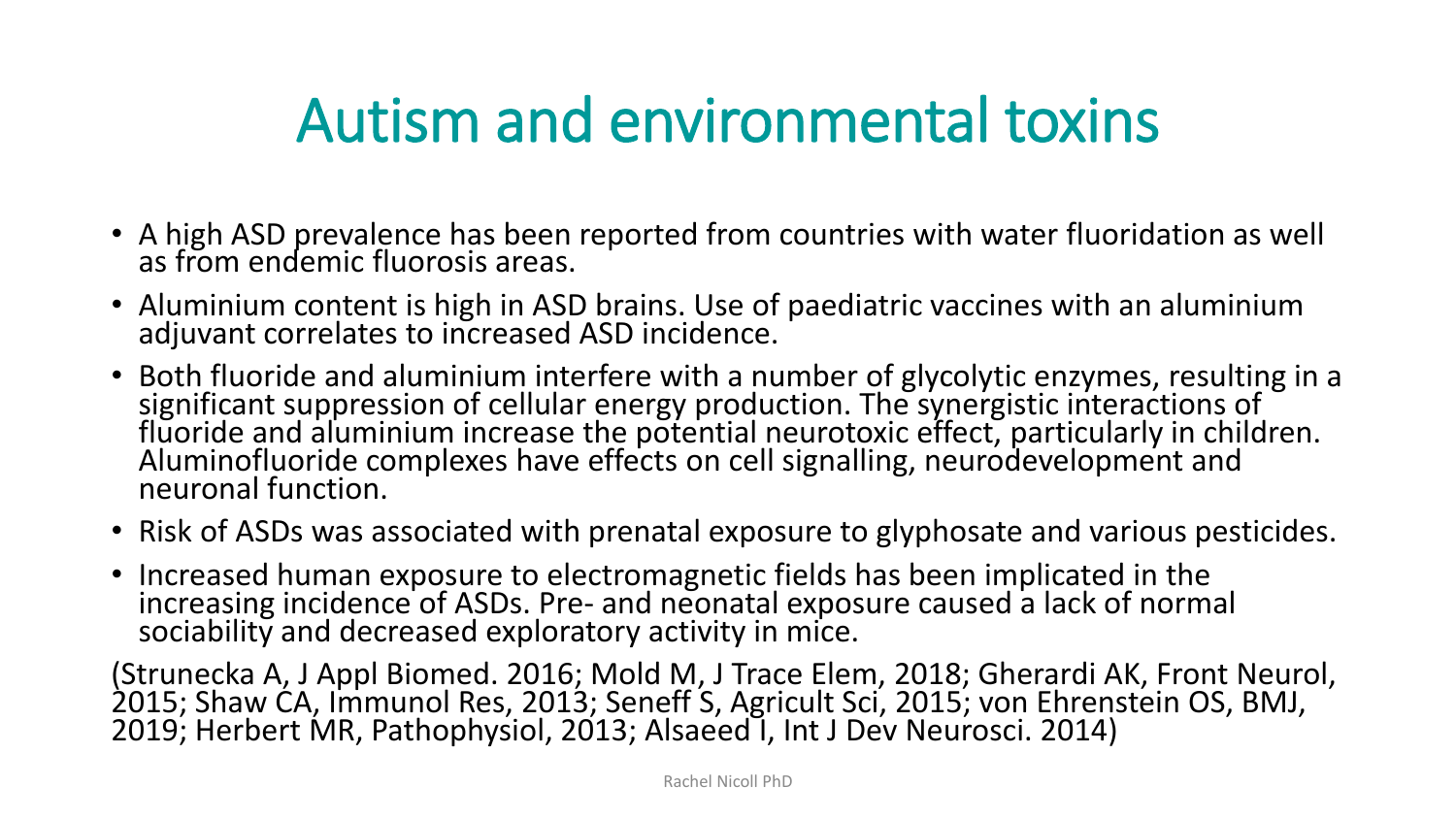

### Autism and immune or autoimmune involvement

- **Studies have shown that in the brain and CSF of autistic patients** there is evidence of both **inflammation and immune dysregulation**, with decreased circulating T cells, natural killer cells and T helper cells, and abnormal accumulation of T lymphocytes in other tissues.
- **Mothers of children with ASDs are significantly more likely to have an autoimmune disease** than women of children without ASDs.
- **Another study found that pregnant women who had an infection, an inflammatory response or an activated immune system through vaccination, had a higher risk of having an autistic child. Maternal cytokines can cross the placenta and enter the immature foetal brain.**
- **Pregnant women** may also have circulating **brain-reactive autoantibodies**. Although these antibodies can never access brain tissue in the mother, they **can access the foetal brain during pregnancy**. Animal models have shown that *in utero* exposure to maternal brain-reactive **antibodies can permanently alter brain anatomy and cause persistent behavioural or cognitive dysfunction**.
- Immunotherapy improved some clinical symptoms of autism and completely normalised others.

(Hughes HK, Front Cell Neurosci, 2018; Enstrom AM, Curr Opin Investig Drugs. 2009; Gata-Garcia A, Front Immunol, 2019; Braunschweig D, Arch Neurol, 2012; Ashwood P, Autoimmun Rev, 2004; Mutlu ZS, J Exp Basic Med Sci, 2021; Meltzer A, Neuropsychopharmacology, 2017; Antonucci N, Madridge J Vaccines, 2019)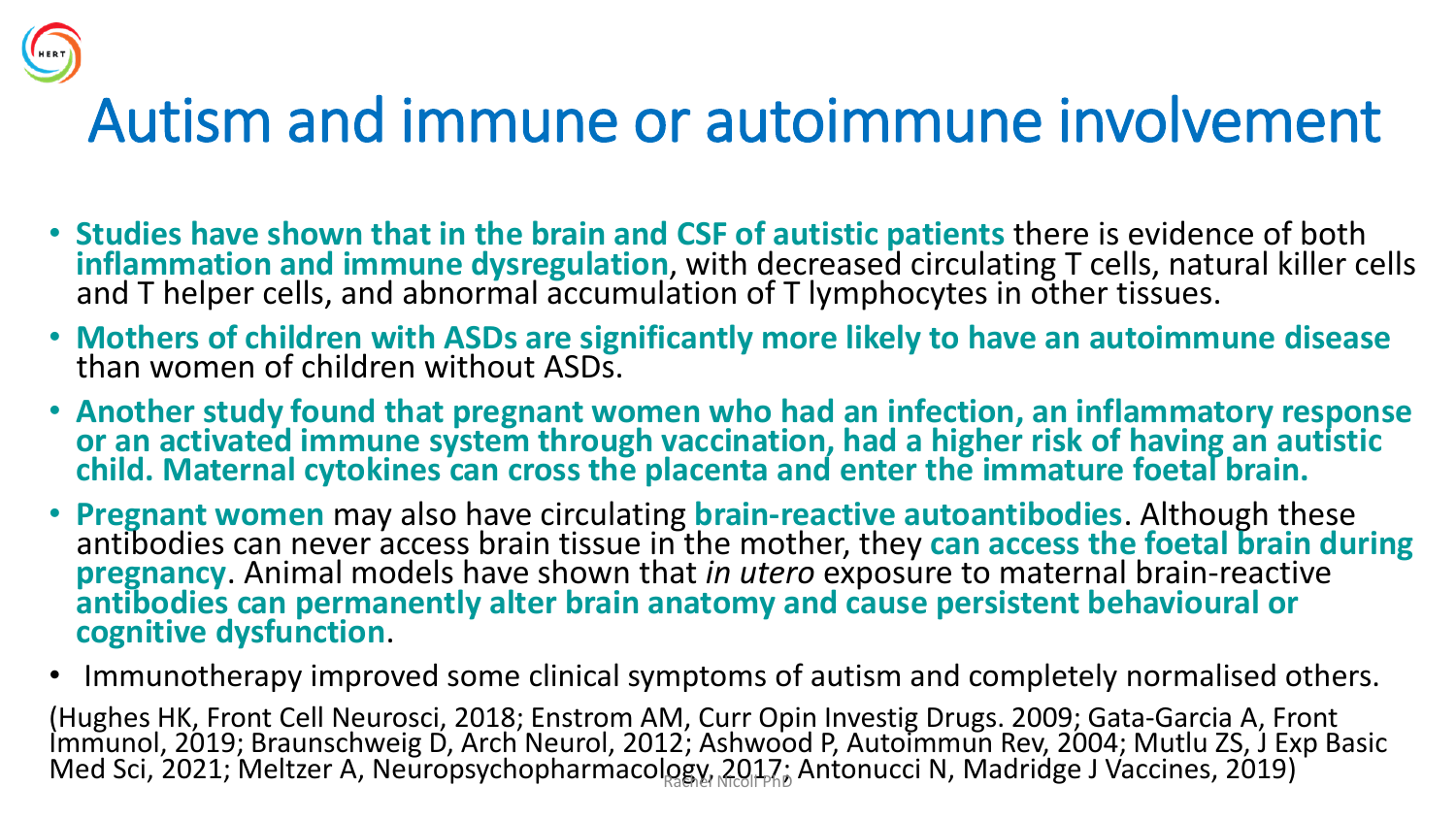

# Interleukin 17A (IL-17A) in children with ASDs

- **The key cytokine in maternal autoimmune disease seems to be IL-17A**, **which can also enter the foetal brain**. We saw that maternal infection or autoimmune disease could induce autism in their child.
- **Around 50% of children with ASDs were found to have higher levels of IL-17A than healthy children and levels correlated with autism severity.**
- Injection of recombinant IL-17A into foetal brain ventricles in animals resulted in ASD-like behavioural and histopathological abnormalities.
- The task of IL-17A signalling is to play a protective role in adaptive immunity. However if this is dysregulated, an over-production of IL-17A could trigger autoimmune disease and inflammatory disorders and in pregnant women may be responsible for foetal ASD development, since IL-17A can cross the placental barrier.

(Mutlu ZS, J Exp Basic Med Sci, 2021; Al-Ayadhi LY, J Neuroinflammation, 2012; Sasaki T, Mol Brain, 2020)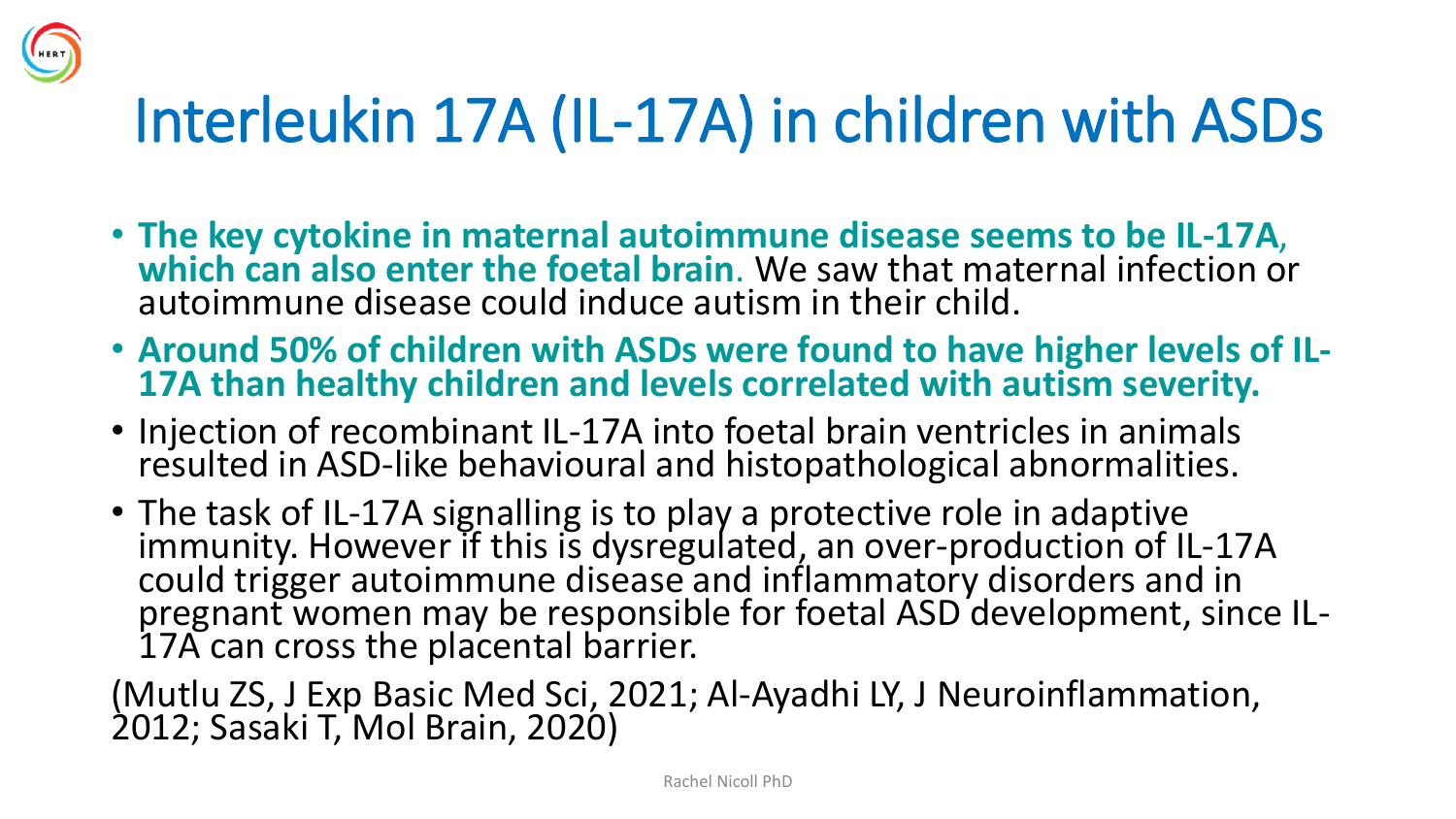

### Autism and serotonin (1)

- Many studies have demonstrated that children with autism have increased serum serotonin levels. Blood serotonin levels are controlled in part by the serotonin transporter, which moves i serotonin from the gut, where most serotonin is made, into blood cells; many people with autism have a variant in their gut serotonin transporter which boosts the amount of serotonin in the blood. (Guo M, Brain Res Bull, 2018; Patrick RP, FASEB J, 2014).
- In the foetus, serotonin helps neurons form and travel to their correct locations; it also helps them link to other neurons at synapses. Both too much and too little serotonin can be harmful; mice exposed to excess serotonin *in utero* show altered development in a brain region that responds to whisker movements.
- Yet some studies point to low serotonin levels in the brains of people with autism who show repetitive behaviours and social difficulties. Brain-imaging studies indicate that some autistic children make too little serotonin in the brain, and in others, too little serotonin binds to its brain receptors.
- When autistic adults adopt a diet low in tryptophan (precursor of serotonin), their repetitive behaviours worsen and their irritability increases. They also show altered patterns of brain activity in regions involved in face processing. So possibly a high serotonin diet increases blood serotonin levels but not brain levels.
- Furthermore, the use of SSRI antidepressants, particularly Prozac, to increase serotonin in the brain was ineffective in clinical trials.
- What is going on?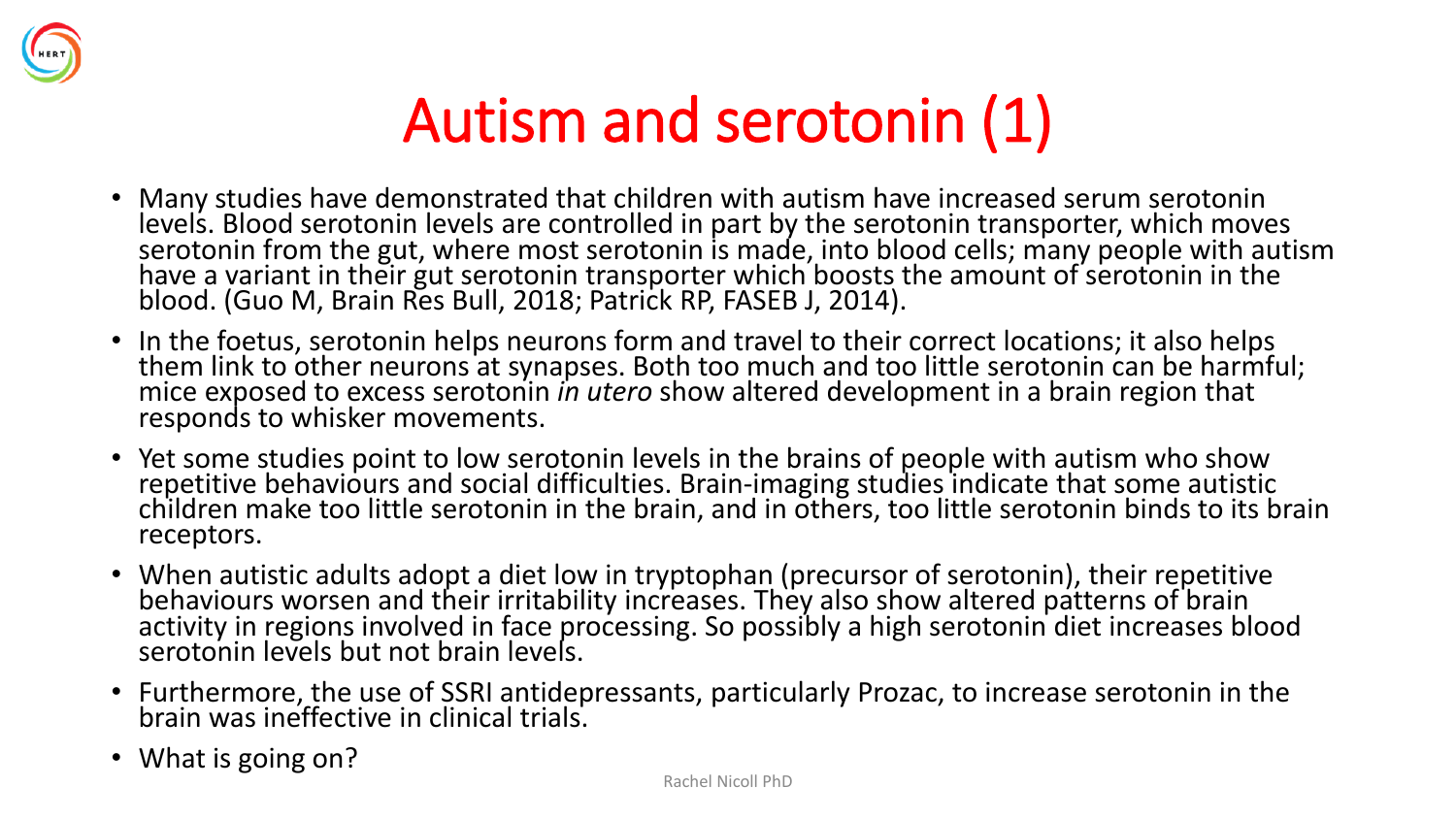

### Autism and serotonin (2)

- Some research suggests that the reason for the paradoxical levels of serotonin in individuals with autism (high in the blood, low in the brain) is because of low vitamin D.
- Vitamin D activates the transcription of the serotonin-synthesising gene tryptophan hydroxylase 2 (TPH2) in the brain and represses the transcription of TPH1 in tissues on the other side of the blood-brain barrier, i.e. in the blood and other tissues (Patrick RP, FASEB J, 2014).
- The involvement of vitamin D in serotonin levels may also help to explain some of the gender differences in autism. Oestrogen can also increase the expression of TPH2, which helps to synthesise serotonin; this can protect the female brain from serotonin deficiency, accounting for the heightened incidence of autism in boys.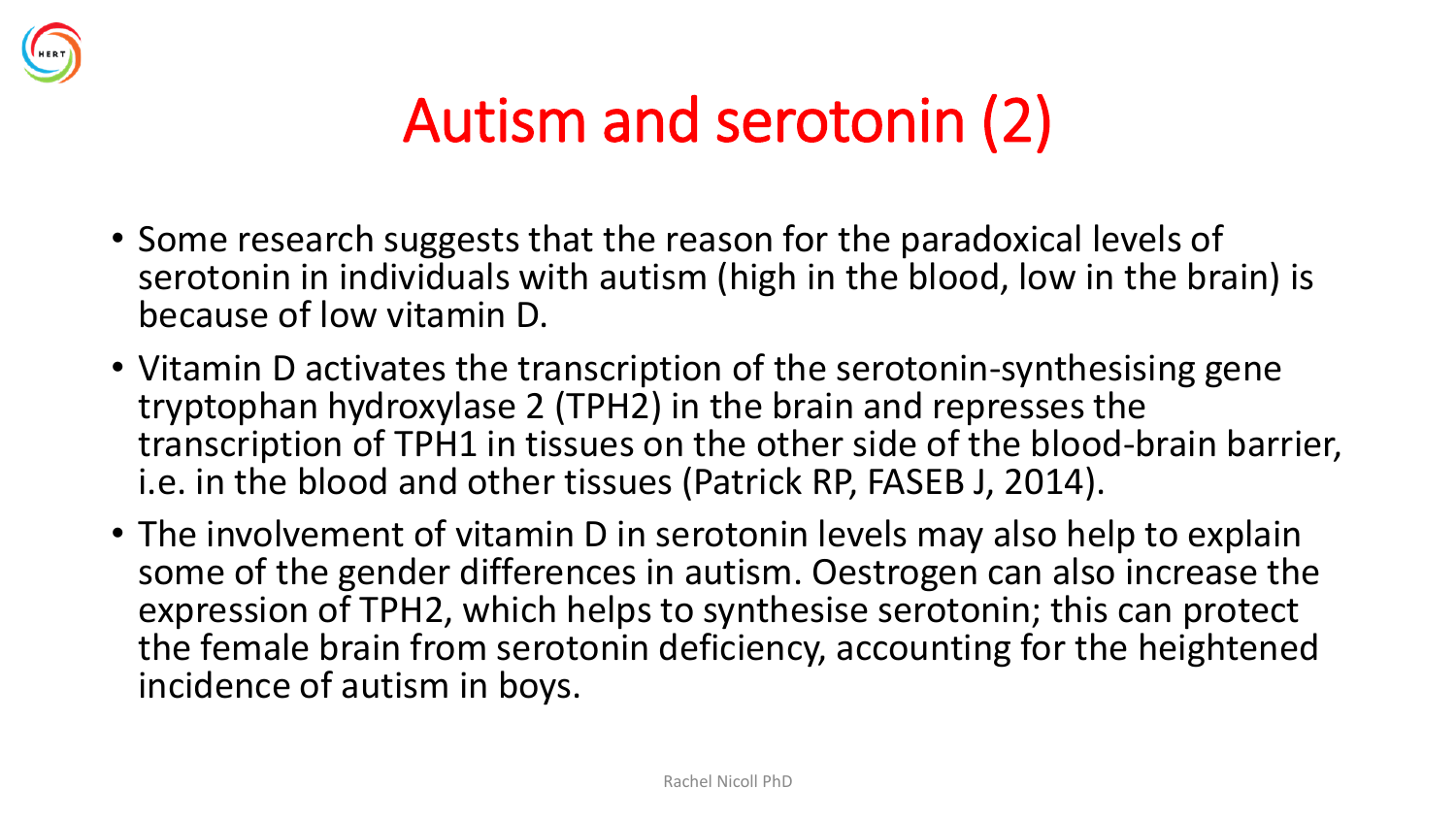

# Mitochondrial involvement in ASDs

- **Up to 80% of children with ASDs demonstrate evidence of mitochondrial dysfunction**. In general, individuals with autism have an inability to produce sufficient cellular energy, as less  $\alpha$ xygen is consumed, there is impaired fatty acid oxidation and higher levels of ROS (as hydrogen peroxide) are produced.
- The vast **majority of studies show decreased ETC activity but a few show increased activity. None show normal activity.**
- **MRI studies have confirmed brain mitochondrial dysfunction in ASDs, and particularly abnormal energy production, with elevated lactate**. Elevated plasma lactate is sometimes used as a biomarker in children with ASDs. Abnormalities in fatty acid metabolism have also been noted, which may account for the common deficiency in carnitine found in ASD patients.
- There is also evidence of **abnormal intracellular calcium signalling** in autism and pathologically increased cytochrome c oxidase activity and oxidative stress.
- Huge numbers of mitochondria are required in the developing brain for the rapid construction of axons and dendrites for the nervous system. They accumulate around synapses in response to increased calcium levels during synaptic activity.

(Hollis F, Curr Opin Neurobiol, 2017; Rose S, Mol Diag Ther, 2018; Griffiths KK, Oxid Med Cell Longev, 2017; Barone R, Int J Mol Sci, 2019; Delhey L, J Clin Med, 2017; Yui K, Mini Rev Med Chem, 2015; Zhang B, J Neuroinflammation, 2010; Griffiths KK, Oxid Med Cell Longev, 2017)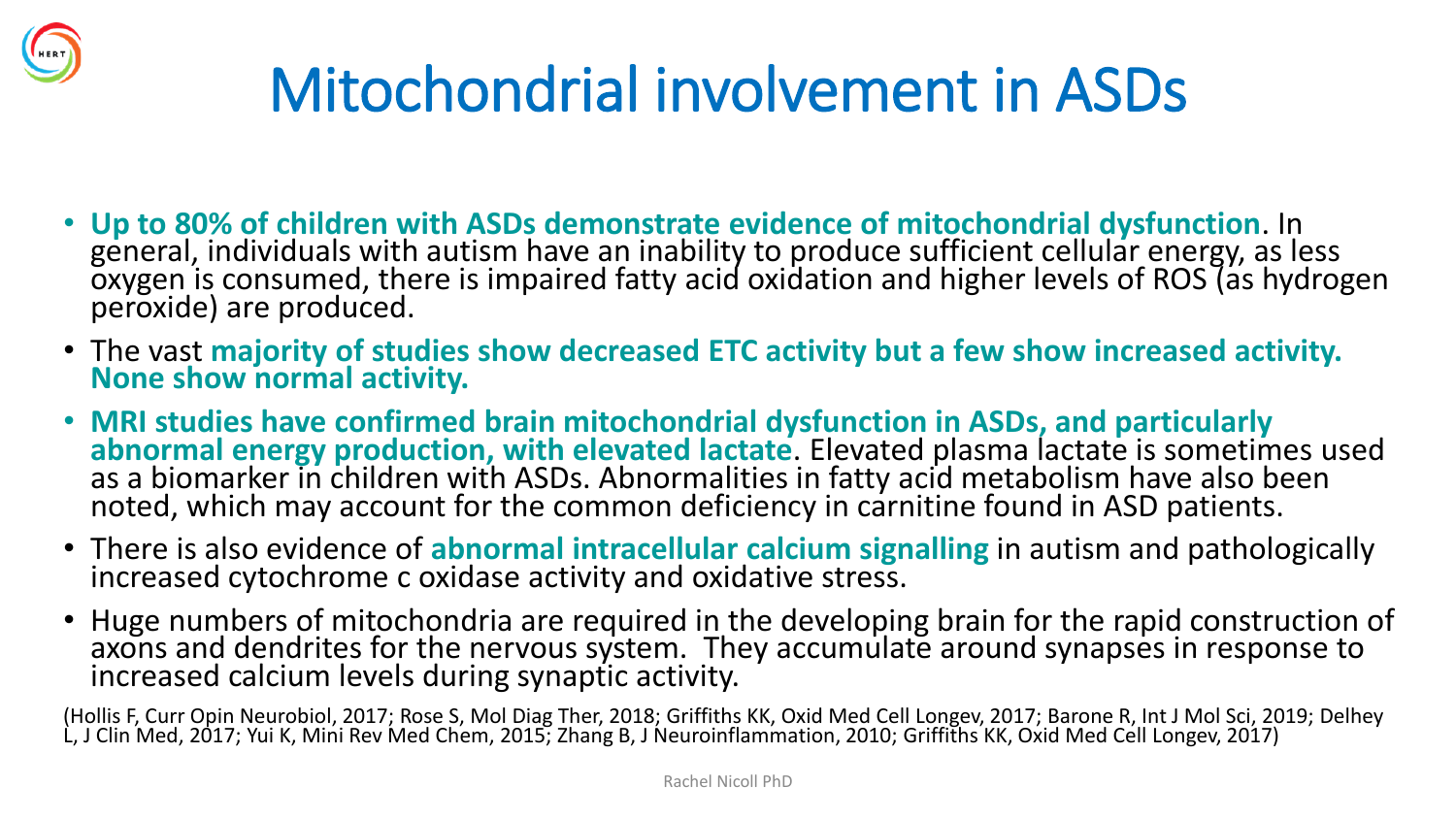

### ASDs and brain mitochondria

- MRI studies have shown brain mitochondrial dysfunction in ASDs, and particularly abnormal energy production, with elevated lactate. There may be decreased aconitase and pyruvate dehydrogenase. There is also increased oxidative damage in brain tissue, which is associated with mitochondrial dysfunction, and a decrease in SOD and ETC activity. (Rose S, Mol Diag Ther, 2018)
- In ASD brains, mitochondrial dysfunction tends to be region-specific. In the frontal cortex, ETC Complexes I, III and V can be reduced but predominantly Complex I, while in the cerebellum reduction in Complexes III and V were more prevalent, but in the temporal lobe all Complexes can exhibit reduced activity. Decreased protein expression of Complexes I, III, IV and V were also found in the motor cortex, thalamus and cingulate gyrus. Some of these reductions in ETC Complex function and pyruvate dehydrogenase could be as much as 30% in the frontal cortex. (Hollis F, Curr Opin Neurobiol, 2017; Griffiths KK, Oxid Med Cell Longev, 2017)
- Both increased markers of oxidative stress, enhanced oxidative DNA damage and impaired antioxidant mechanisms, particularly mtSOD, have been seen in several brain areas but particularly in the cerebellum and temporal cortex. (Hollis F, Curr Opin Neurobiol, 2017; Griffiths KK, Oxid Med Cell Longev, 2017)
- There could also be decreased protein expression of genes responsible for mitochondrial homeostasis with increased mitochondrial gene copy number, possibly attempting to compensate for the reduced activity. (Griffiths KK, Oxid Med Cell Longev, 2017)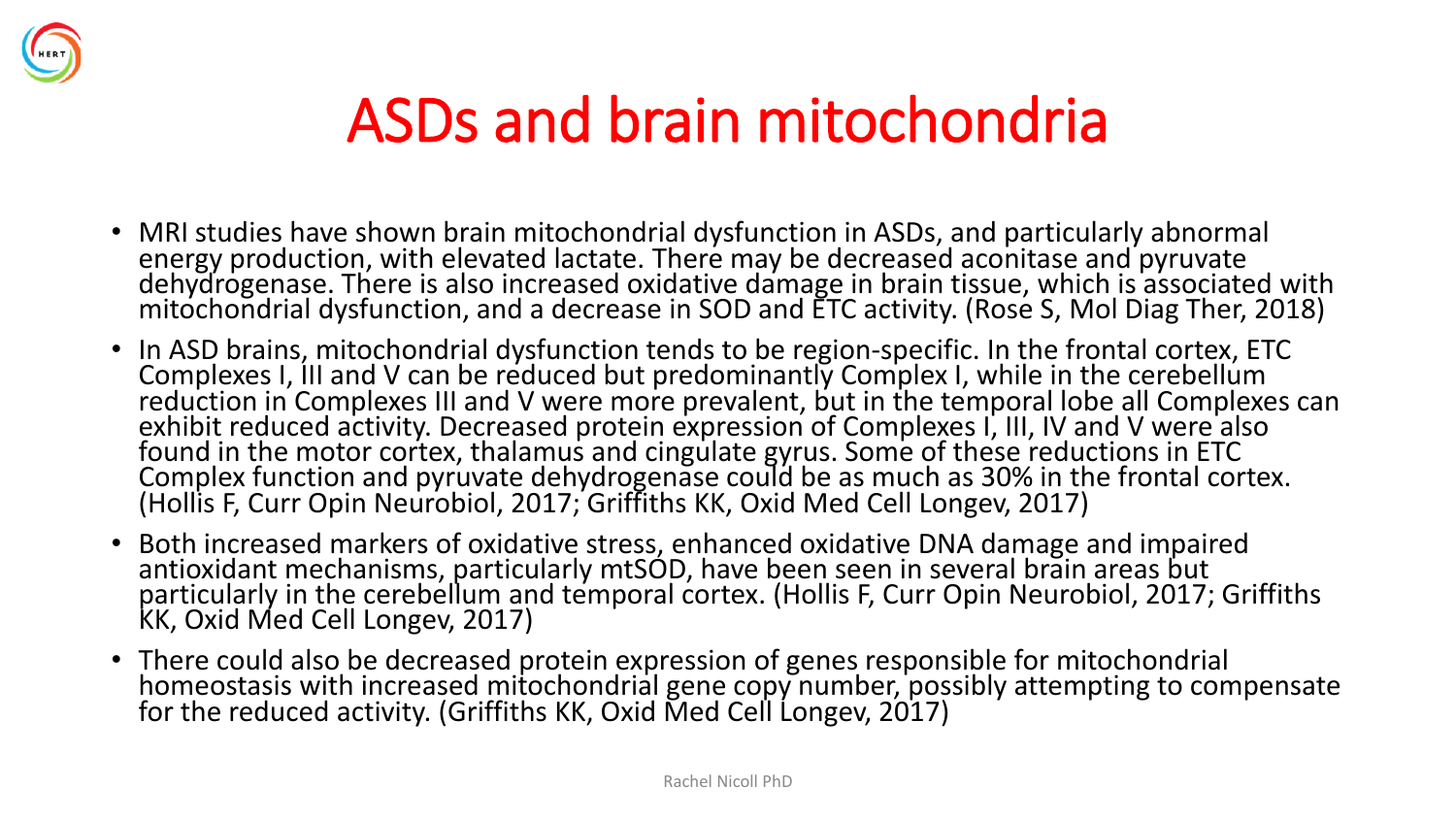

### ASDs and non-brain mitochondria

- Skeletal muscle mitochondria showed potential defects in all 5 ETC Complexes in autistic children, with Complex I deficiency being the most common. Leukocyte, lymphocyte or buccal mucosa mitochondria can also show impaired activity of Complexes I, III and IV. (Griffiths KK, Oxid Med Cell Longev, 2017)
- Children with ASDs demonstrated significantly greater variation in mitochondrial activity compared to controls, with more than expected ASD children having enzyme activity outside of the normal range for the TCA cycle enzyme citrate synthase (24%), Complex I (39%) and Complex IV (11%). Poorer adaptive skills were associated with both higher and lower Complex IV activity and lower Complex I activity. Poorer social function and behavior was associated with relatively higher citrate synthase activity. <u>Both mitochondrial underactivity and overactivity in seen ASD,</u> which can manifest in a number of body tissues, pointing up that autism appears to be a systemic condition. There is also an association with ETC Complex deficiencies of proteins encoded by mtDNA. Dysregulation of mTOR signalling has also been found.
- A US team also found that the regulatory peptide neurotensin, secreted in the gut and hypothalamus, is increased in autistic children and also induces release of extracellular mtDNA that could act as an autoimmune trigger. Serum from young autistic patients contained both mtDNA and anti-mitochondrial antibodies, as compared to normal controls.
- Elevated plasma lactate is sometimes used as a biomarker in children with ASDs, and could indicate upregulated carbohydrate metabolism or an OXPHOS defect. There may also be a high lactate/pyruvate ratio, alanine and ammonia and several elevated urinary organic acids indicative of mitochondrial dysfunction. Abnormalities in fatty acid metabolism have also been noted, which may account for the common deficiency in carnitine found in ASD patients. (Rose S, Mol Diag Ther, 2018; Griffiths KK, Oxid Med Cell Longev, 2017)
- The vast majority of studies show decreased ETC activity but a few show increased activity. None show normal activity. (Griffiths KK, Oxid Med Cell Longev, 2017) Rachel Nicoll PhD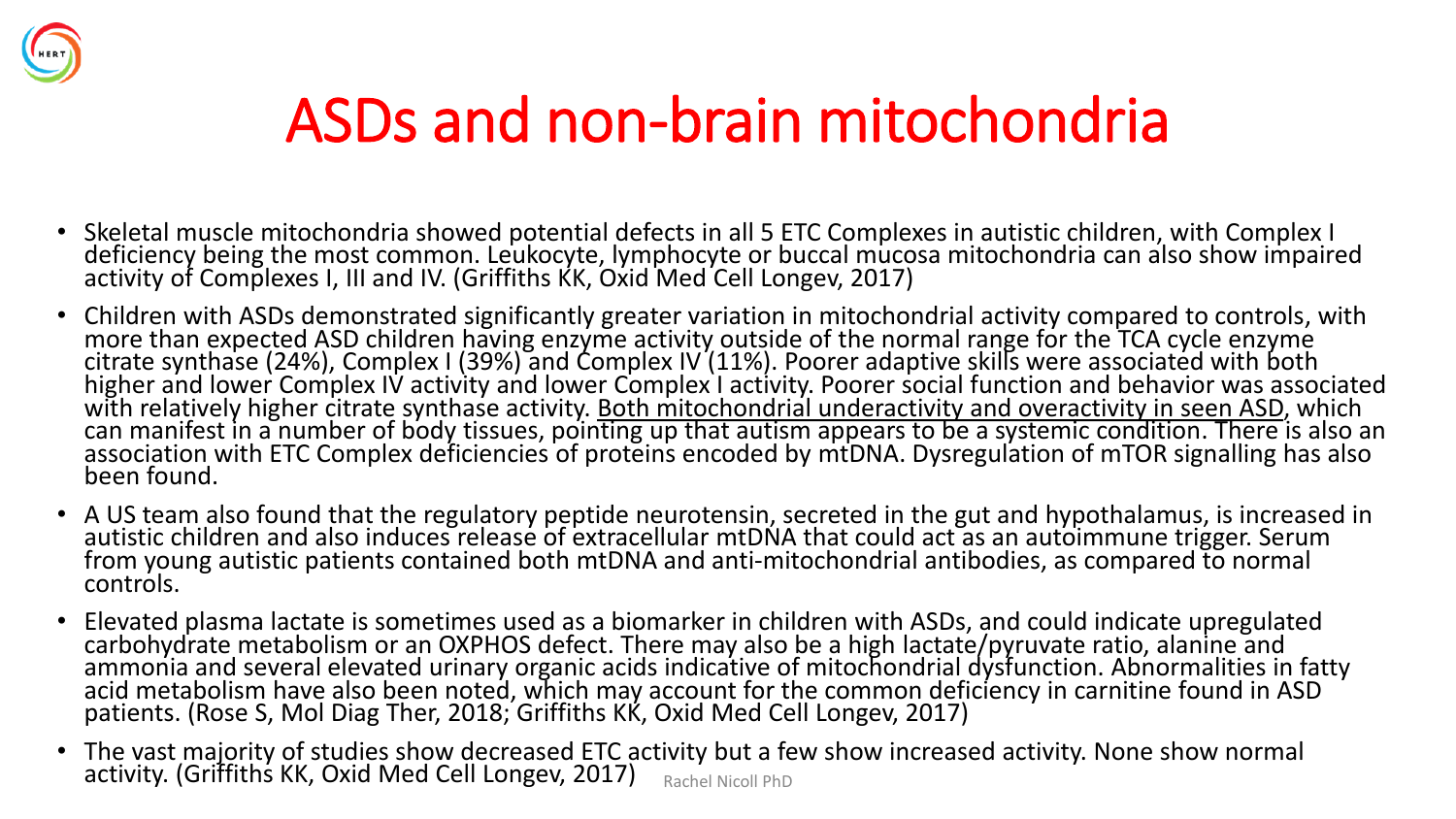

### ASDs and intracellular calcium

- Calcium defects could result in the decreased neurotransmitter signalling seen in ASDs, especially in neurons that have a high rate of firing; this could explain the relative increase in excitatory-to-inhibitory neuron ratio seen in patients with ASDs.
- Autism has also been associated with abnormalities in the expression of several genes involved with calcium signalling or homeostasis. The calciumdependent mitochondrial aspartate/glutamate carrier (AGC1) links defects in calcium regulation with mitochondrial dysfunction.
- There is also an association between abnormal calcium signalling in autism and pathologically increased cytochrome c oxidase activity and oxidative stress.

(Griffiths KK, Oxid Med Cell Longev, 2017)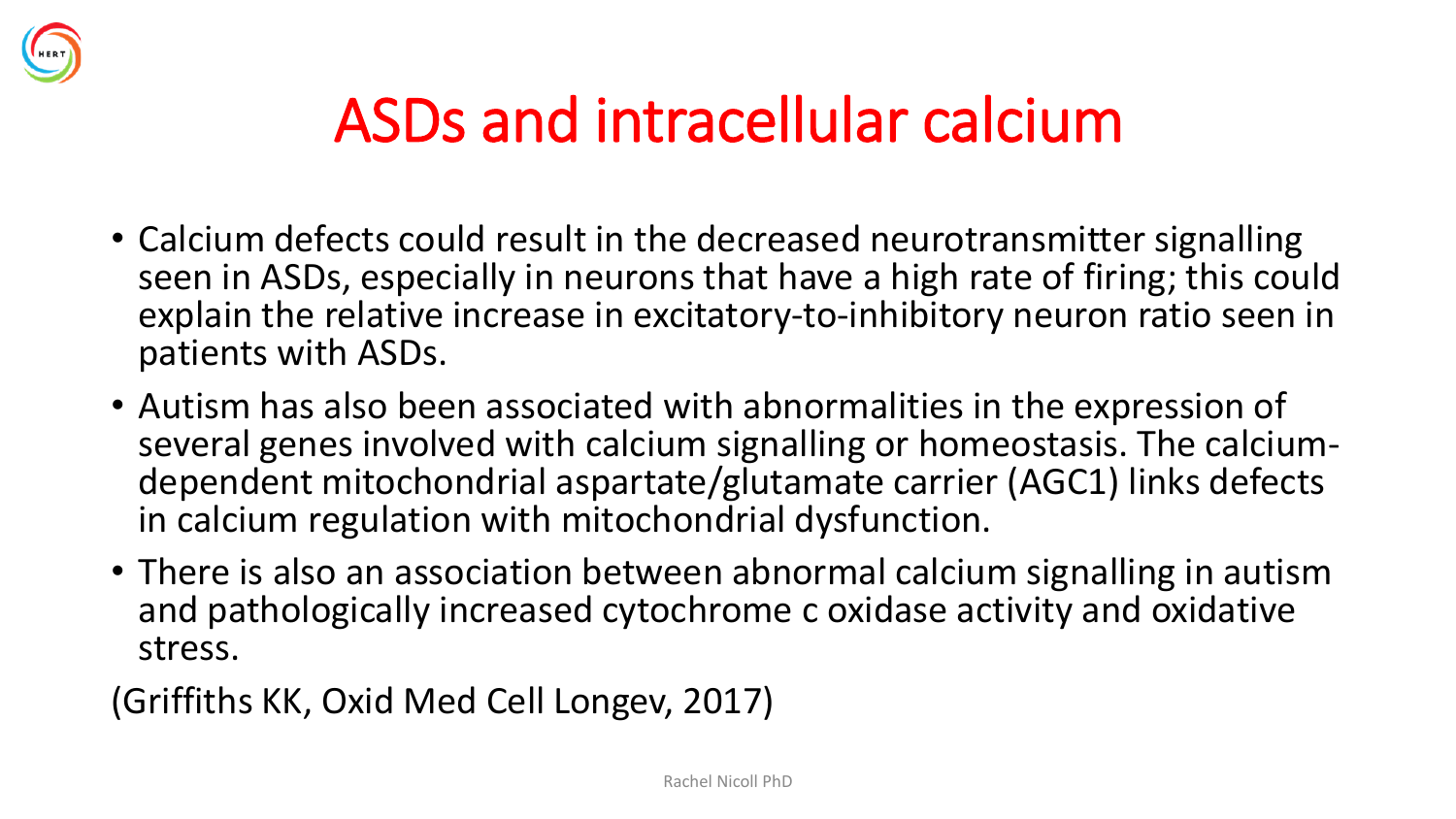

### ASDs and oxidative stress

- Oxidative stress induces mitochondrial dysfunction, while dysfunctional mitochondria produce oxidative stress in a PFL (Rose S, Mol Diag Ther, 2018).
- Children with ASDs regularly have low GSH, while the oxidised form of glutathione is elevated. Post mortem brains samples also show GSH abnormalities, with oxidative damage to mtDNA. (Rose S, Mol Diag Ther, 2018)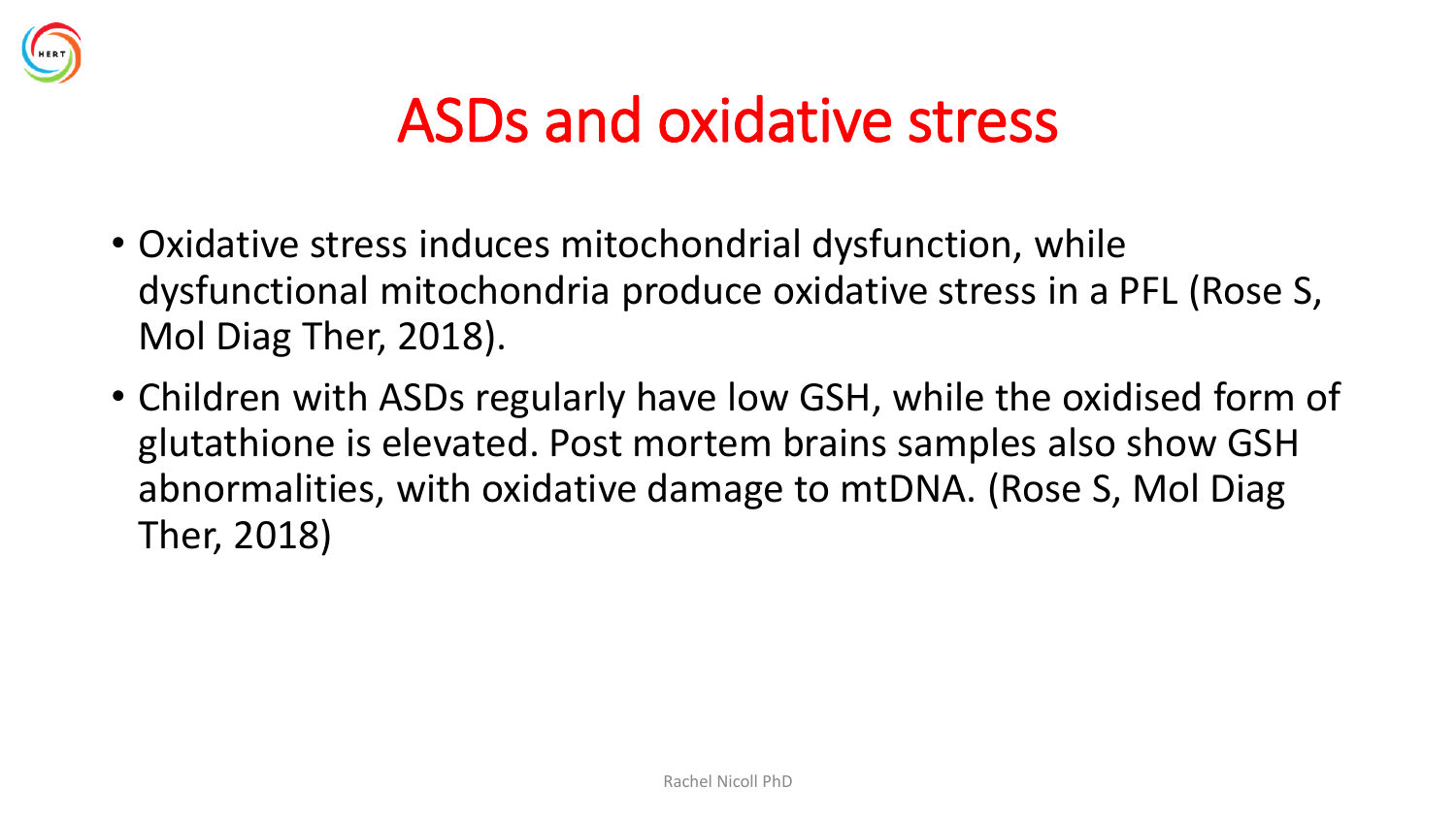### Correspondence between ASDs and mitochondrial diseases

- The prevalence of mitochondrial diseases in the population of ASD sufferers was 5.0%, much higher than found in the general population (c0.01%). The prevalence of developmental regression (52%), seizures (41%), motor delay (51%), gastrointestinal abnormalities (74%), female gender (39%) and elevated lactate (78%) and pyruvate (45%) was significantly higher in these children, compared with the general ASD population; a contributory factor in MELAS, the most common mitochondrial disease, is lactic acidosis. They also demonstrate a different redox metabolism profile. (Rossignol DA, Mol Psychiatr, 2012; Rose S, Mol Diag Ther, 2018)
- Most of these cases (79%) were not associated with genetic abnormalities, although a few had defects in mtDNA (Rossignol DA, Mol Psychiatr, 2012; Griffiths KK, Oxid Med Cell Longev, 2017).
- The combination of fever and mitochondrial disease can increase the risk of developing ASDs; in a small study, 71% of autistic children with mitochondrial disease regressed after fever. 33% regressed with vaccination if it also generated a fever but none showed regression with vaccination unless a febrile response was present. (Shoffner J, J Child Neurol, 2010; Griffiths KK, Oxid Med Cell Longev, 2017) Rachel Nicoll PhD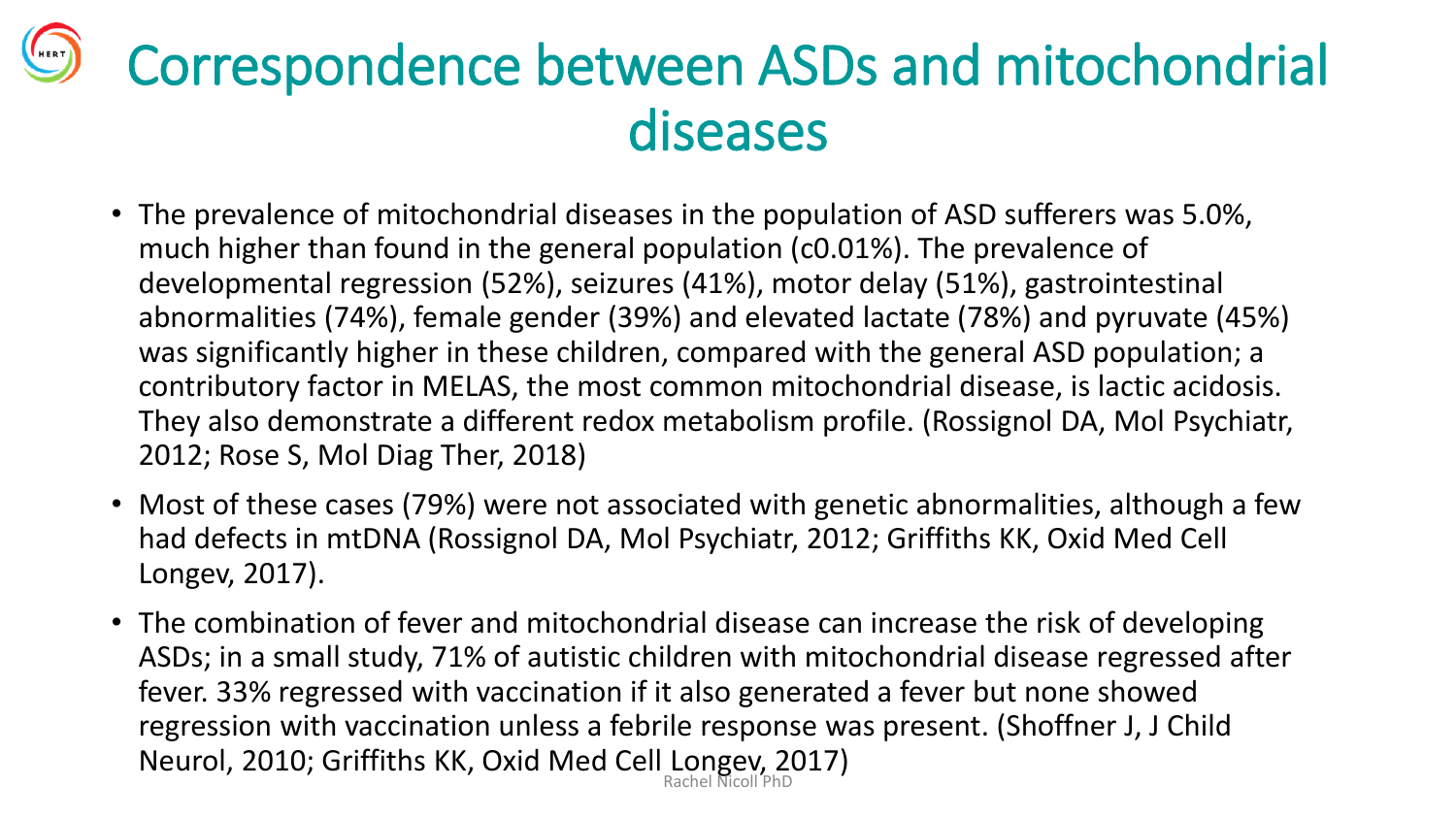

### Fever and autism spectrum disorders (ASDs)

- **Fever in autistic children can generate improvements** in cognition, communication, social interaction and behaviour, possibly through increased cerebral blood flow. There is little research on the mechanism of this phenomenon, although much speculation about possible upregulation of individual inflammatory cytokines. Fever normally induces upregulation of heat shock proteins.
- **Several studies have attributed this to elevation of IL-17A during fever-induced inflammation. Release of IL-17A suppresses a region of the brain's cortex that has been linked to social behavioural deficits in mice. Injection of IL-17A had a beneficial effect on autism behaviour in mice.**
- **Paradox: it seems that IL-17A causes foetal developmental disorder with maternal immune activation…but IL-17A can also repair the damage caused during fever and inflammation.**
- **No attempt has been made to explain the paradox.**
- There is some indication that heat shock proteins may both augment and neutralise IL-17 signalling, but this is a largely unexplored research area, particularly with respect to autism.
- Sulphoraphane, a mitochondrial remedy, acts in part by upregulating heat shock proteins (HSPs), which are effective in correcting misfolded proteins found in autistic brains. It can also suppress IL-17 expression.

(Grzadzinski R, Autism Res, 2018; Good P. Neuropsychol Rev 2011; Calabrese V, J Neurosci Res, 2016; Singh K, CNS Neurol Disord Drug Targets, 2016; Liang J, Front Immunol, 2018; Mutlu ZS, J Exp Basic Med Sci, 2021; Reed MD, Nature, 2020; Al-Ayadhi LY, J Neuroinflammation, 2012; Mehler MF, Brain Res Rev, 2009; https://iancommunity.org/ssc/fever-effect-curious-phenomenonautism)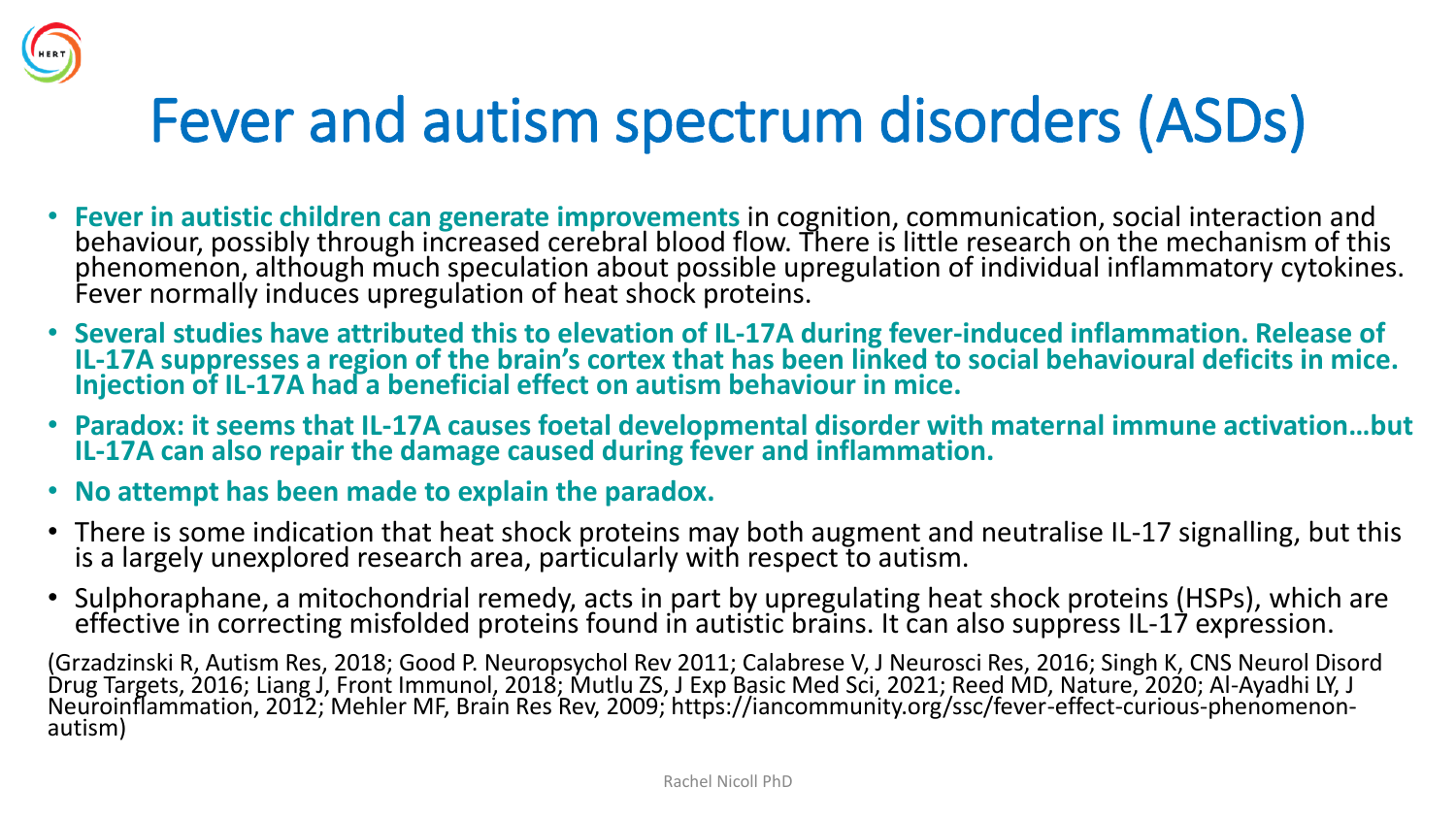

### Mitochondrial therapies and ASDs

- Fasting or caloric restriction: No human studies.
- **Ketogenic diet:** showed significant improvement in CARS and ATEC scores and outperformed a gluten- and casein-free diet for improvement in cognition and sociability (El-Rashidy O, Metab Brain Dis, 2017; Evangeliou A, J Child Neurol, 2003). This suggests that it is the increased fat intake that is important.
- **Exercise**: A systematic review found that jogging, horseback riding, martial arts, swimming, yoga and dance can result in improvements to stereotypic behaviours, social-emotional functioning, cognition and attention in children aged up to 16 (Bremer E, Autism, 2016). Other studies found improvement in parent-perceived quality of life (Toscano CVA, Percept Mot Skills, 2018).
- Hyperbaric oxygen: Mixed results.
- Near infrared, hypothermia, pulsed EMFs: No human studies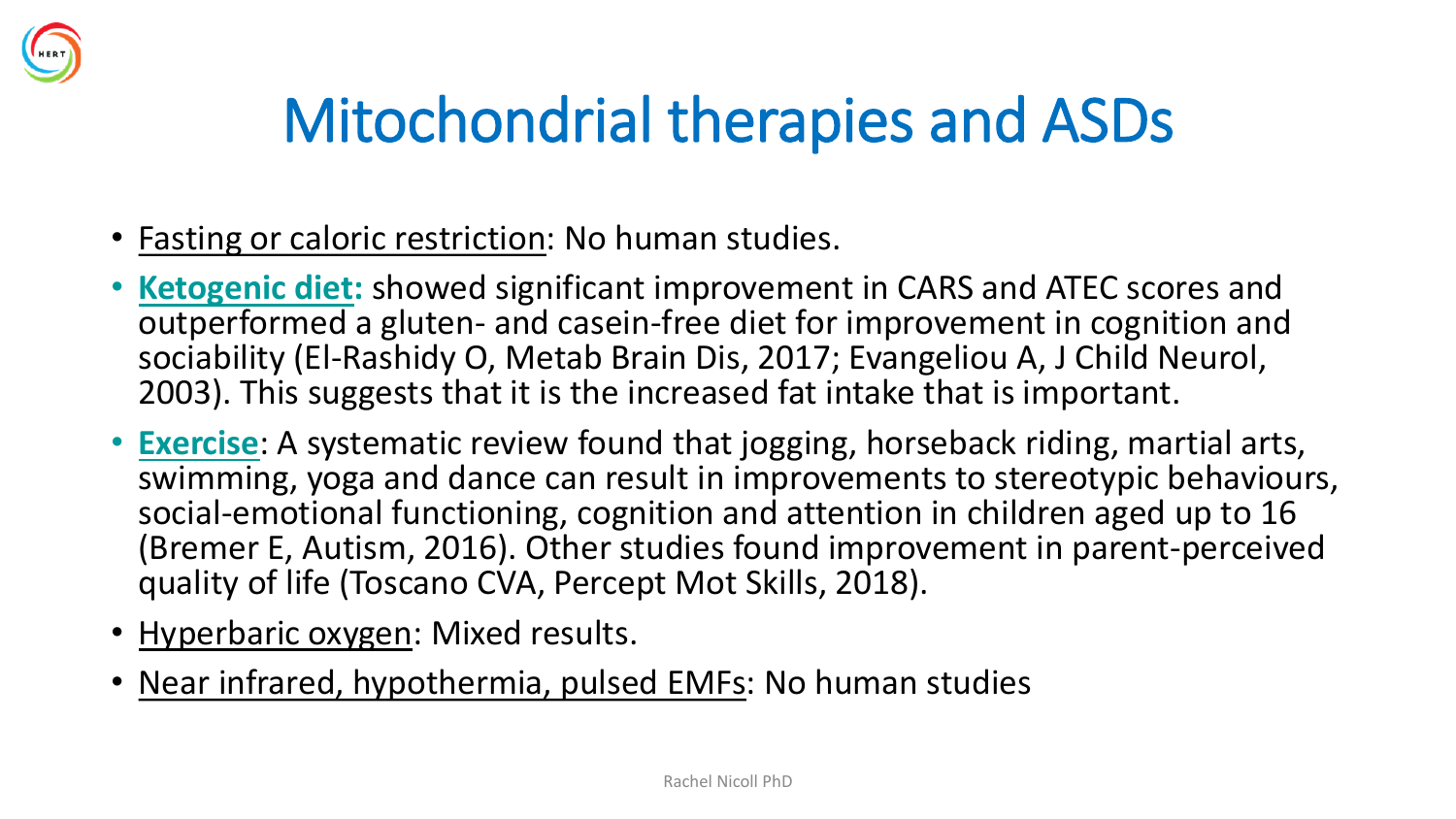

# Mitochondrial remedies for which there is evidence of efficacy in ASDs (Annex G)

- B vitamins
- L-carnitine
- L-carnosine
- Magnesium
- Melatonin
- Omega 3 fatty acids
- Sulphoraphane
- Vitamin A \*
- Vitamin D
- Zinc \*
- Luteolin
- Resveratrol

Vitamins and minerals with \* All essential for mitochondrial function but in excess can be highly toxic. Both mitochondrial deficiency and excess induce mitochondrial damage.

Flavonoids A combination works best, as this is how they arise in nature. Their individual effects complement each other.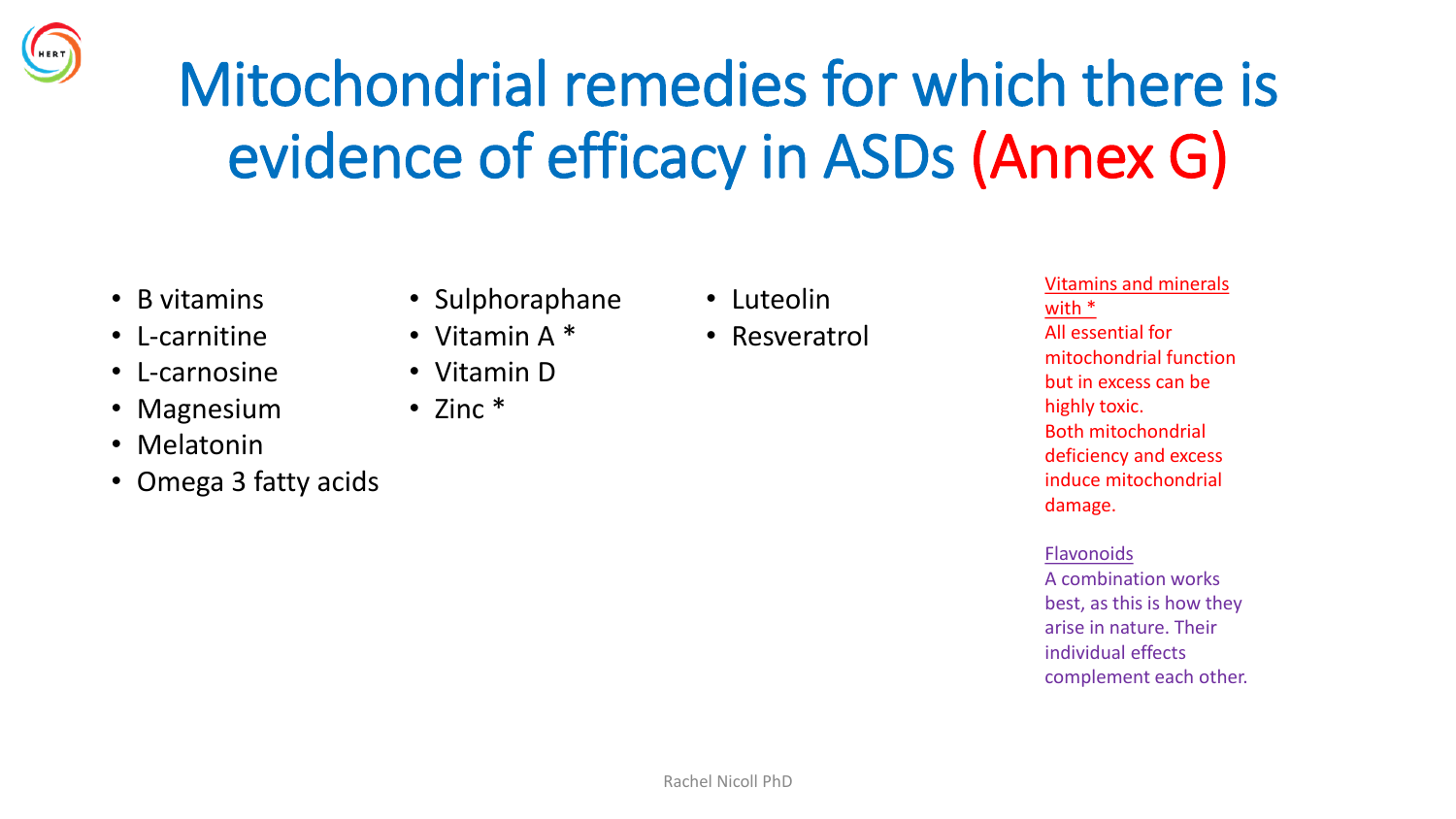

### Mitochondrial remedies in ASD: Observations

- Sulphoraphane has been found to lower IL-17A.
- There is now concern that mothers taking folic acid to prevent neural tube defects is giving rise to unmetabolised folic acid, which is a risk factor for autism.
- Instead, try methylfolate/5-methyltetrahydrofolate, folinic acid etc.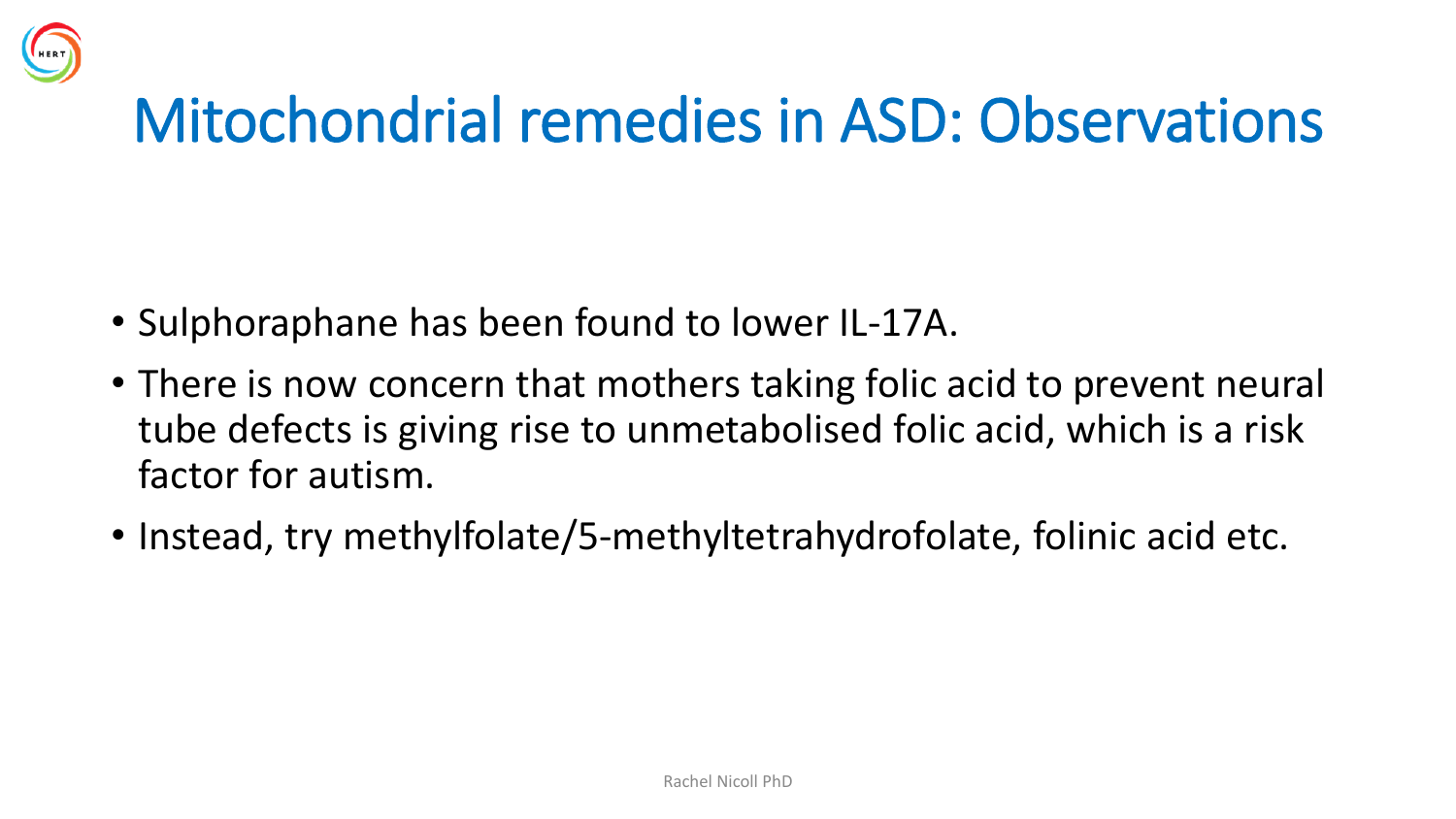# Top 6 remedies with reasonable evidence of efficacy in humans

- L-carnitine: 50-100 mg/kg/day
- L-carnosine: 800 mg/day

HERT

- Melatonin up to 5mg at night
- Omega 3 fats: 200 1540 mg/day (but may need to give L-carnitine as well)
- Sulphoraphane: 50-150 µmol/day
- Vitamin D: 2000 IU/day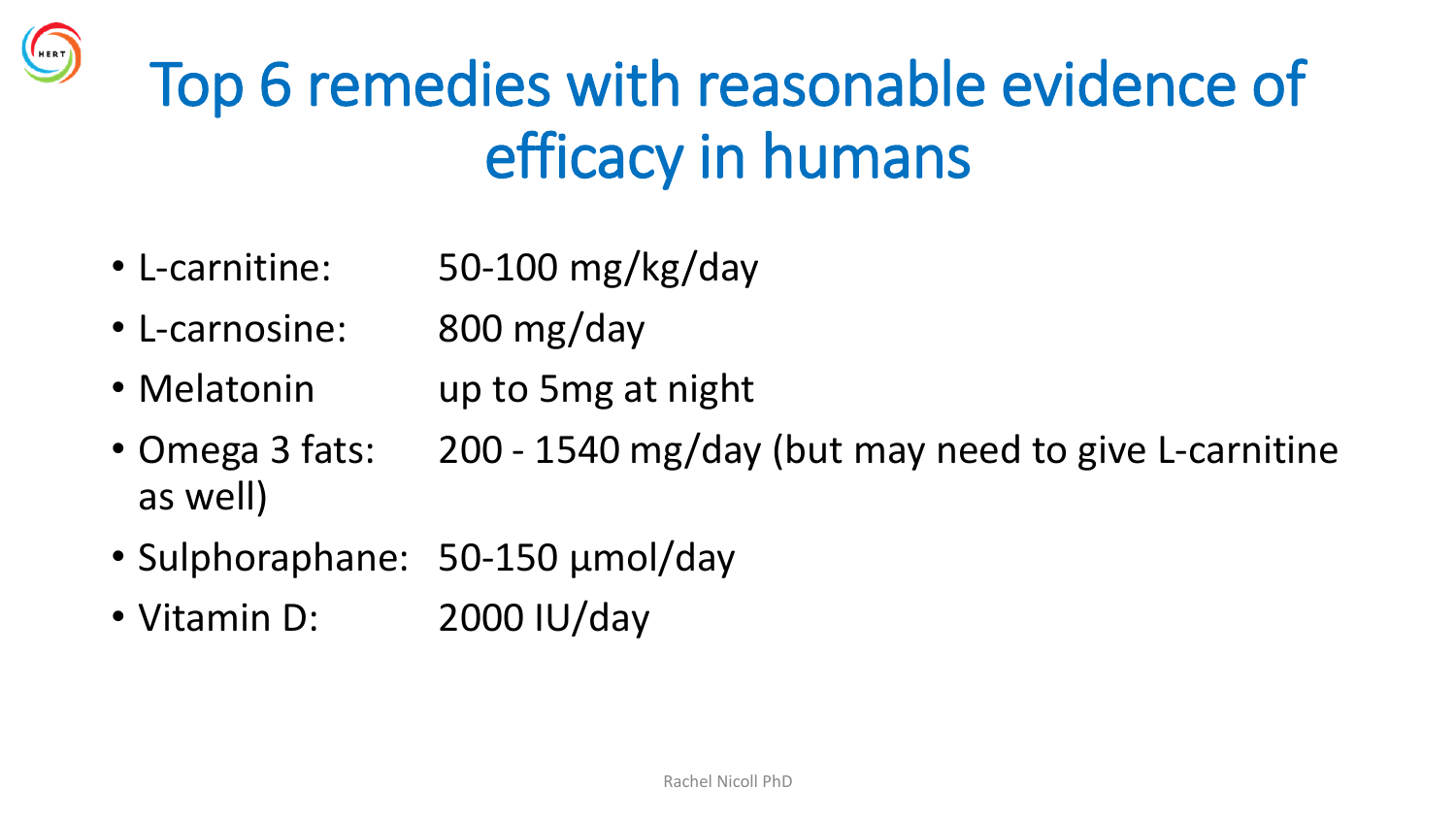

# Cell danger response (CDR)

Rachel Nicoll PhD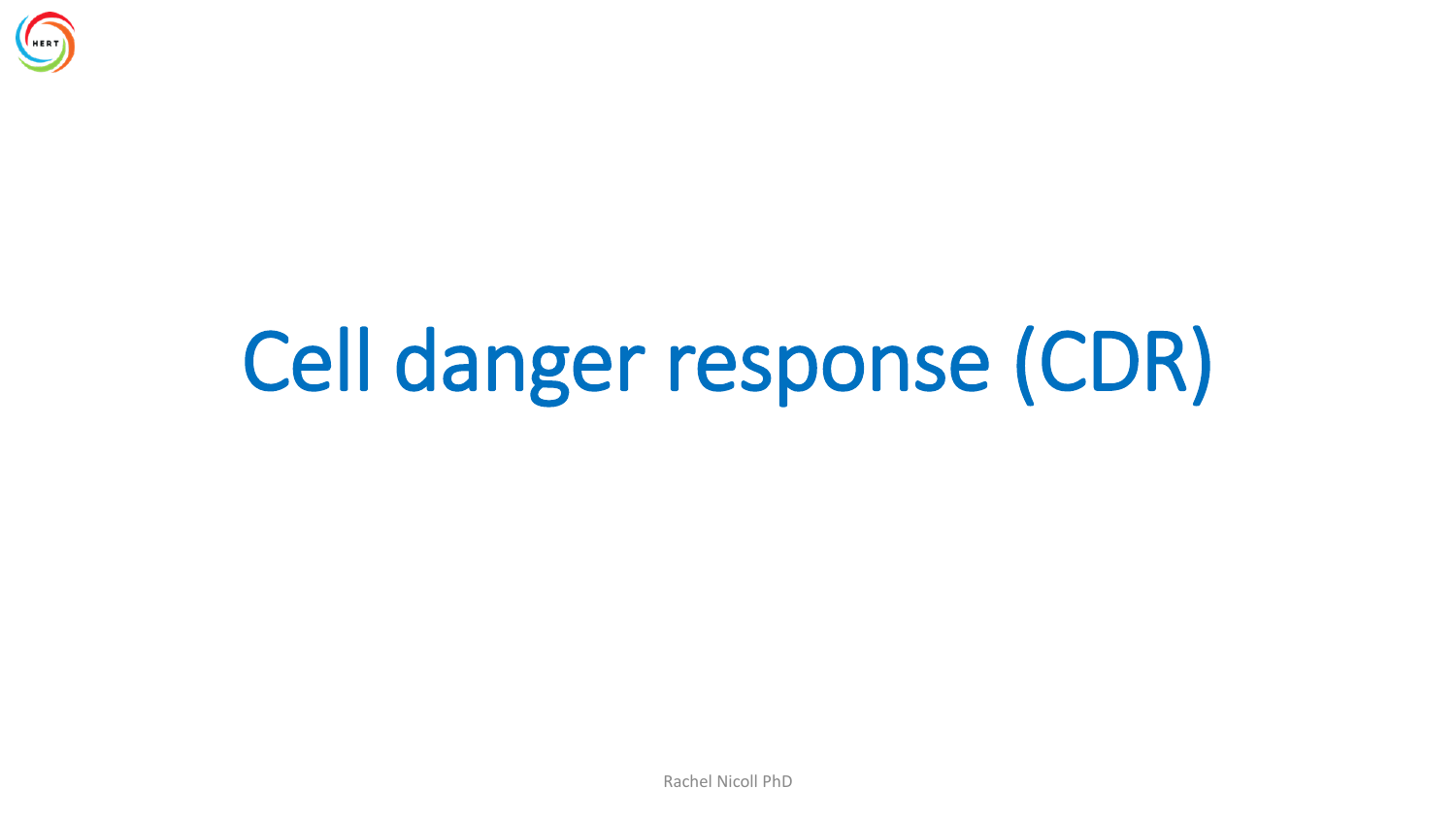

### Professor Robert Naviaux: University of Southern California, San Diego



### **https://naviauxlab.ucsd.edu/**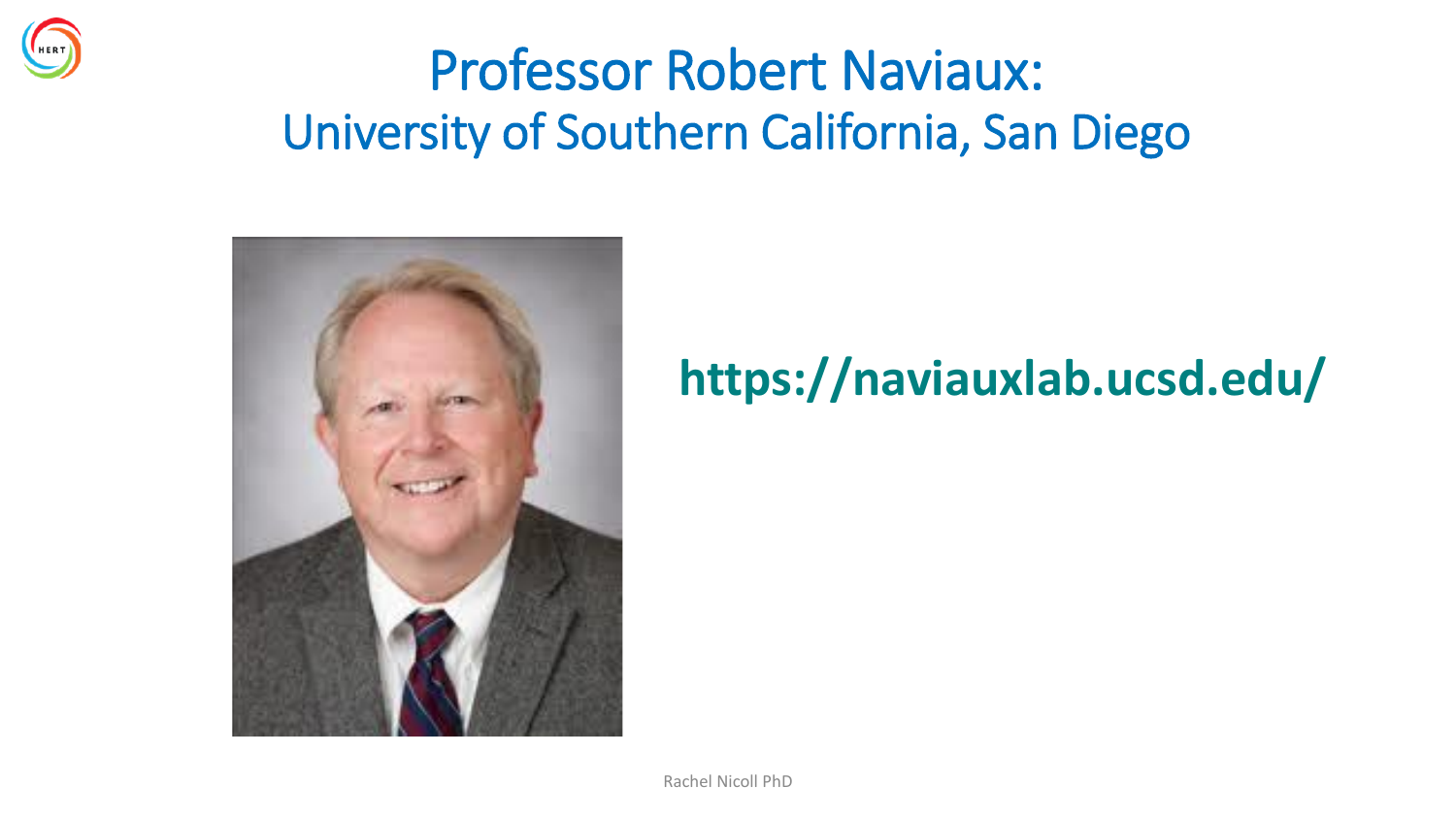

### CDR is not recognised by conventional medicine

- A PubMed search on 'Cell danger response' yielded 8 papers by Naviaux and 1 by an Italian team who mentioned it in passing at the end of the Discussion.
- So conventional medicine and academia don't recognise the cell danger response as a medical phenomenon.
- So we need to be careful talking to other health professionals, who may never have heard of it!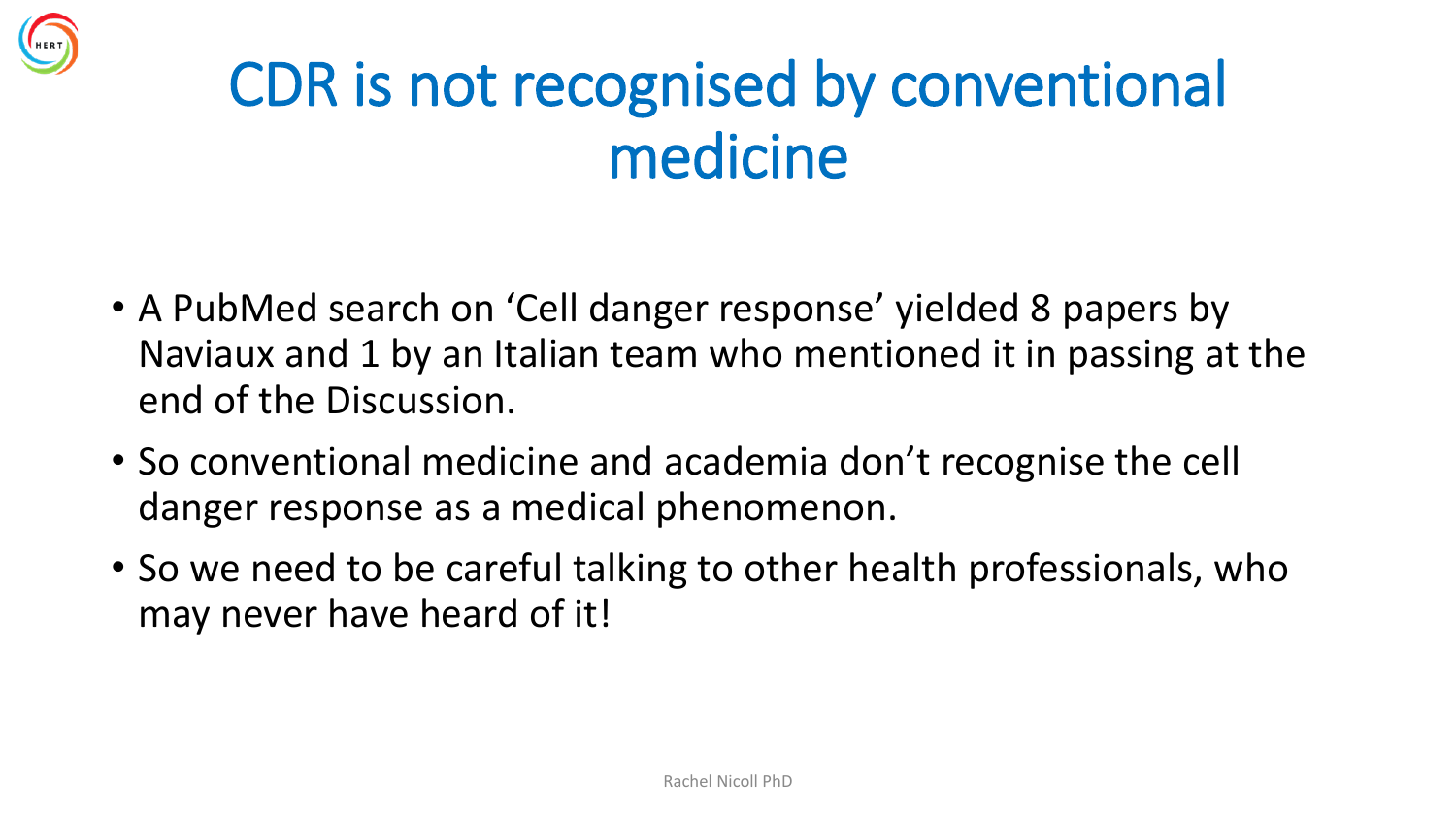

### Background to Naviaux's work

- Naviaux quickly realised that complex chronic diseases were not linked to the start of cellular stress, but occurred during the healing phase. This finding is the key to understanding his work.
- He acknowledges that all the breakthroughs that have come from his lab in understanding complex chronic disorders have come from his early work in genetic forms of mitochondrial disease.
- From this he realised that healing from any injury requires both a mitochondrial reserve capacity and the ability to shift from one kind of mitochondrial function to another under times of stress or injury. These properties were missing in children with inherited forms of mitochondrial disease and are gradually lost with ageing.
- Others have also paved the way for his hypothesis: the polyvagal theory of Stephen Porges, the cellular stress response and damage-associated molecular patterns (DAMPs) that can initiate and perpetuate a *non-infectious* inflammatory response.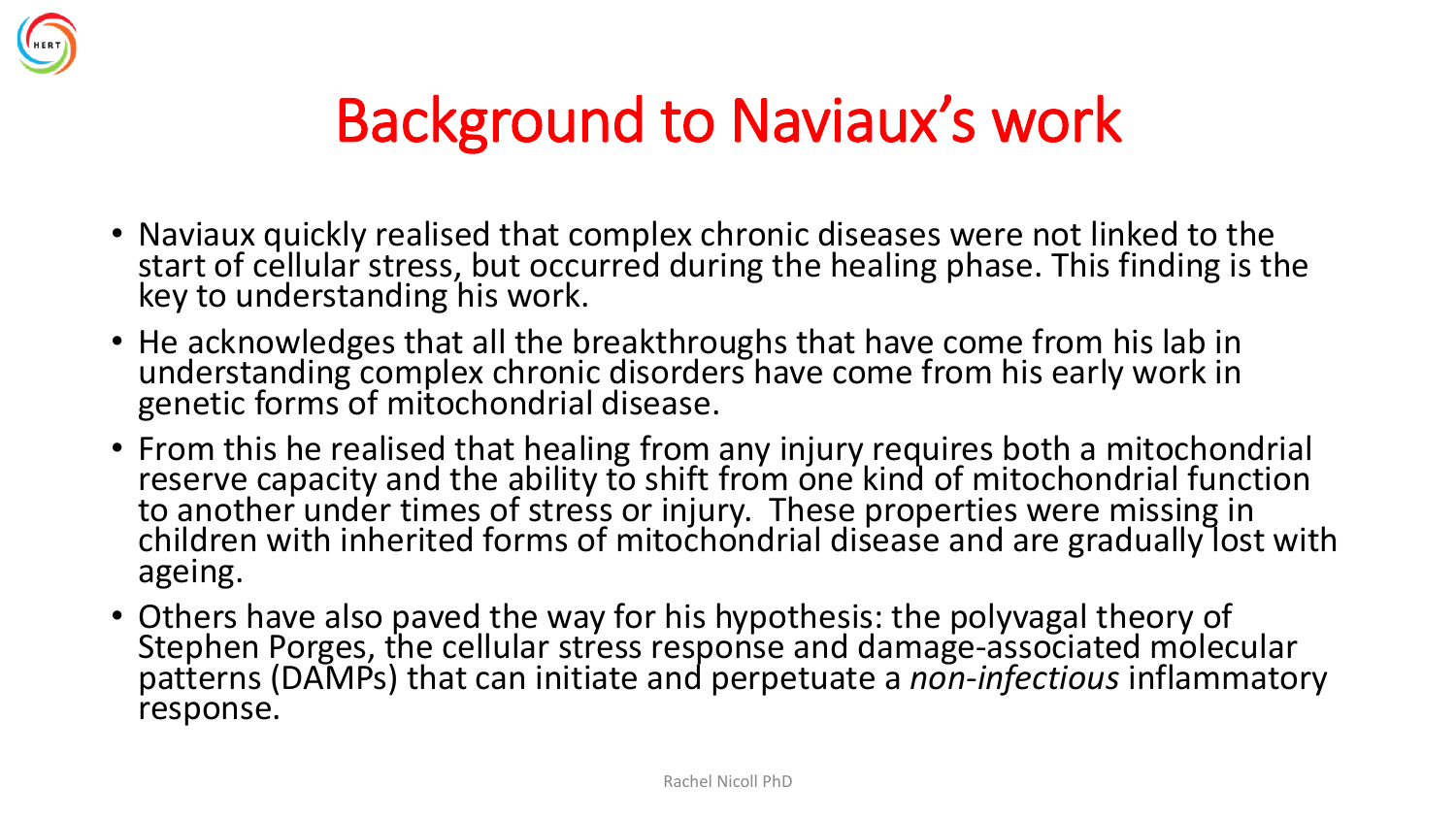



Contents lists available at ScienceDirect

**Mitochondrion** 

CrossMark

#### Mitochondrion

journal homepage: www.elsevier.com/locate/mito

#### Metabolic features of the cell danger response

Robert K. Naviaux\*

The Mitochondrial and Metabolic Disease Center, Departments of Medicine, Pediatrics, and Pathology, University of California, San Diego School of Medicine, 214 Dickinson St., Bldg CTF, Rm C102, San Diego, CA 92103-8467, USA Veterans Affairs Center for Excellence in Stress and Mental Health (CESAMH), La Jolla, CA, USA

#### This is Robert Naviaux's ground-breaking 2014 paper.

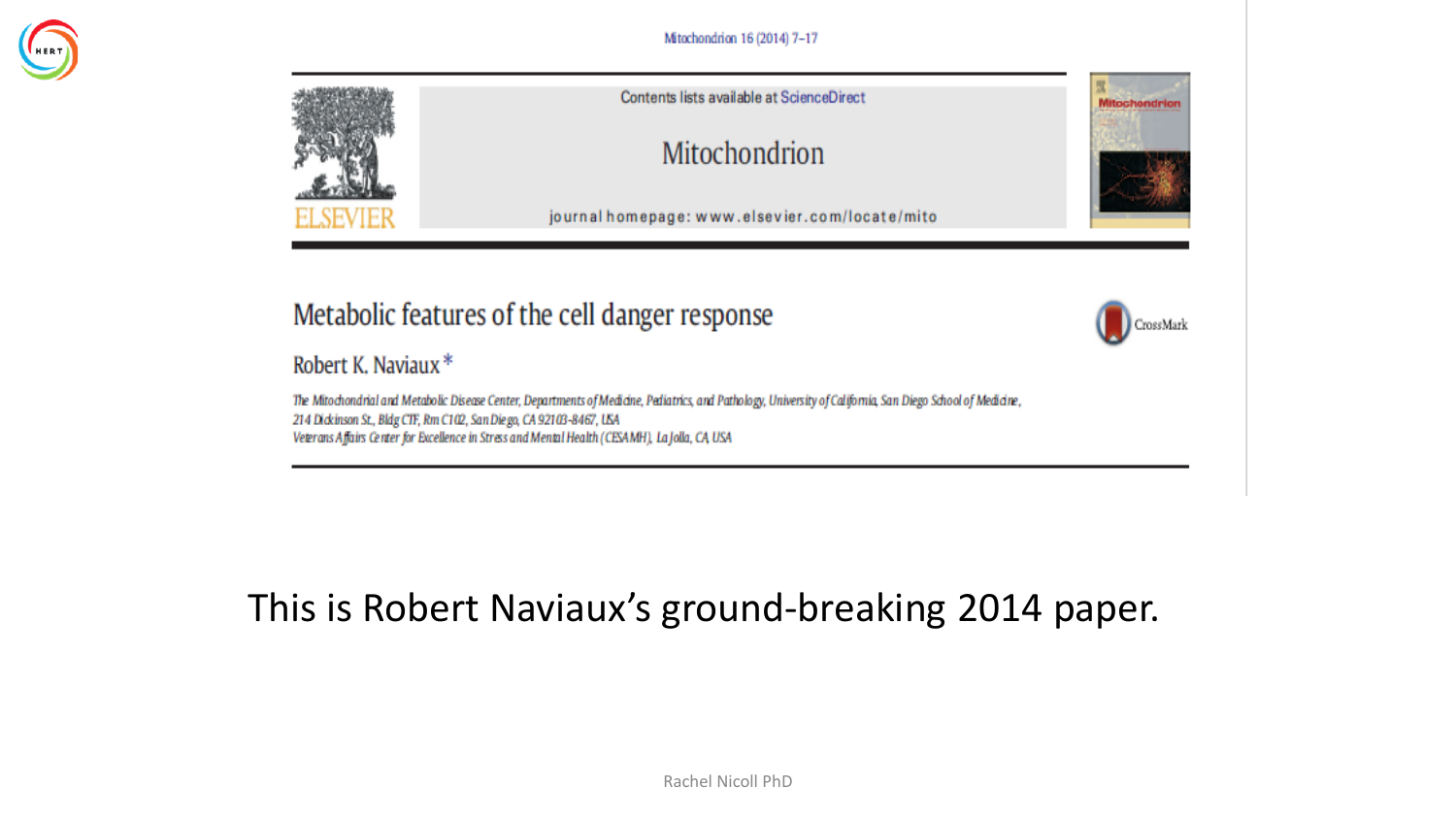

### Key points from Naviaux's papers: Initiation of the CDR

- **Mitochondria sense and respond to changes in the cellular environment,** which are translated into changes in mitochondrial structure and function.
- **When a threat (pathogen, toxin, etc) is detected, the cell danger response (CDR) is initiated.** This involves the **release of ATP into the circulation (extracellular ATP),** known as **purinergic signalling.**
- The **extracellular ATP acts as a damage-associated molecular pattern (DAMP)**. Other DAMPs include extracellular mitochondria and mtDNA. **This triggers innate and adaptive immune responses.**
- **Cellular ATP usage is inhibited, so that more will be available for extracellular danger signalling**. Many cellular processes, including methylation, are shut down. Mitochondrial fusion and biogenesis stop.
- Electrons are diverted from the ETC ('electron steal'), resulting in a drop in mitochondrial membrane potential, increased ROS production and dysregulated intracellular calcium.
- The cellular membrane hardens and develops patches of sphingolipids and cholesterol.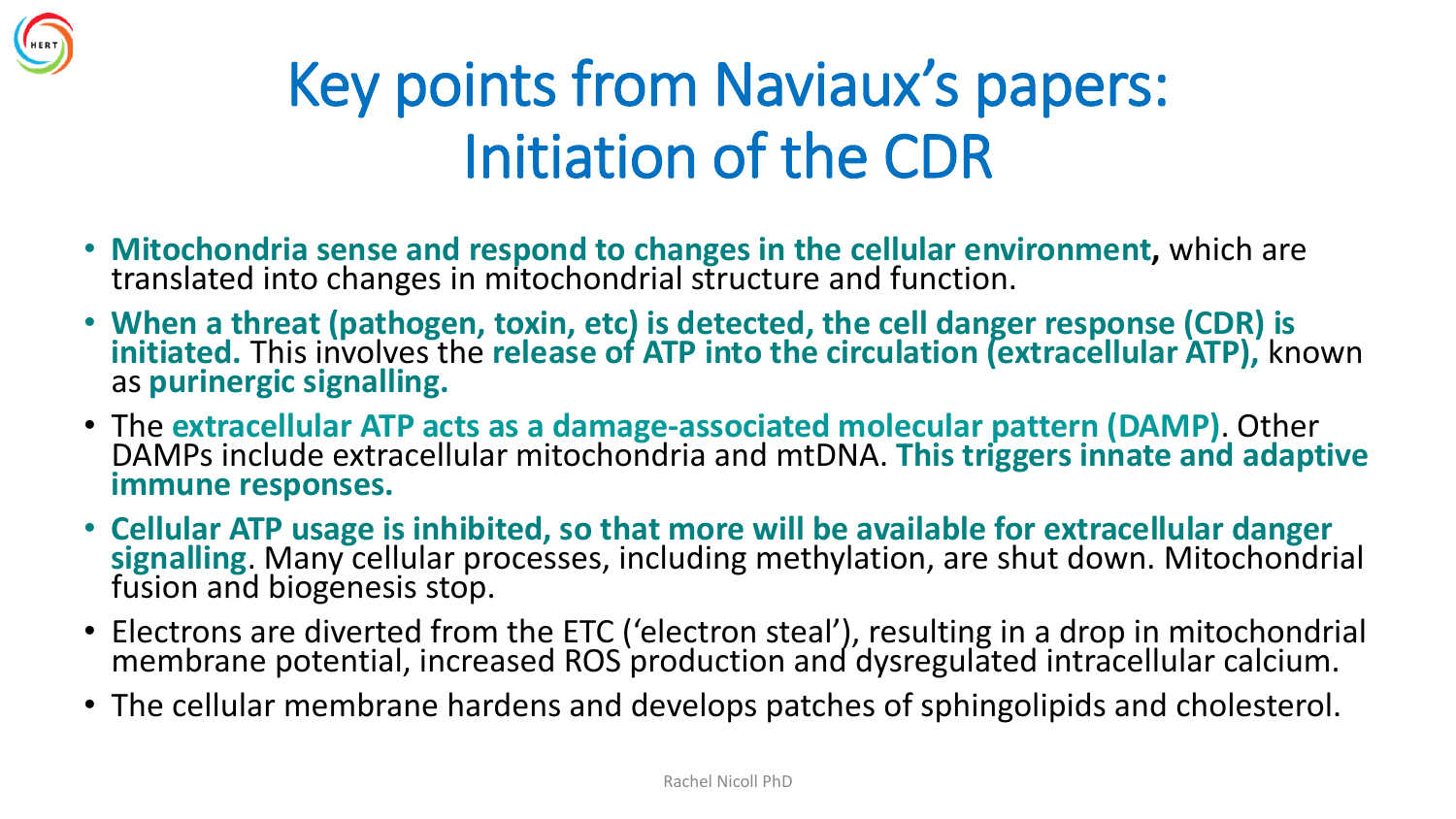

### Summary of Naviaux's 2014 paper (1)

- The cell danger response (CDR) is a cellular response to a threat (pathogen, toxin etc) involving the regulated release of purine and pyrimidine nucleotides such as ATP into the circulation (extracellular ATP) as a damage-associated molecular pattern (DAMP), a danger signal to other cells.
- ATP is known to be released in high concentrations after catastrophic disruption of the cell, as occurs in necrotic cell death. Extracellular ATP binds to P2 purinergic receptors.
- Both extracellular ATP and DNA act as DAMPs. DAMPs warn neighbouring cells and distant effector cells of danger and can trigger an immune response, activating microglia and inflammasome assembly. Cellular ATP usage is inhibited, so that more will be available for extra-cellular danger signalling. Consequently, the cell is a highly oxidising environment.
- Short term activation of purinergic receptors involve normal behaviour, including memory, feeding, locomotion and cognition. Chronic activation of purinergic receptors is found in a wide range of inflammatory diseases, including neurodegenerative disease, arthritis, depression, cancer, asthma.
- Cells accumulate debris as the CDR inhibits the normal release of exosomes (lipid nanovesicles containing cell debris) into the extracellular space as they could be hijacked by pathogens for growth.
- This has an effect on many body systems including the microbiome and can allow the accumulation of toxic metals, using up available antioxidants. Tryptophan metabolism is diverted from producing serotonin or melatonin, resulting in intense anxiety, depression and other mental health issues. [Typically hypervigilance, 'don't feel safe'.] Rachel Nicoll PhD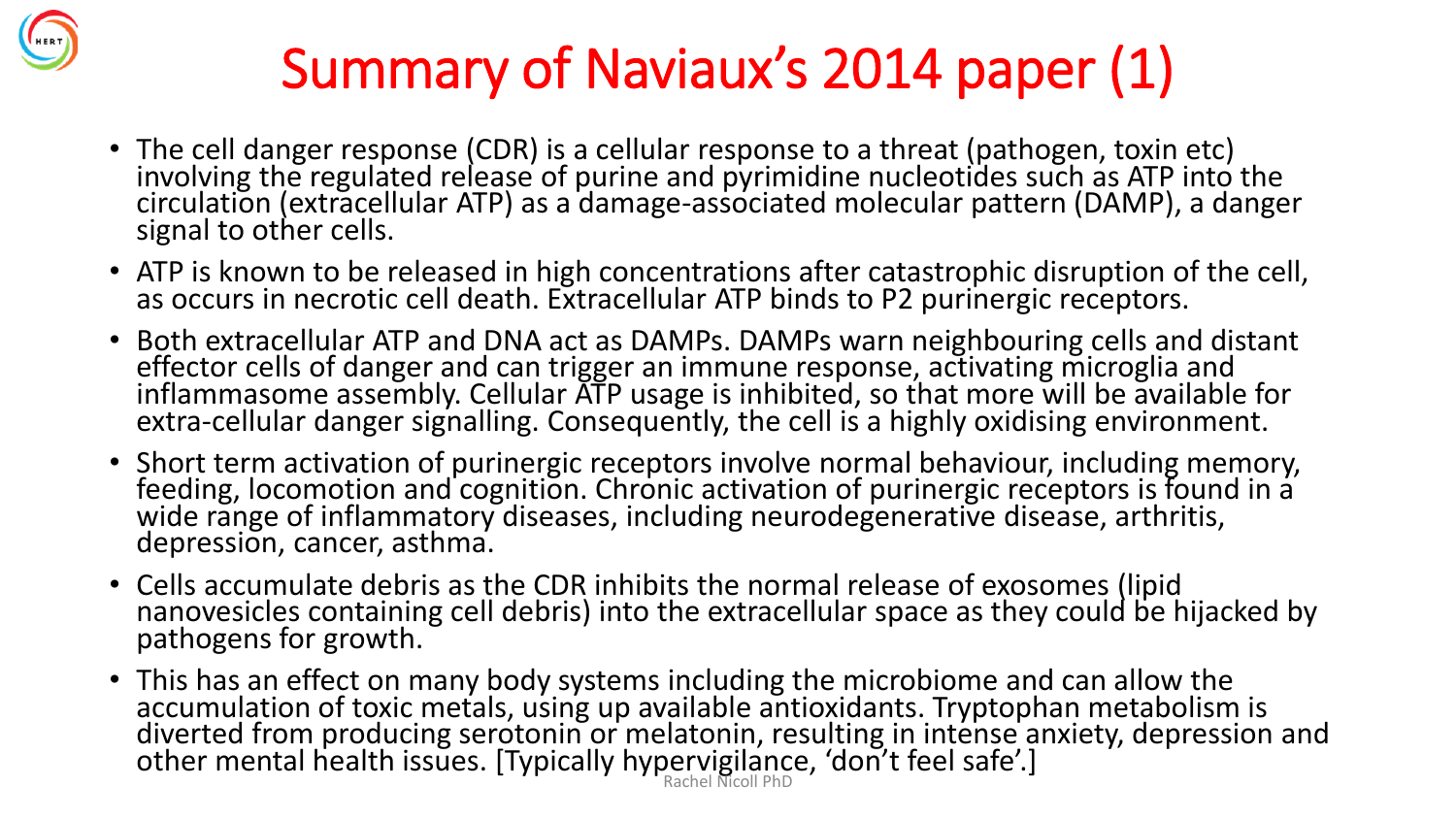

### Summary of Naviaux's 2014 paper (2)

- The CDR is initiated when mitochondria detect the diversion of electrons (known as 'electron steal') from the ETC. This is sensed as a voltage drop: a decrease in the electron flow available for oxidative phosphorylation. Mitochondrial electron flow therefore acts as a barometer of cellular health.
- Purinergic effectors such as ATP are co-released with neurotransmitters (glutamate, dopamine, serotonin) during membrane depolarisation at every synapse in which they have been studied and play key roles in activity-dependent synaptic remodelling. This led Naviaux to hypothesise that the CDR was maintained by purinergic signalling.
- Mitochondrial fusion-fission dynamics shift toward fission and mitophagy and away from fusion/biogenesis and mitochondria eventually fragment, leading to dysregulated intracellular calcium homeostasis and increased ROS production.
- Various processes are shut down, including methylation.
- Naviaux says that we should not talk about 'mitochondrial dysfunction' when mitochondria shift from energy production by OXPHOS to ROS production. This state is an adaptive and perfectly appropriate function of mitochondria, that is produced when cells come under stress. Mitochondria shift regularly and necessarily between these states throughout life.
- This changes the whole paradigm of diagnosis and treatment of chronic disease. Naviaux says that it is not the oxidative changes that should be targeted for therapy, but rather the metabolic conditions that create them.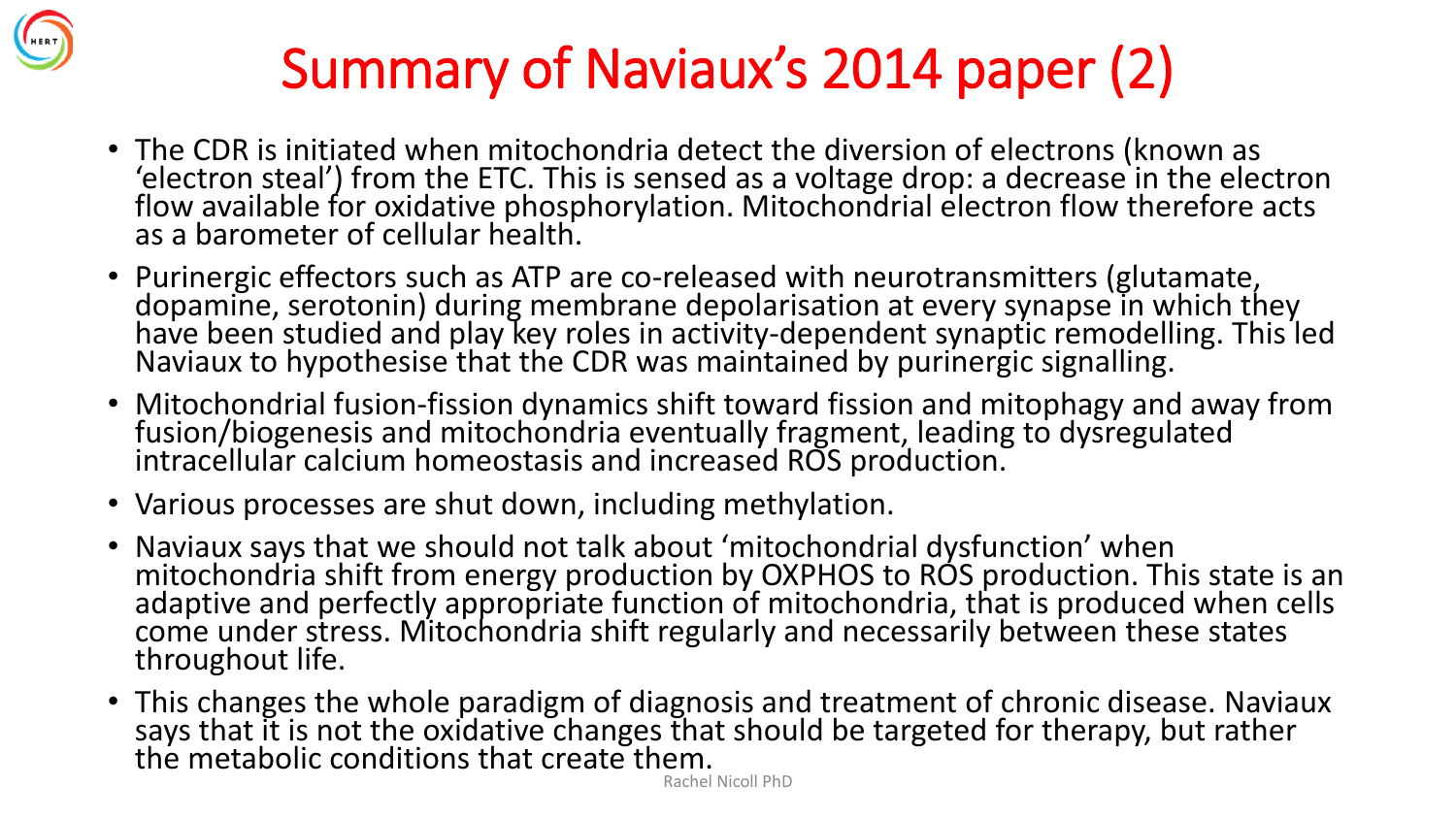

### Key points from Naviaux's papers: Manifestations of the CDR

- **When the CDR is triggered**, our cellular priorities are reset to optimise survival. **We start to display sickness behaviour:** withdrawal from social contact, decreased speech, fragmented sleep, inflammation, aches and pains, gut microbiome changes, hypersensitivity to touch, sound and light.
- Naviaux describes children with autism being in a state of **primed hypersensitivity** as they encounter ever increasing amounts of environmental toxins with an underdeveloped detoxification system.
- With respect to autism, one of the conditions caused by activation of the CDR, gene studies conclude that each genetic cause of ASD must be treated differently. The CDR hypothesis suggests that just one mechanism might be at the root of all the different causes of chronic disease.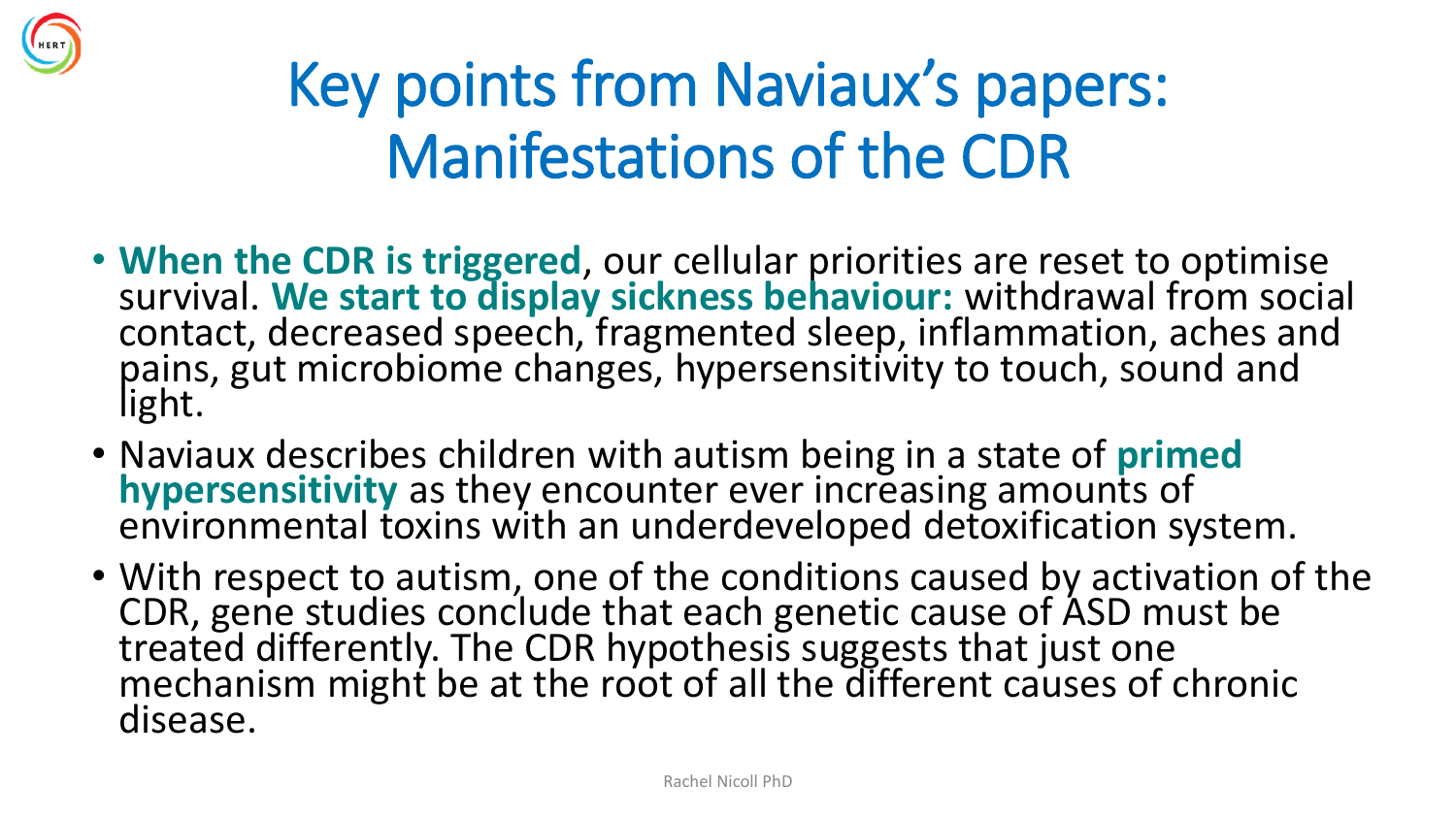

### Key points in Naviaux's papers: What happens when the CDR fails to resolve

- **In theory, if the danger (pathogen or toxin) is eliminated or neutralised, the CDR should be turned off**.
- **Naviaux believes that sometimes the CDR fails to resolve, even after the inciting agent has been removed.** It becomes stuck in a repeating loop that blocks healing. He likens this to **cellular post-traumatic stress disorder (PTSD)**.
- **He suggests that with the CDR stuck in the 'on' position, this is when chronic disease results. It could be autism or it could be T2D, CVD, etc.** Another example might be chronic inflammatory response syndrome (CIRS), as described by Dr. Richie Shoemaker, Desperation Medicine, and [www.survivingmold.com.](http://www.survivingmold.com/)
- When Naviaux thinks this is due to a metabolic memory of the exposure, which is stored in the mitochondria.
- He believes that it is not the differences, but rather the similarities, that are shared by all chronic illness, that are important for understanding the root cause and hence the treatment.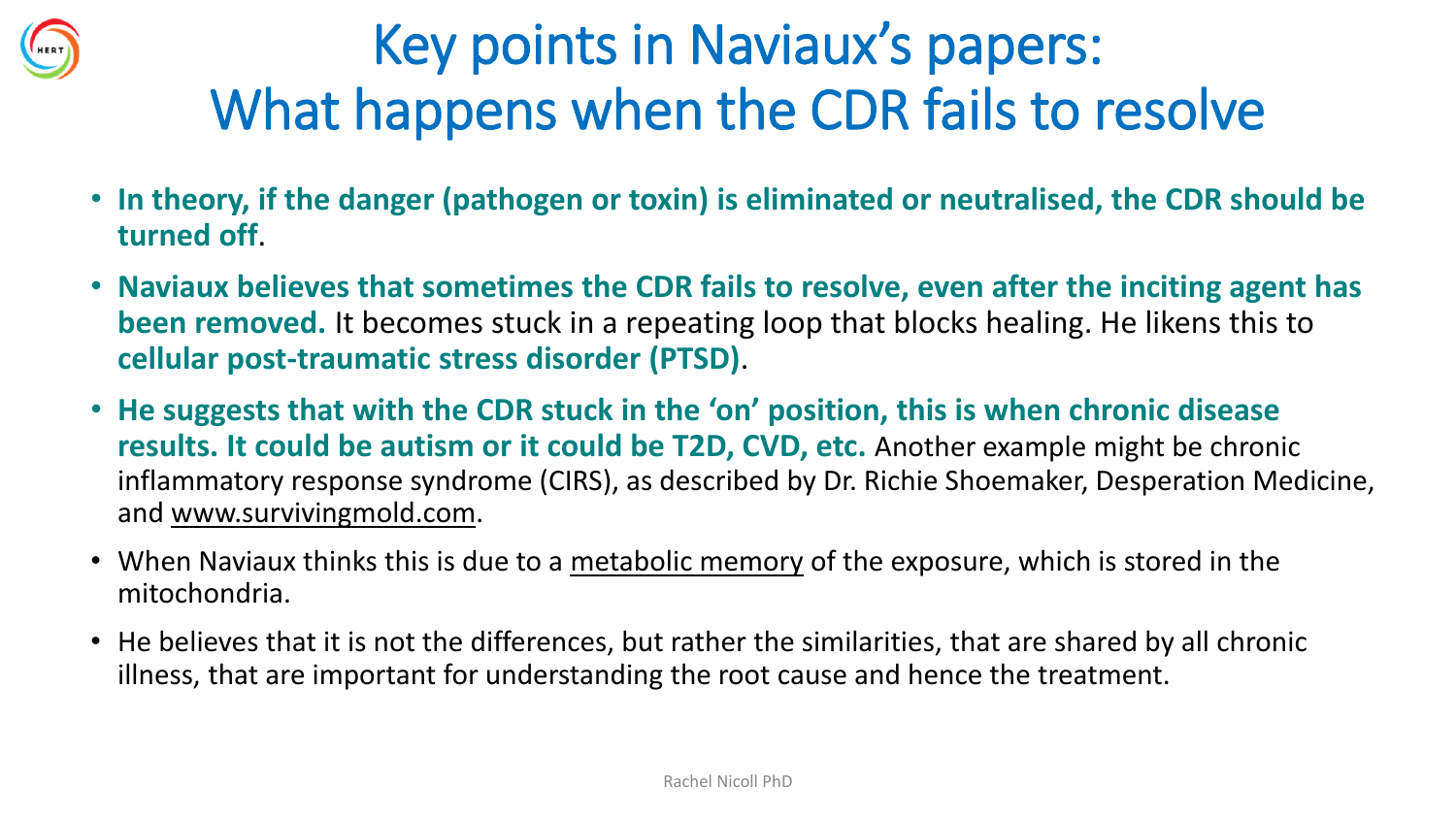

### Failure of the CDR to resolve

- Sometimes the CDR is not resolved when the threat is removed. If healing is incomplete, cells can be left in a state of hyper- or hypo-responsiveness to new threats. We have seen this with inflammation or stress that cannot turn itself off without an intervention, so the concept is not new.
- Cells cannot heal if a significant fraction of ATP is exported for purposes of purinergic danger signalling instead of being kept in the cell for normal energy metabolism. This purinergic signalling plays the key role in sustaining the CDR and leads to chronic disease.
- Naviaux describes other studies that have shown that chronic changes in purinergic signalling alter pain perception and the processing of other sensory stimuli. He notes that this is not unlike a cellular form of post-traumatic stress disorder (PTSD) resulting in behaviour change after exposure to a transient, but serious stress.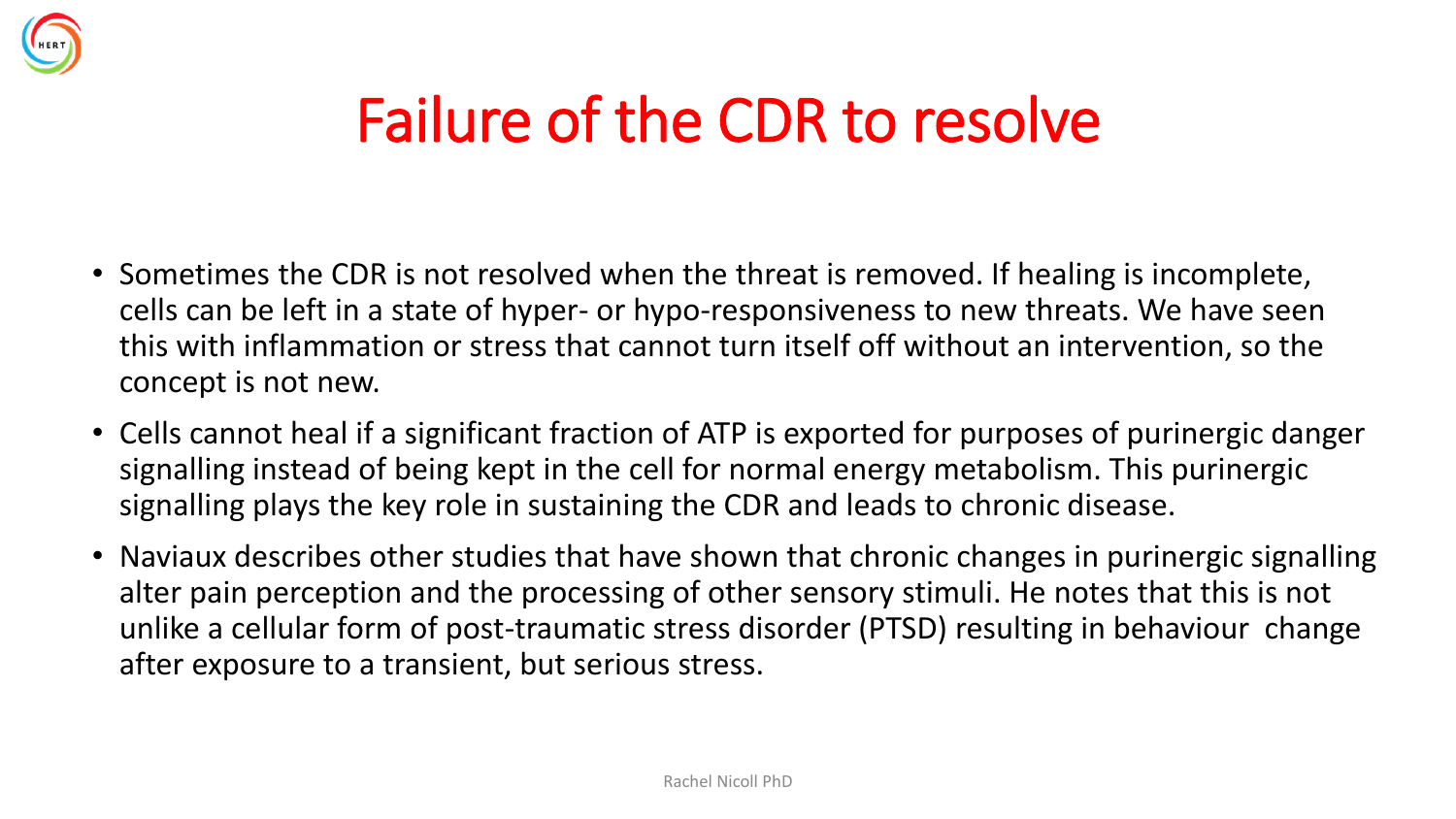

# Implications for chronic disease

When the CDR fails to resolve, even after the inciting agent has been removed, chronic disease results, possibly as a result of the metabolic memory. A small selection includes:

- autism spectrum disorders (ASDs),
- attention deficit hyperactivity disorder (ADHD),
- food allergies,
- asthma,
- bipolar disorder,
- schizophrenia,
- post-traumatic stress disorder (PTSD),
- diabetes,
- kidney, liver and heart disease,
- cancer,
- Alzheimer and Parkinson diseases,

Naviaux's research has led him to the conclusion that it is not the differences, but rather the similarities, that are shared by all chronic illness, that are important for understanding the root cause and hence the treatment.

His research shows that the shared roots of chronic illness are blocks in the healing process itself, and these are caused by abnormal persistence of the cell danger response.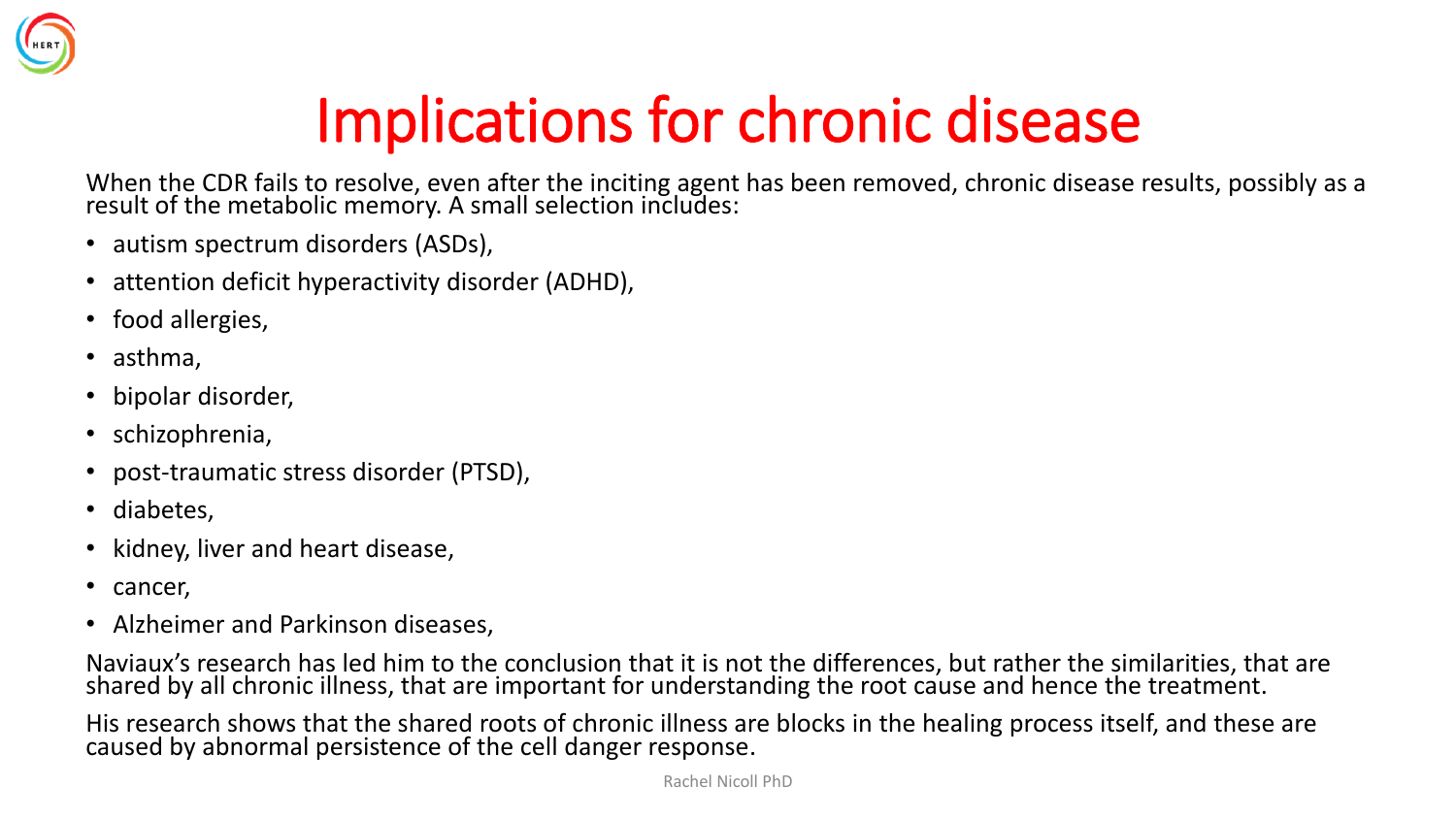

### When is mitochondrial dysfunction not dysfunction at all?

- Naviaux points out that the CDR gives the appearance of mitochondrial dysfunction, but is actually a normal, necessary, and highly regulated change in mitochondrial function from oxidative phosphorylation to cellular defence.
- This shift is needed to respond to a threat, and to heal after an injury. This programmed change in mitochondrial function is needed for innate immunity and inflammation, which in turn are required for establishing the adaptive immune response and healing.
- He has termed these 2 distinct mitochondrial functions M1 and M2.
- M2 mitochondria are devoted to OXPHOS and are anti-inflammatory. In contrast, M1 mitochondria are pro-inflammatory and are specialised for creating the oxidative shielding response for cellular defence by producing a pro-oxidative state and mobilising anti-viral and anti-microbial protection. M0 mitochondria also exist and are the 'metabolically uncommitted' mitochondria found in stem cells.
- Under the CDR, clearly the mitochondria must continue to produce some ATP, and the extent of continued OXPHOS depends upon the severity of the threat but can cease altogether if the survival of the cell is threatened.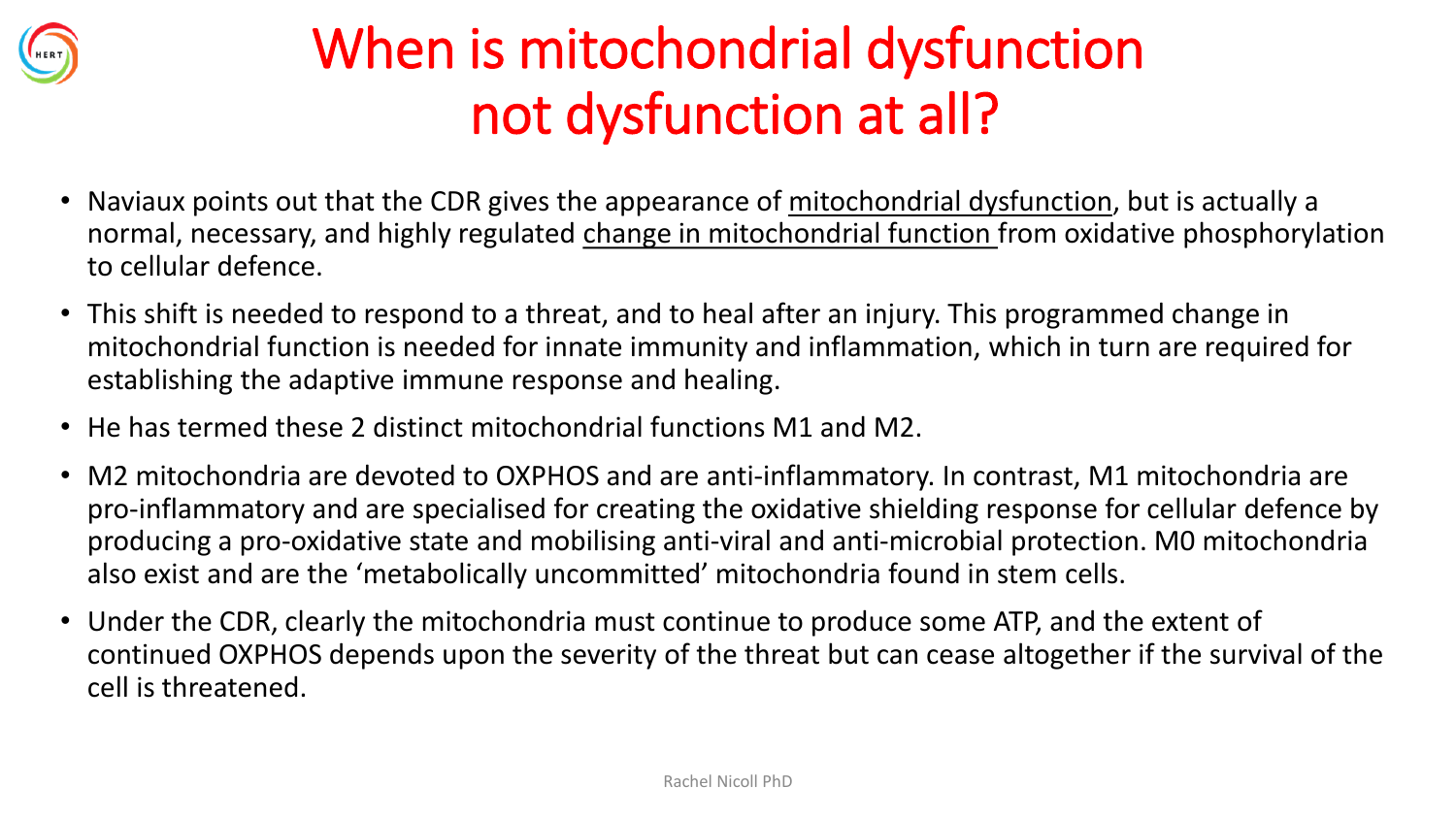

### Naviaux's mouse trials

- **Hypothesis: autism results from failure to resolve the CDR; the CDR is sustained by purinergic signalling; therefore anti-purinergic therapy can improve autism.**
- First of all, he **demonstrated that abnormal persistence of extracellular ATP signalling could cause ASD-like behaviour and excitotoxicity**, leading to the death of Purkinje cells in the cerebellum.
- Naviaux then trialled **suramin, a well-studied anti-purinergic agent, which showed improved behavioural and metabolic features in the mice**, including decreased excitoxicity and prevention of Purkinje cell death. Suramin treatment improved 94% of the abnormal biochemical pathways in the MIA mouse model and 100% of the pathways disturbed in the Fragile X mouse model.
- Suramin has been used for decades in the treatment of African Sleeping Sickness (Trypanosomiasis).
- Naviaux carried out 3 trials using the Fragile X genetic model of ASD and the maternal immune activation (MIA) model involving maternal injection with a virus.

(Naviaux R, 2013, 2014 and 2015) Rachel Nicoll PhD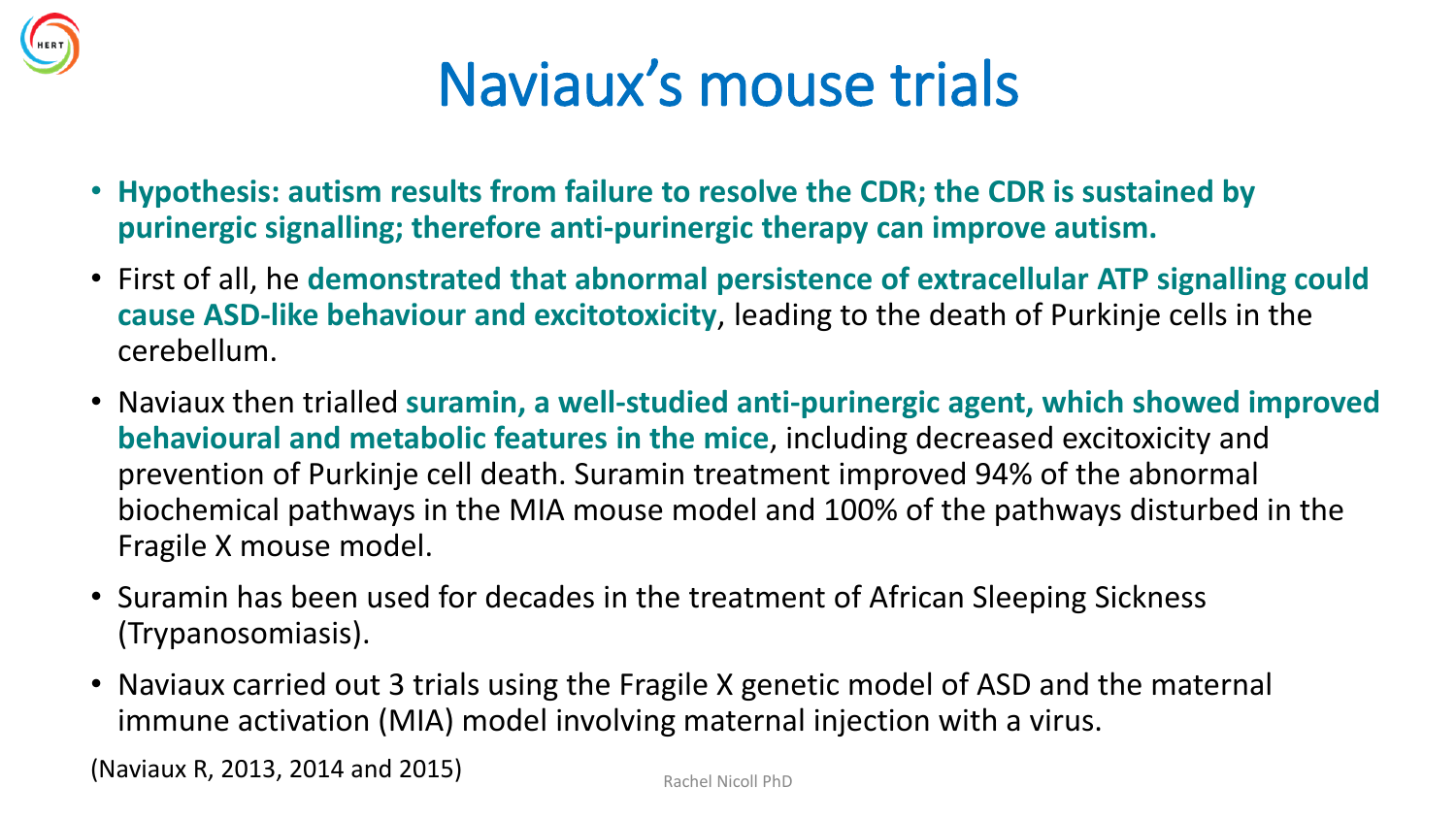

### What is suramin

Developed in 1916 by German dye manufacturers Frederich Bayer and Co., Bayer 205 (later renamed suramin) was found to be effective against parasitic trypanosomes responsible for African sleeping sickness (trypanosomiasis).

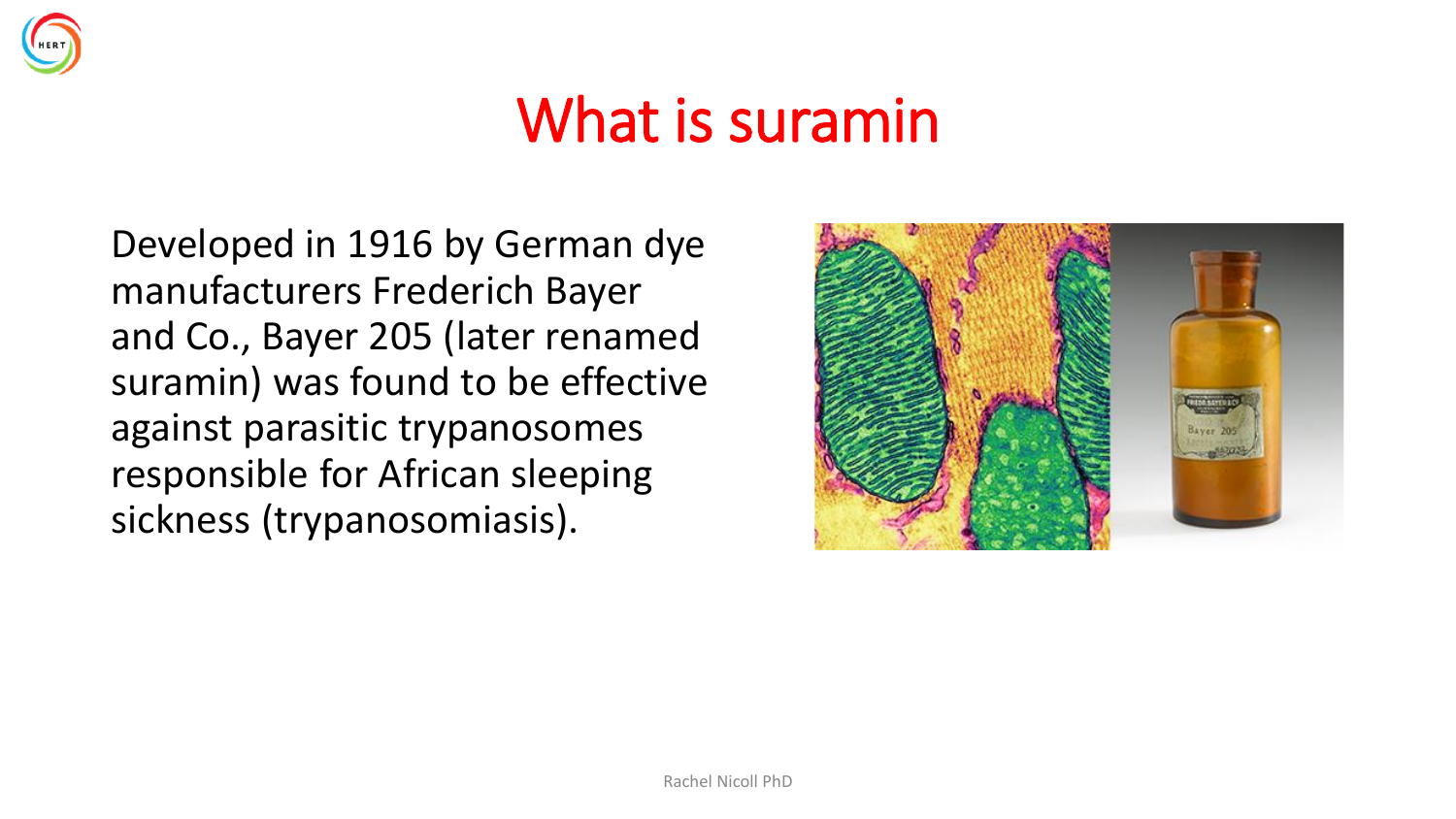



**RESEARCH ARTICLE** 

#### Low-dose suramin in autism spectrum disorder: a small, phase I/II, randomized clinical trial

Robert K. Naviaux<sup>1,2,3,4</sup><sup>,</sup>, Brooke Curtis<sup>5</sup>, Kefeng Li<sup>1,2</sup>, Jane C. Naviaux<sup>1,6</sup>, A. Taylor Bright<sup>1,2</sup>, Gail E. Reiner<sup>1,6</sup>, Marissa Westerfield<sup>7</sup>, Suzanne Goh<sup>8</sup>, William A. Alaynick<sup>1,2</sup>, Lin Wang<sup>1,2</sup>, Edmund V. Capparelli<sup>13</sup>, Cynthia Adams<sup>9</sup>, Ji Sun<sup>9</sup>, Sonia Jain<sup>10</sup>, Feng He<sup>10</sup>, Deyna A. Arellano<sup>9</sup>, Lisa E. Mash<sup>7,11</sup>, Leanne Chukoskie<sup>7,12</sup>, Alan Lincoln<sup>5</sup> & Jeanne Townsend<sup>6,7</sup>

d Kalendarija Pierrena Parador (Liberalda) al Pallaceta. Para Pierre Palaceta d'Albertan

- Now Naviaux carried out an **RCT in autistic boys, who received just one i/v infusion of low dose suramin** or saline.
- **Suramin improved all the core symptoms of ASDs with just 1 dose.**
- **Two children who were previously non-verbal spoke their first sentences. All of the children who received suramin experienced catch-up development,** with one child advancing through 3 years of schoolwork in 3 weeks.
- **The peak benefit from the single dose of suramin occurred after 3 weeks, then decreased.**

(Naviaux RK, Ann Clin Transl Neurol, 2017)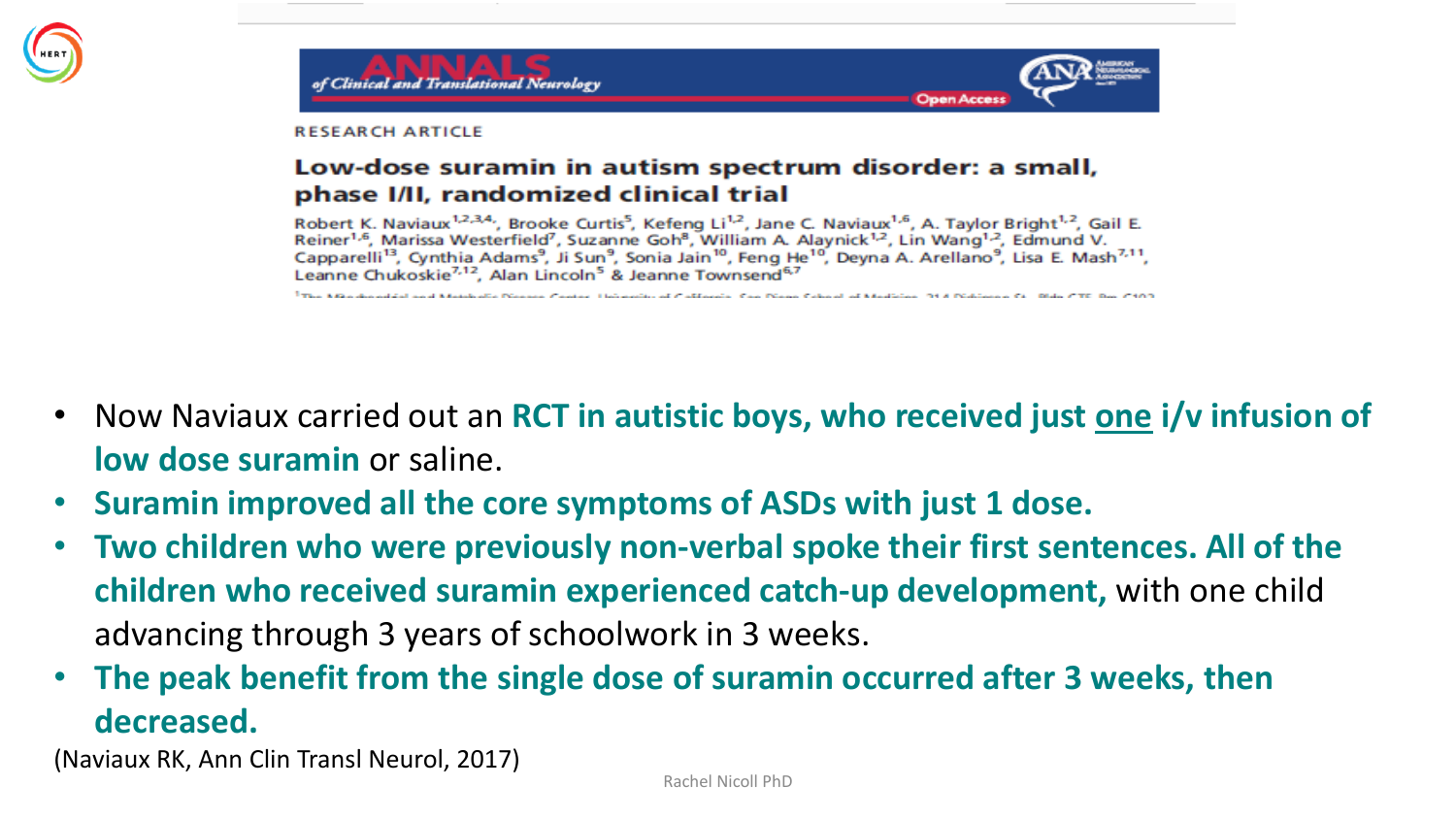

### Naviaux 2017: Results of the RCT

- During the first few weeks, the CDR was reduced and more normal metabolism restored. Purine metabolism was the most improved pathway, with increased healthy purines such as an activator of AMPK.
- ADOS scores (the standardised diagnostic test for autism) improved significantly in the treatment group only. There were also improvements in communication, language, social interaction and restricted or repetitive behaviours.
- The peak benefit from the single dose of suramin occurred after 3 weeks, then decreased. Measurements gradually returned to baseline after 5-8 weeks. [This suggests that the conditions giving rise to the CDR still exist: toxins? infection?]
- Low dose suramin proved to be safe; the only adverse effect was temporary rash.
- Subsequent studies by others have found that suramin prevents Zika, Ebola, Chikungunya, Coxsackievirus A16, and Enterovirus A71.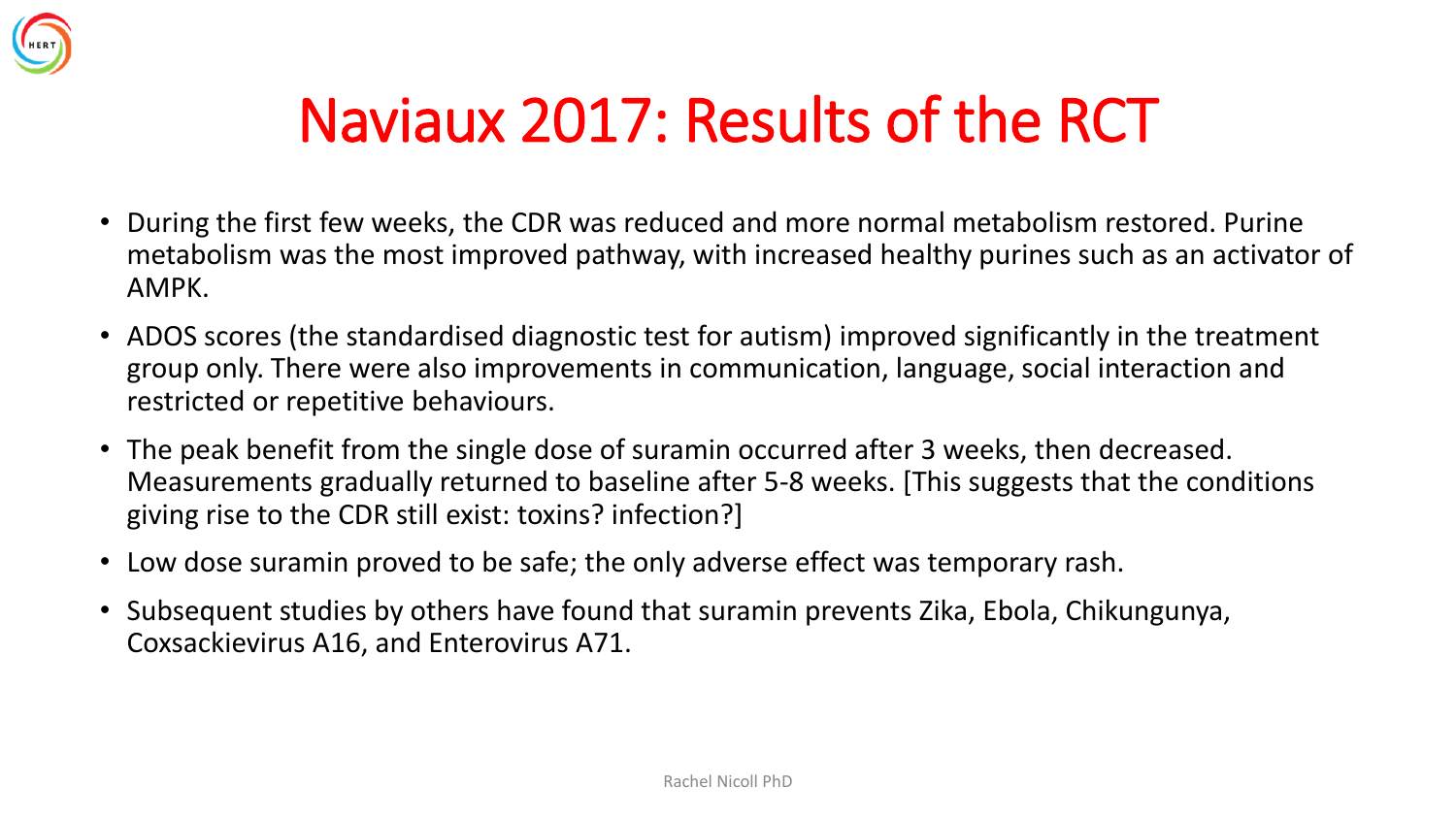

# Naviaux on Anti-Purinergic Therapy

- Over 30 metabolic abnormalities have been described in ASD over the past 60 years; all are known markers of the CDR.
- Naviaux also found that each of the common genes known to increase the risk of ASD can be shown to play a role in CDR signalling or maintenance. But while most gene studies conclude that each genetic cause of ASD must be treated differently, the CDR hypothesis suggests that one mechanism a unified cellular response—might be at the root of all the different causes of autism.
- Evidence of purinergic signalling abnormalities have been found in children with ASD in a 2012 study and purinergic signalling has been shown to regulate a number of the cellular comorbidities and functional abnormalities associated with ASD.
- Naviaux describes using the antipurinergic suramin to treat a misfiring CDR as 'molecular armistice therapy' because it sends a signal that 'the war is over'. This decreases losses of ATP through stressgated membrane channels, and decreases purinergic autocrine and paracrine signalling of danger so cells and mitochondria can return to peacetime metabolism needed for healing and development. See Naviaux video at (https://www.youtube.com/watch?v=zIdUufy8Lk)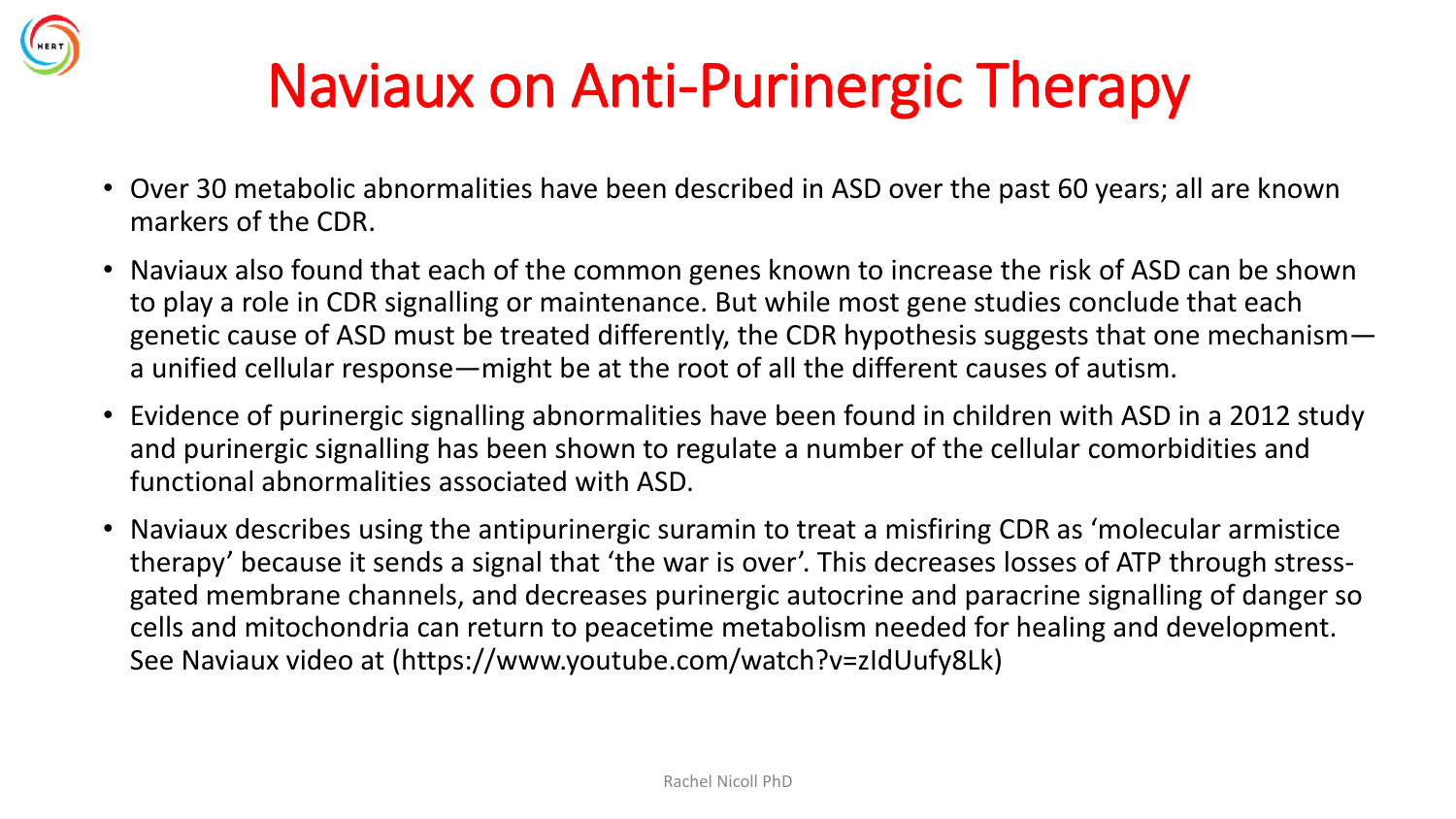

# Independent corroboration and CDR developments

- A 2015 review looking at purinergic signalling in psychiatric disorders confirmed that extracellular ATP acts as a neurotransmitter, and that purinergic signalling may **explain its impact on neuronal activity.** The authors show how mitochondrial and purinergic dysfunction contribute to mental illnesses such as schizophrenia, bipolar disorder, autism spectrum disorder (ASD), depression and addiction. They also report that changes in mitochondrial bioenergetics and purinergic signalling via adenosine receptors have been proposed as explanations for the neuroprotective and antiseizure effects of ketogenic diets. (Lindberg D, Curr Mol Med, 2015)
- Naviaux is running a new study, called the **Suramin Autism Treatment 2 (SAT2) trial**, which was due to start spring 2021. He also wants to conduct clinical trials in ME/CFS and primary forms of mitochondrial disease.
- He is also writing a book entitled '**A Second Book of Medicine**', **intended to treat the epidemic of chronic disease from the perspective of the CDR**. It will involve a new class of medicines to help doctors adjust the set-point of the CDR so it is no longer hypersensitive to chemicals and other threats that are below the threshold required to cause obvious harm. The new medicines will help send the chemical message that the 'war is over', allowing the patient struggling with a chronic illness to start to heal. (Naviaux RK, Mitochondrion, 2020 and personal correspondence)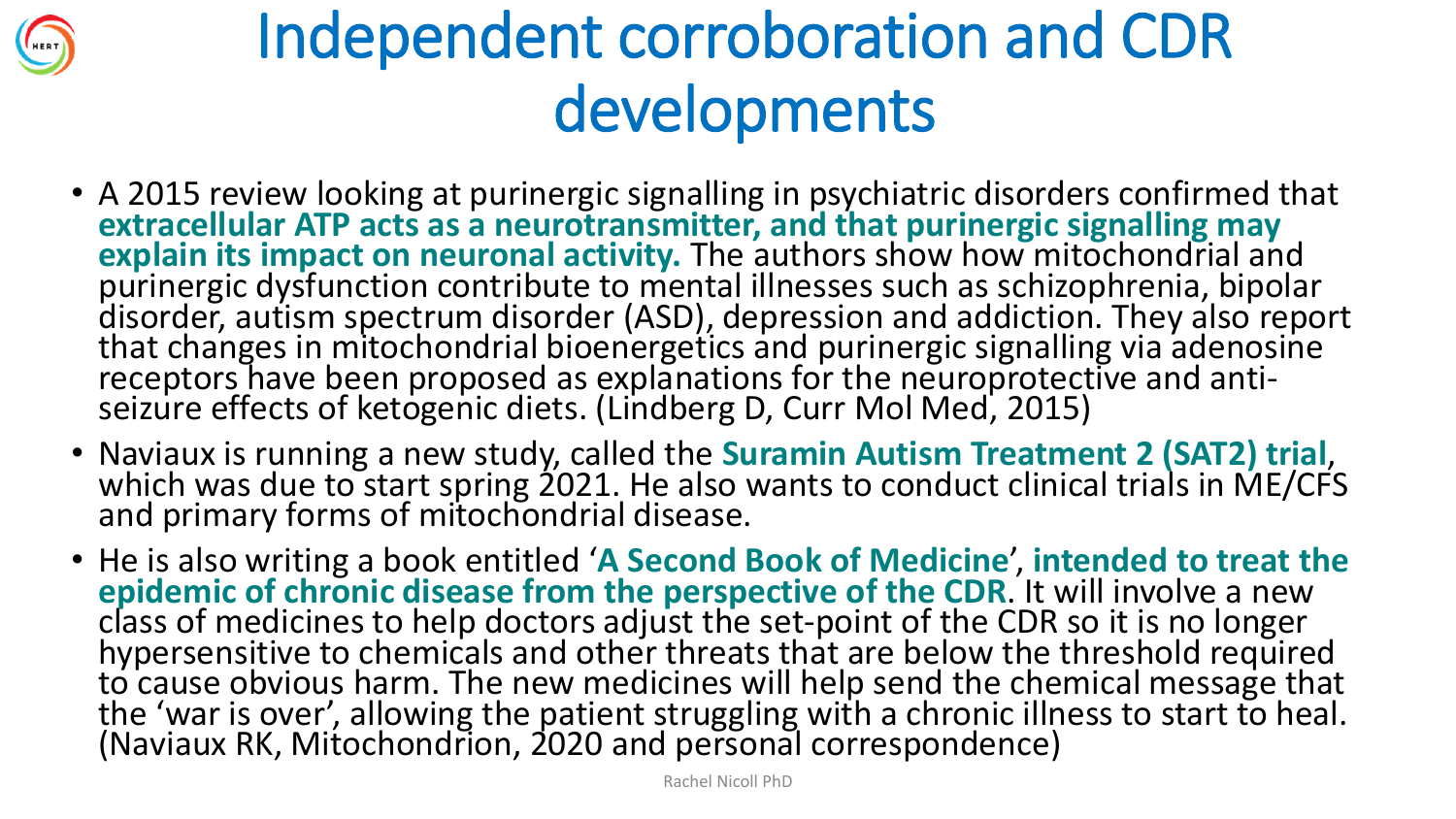

### What about IL-17A?

- **We have already shown that IL-17A can be elevated in autism, particularly where the mother had immune activation**. 'Our study further suggests that blockade of IL-17A/IL-17 receptor signaling may be beneficial in the children with ASD.' (Nadeem A, Brain Behav Immun, 2017)
- Studies have shown that as well as being an antipurinergic drug, **suramin can also lower IL-17A**. Nevertheless, 'The mechanism of action for suramin is unclear' (Wikipedia). \*
- Does this mean that suramin will not work in ASDs not derived from maternal immune activation? Note the paradox that we saw earlier, where children with autism associated with maternal immune activation had elevated IL-17A, but further elevation in fever could also improve cognitive and behavioural symptoms.
- In experimental arthritis, suramin strongly inhibited IL-17-generated cytokines (Fan ZD, Sci Rep, 2016)
- In experimental asthma, allergen challenge induced increased ATP secretion, which correlated with IL-17 production. When ATP secretion was blocked with suramin, Th17-type responses were reduced significantly (Zhang F, J Immunol Res, 2017).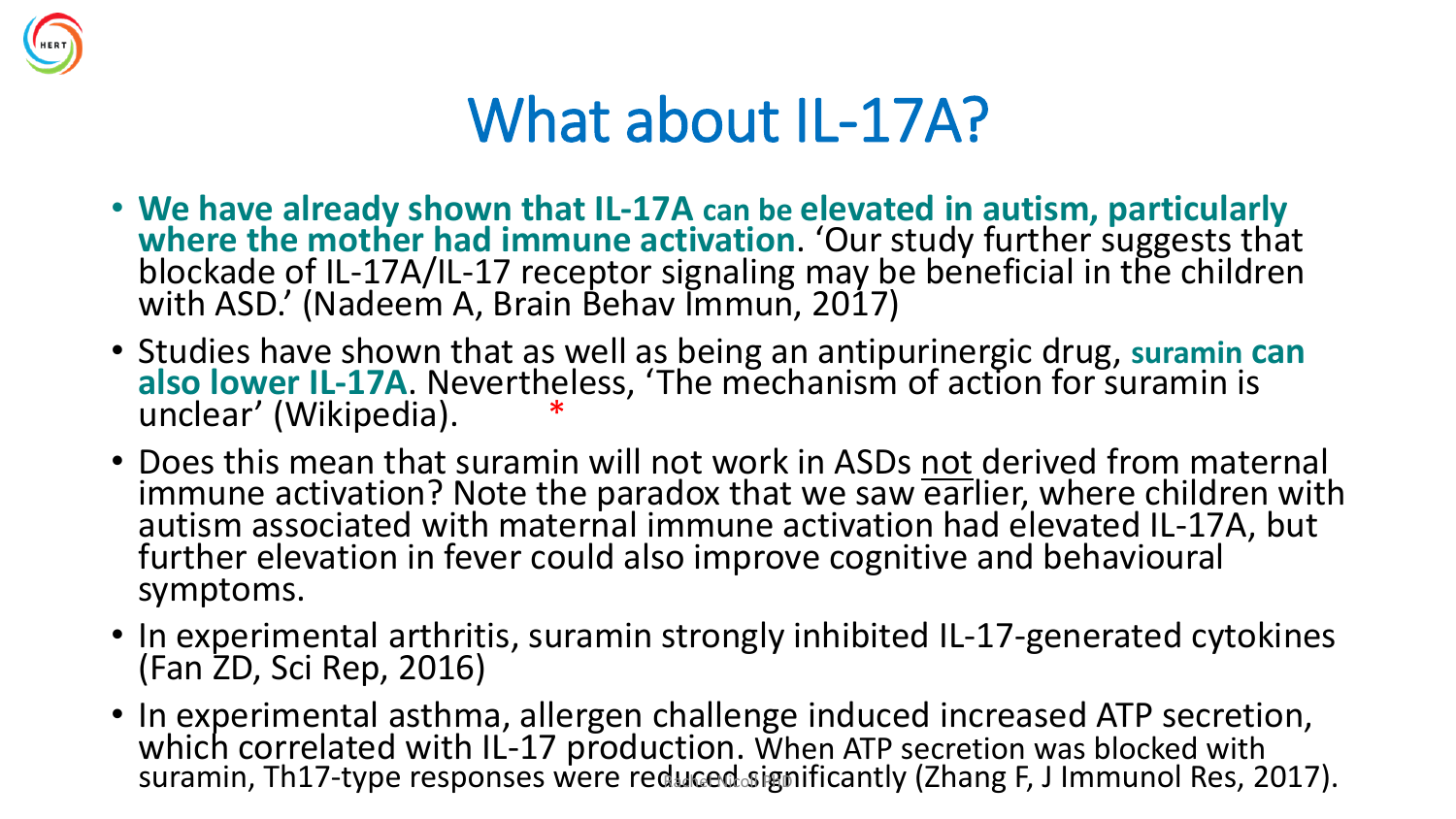

### Timing of vaccinations to reduce autism risk

- Naviaux makes the point that since any infection can initiate the CDR, this means it can also be triggered following vaccination.
- And since the severity of the CDR is proportional to the severity of the cellular attack, it follows that the body is more likely to resolve the CDR and return to normal health if vaccinations are staggered instead of giving a large number at once at an age when the immune system and neural circuits are at their most fragile.
- Naviaux speculates that the CDR may be more difficult to resolve when it is triggered *in utero*  or at a very young age.
- Naviaux, autism and suramin:

https://www.youtube.com/watch? v=zIdUufy8Lks

http://naviauxlab.ucsd.edu/science-item/autism-research/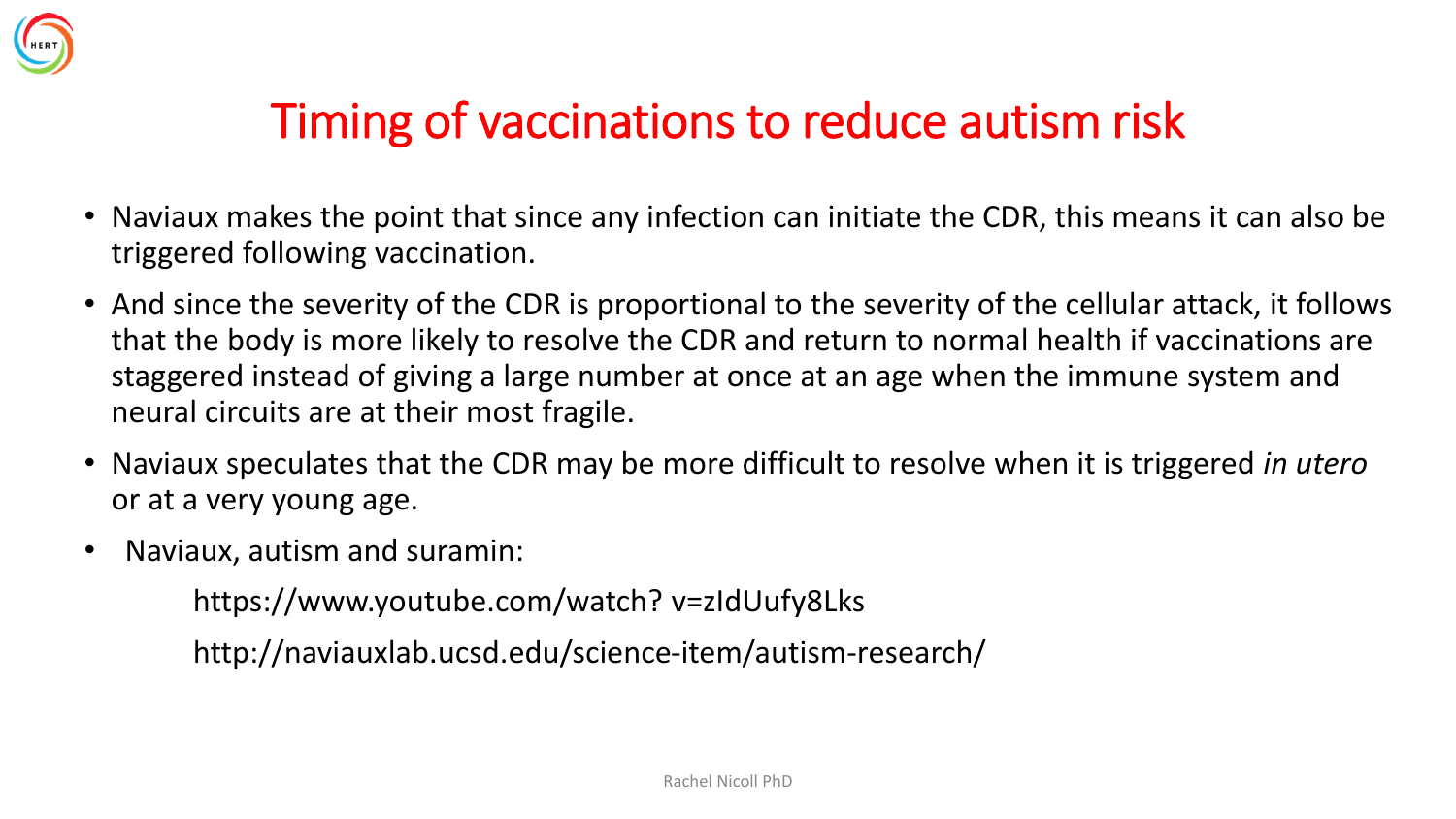

### Naviaux's antecedents: Polyvagal theory

- Autonomic nervous system: sympathetic and parasympathetic. Sympathetic = fight or flight response. Parasympathetic = the calming down and healing response.
- But not always. If the environment is perceived as unsafe, the para-sympathetic nervous system goes into 'death-feigning' mode i.e. the freeze response. This is when the body actually shuts down, cf animals who 'play dead' to avoid predators. This is the mitochondrial 'dauer' response seen in CFS.
- Relating this to the vagal nerve, the freeze response is activated by the dorsal side (the ventral side is for healing). The ventral side is switched off by the CDR, vagal tone is down and there is low heart rate variability (the test of vagal tone).
- The stages of the CDR appear to correlate with equivalent changes in vagus nerve expression.
- Stimulating the vagus nerve has been shown to improve a wide variety of conditions, including seizures, heart failure, ischaemia-reperfusion injury, stroke, migraine, neurodegeneration, PD, inflammation, PTSD, depression, anxiety, endocrine disorders, obesity and many other.

(Porges SW, Cleve Clin J Med, 2009)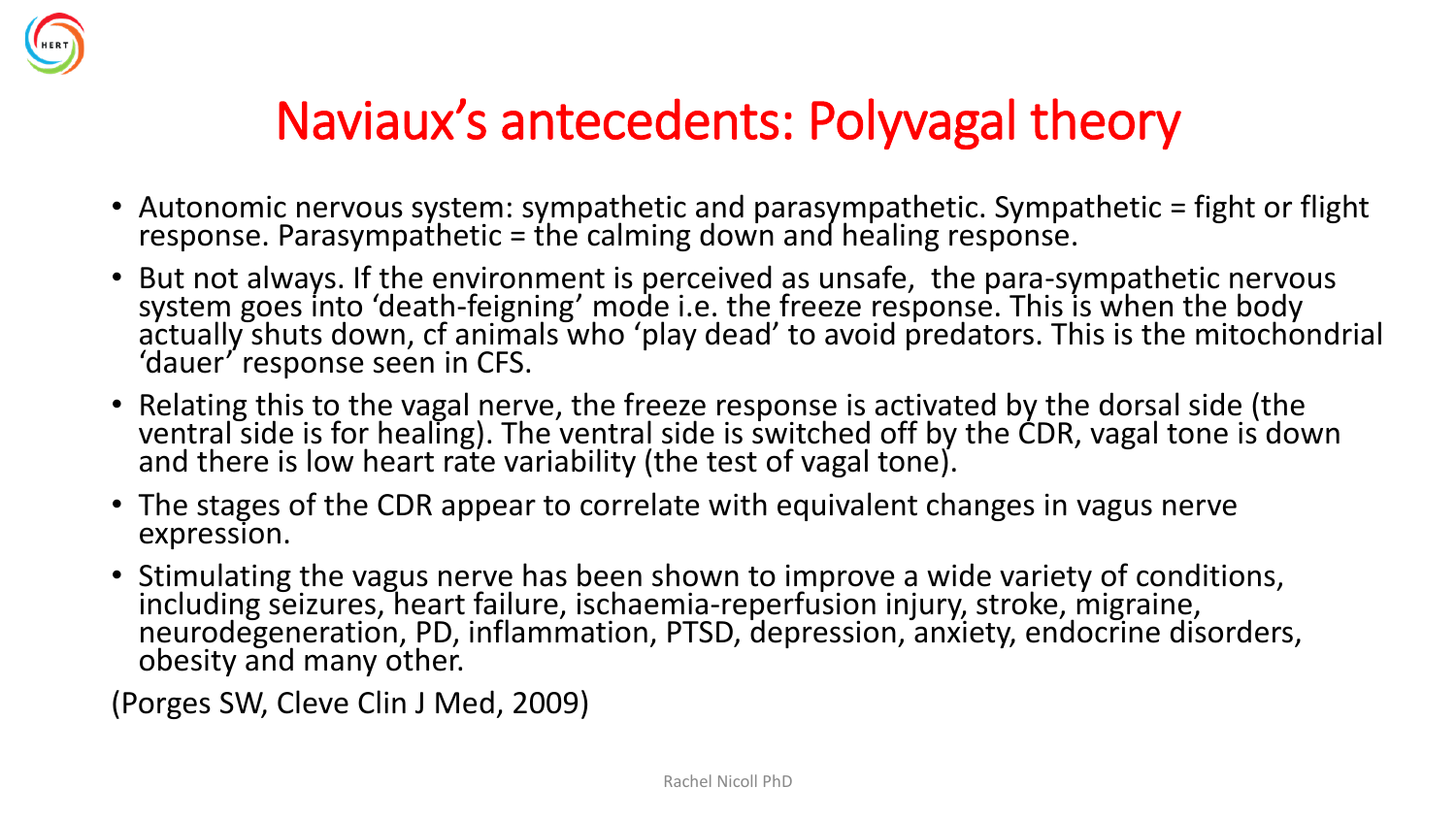

### Naviaux's antecedents: Cellular stress response

- When the cell is stressed, it first goes into defensive mode for protection and to aid recovery. If this fails, then the cell activates apoptosis pathways.
- This type of cellular stress has been seen in many chronic diseases, including T2D, ischaemia, atherosclerosis, cancer and neurodegenerative disorders.
- Typical protective responses include upregulating antioxidant enzymes, heat shock protein production, the unfolded protein response and the DNA damage response.
- Heat shock proteins (HSPs) shut down general protein transcription and translation to conserve energy. They also inhibit the apoptotic pathways and upregulate pro-survival mechanisms.
- The unfolded protein response (UPR): can be induced by many stimuli, including toxins, resulting in protein damage; the unfolded proteins accumulate in the endoplasmic reticulum. Misfolded proteins are found in many neurodegenerative diseases. To counter the damage, cells upregulate chaperone proteins to help refold the proteins and secrete growth factors to promote cell survival.
- The DNA damage response: when toxins, radiation or drugs have caused single or double DNA strand breaks. Single strand breaks undergo nucleotide excision repair using the intact strand as a template; double strand breaks require more complex repair mechanism (non-homologous end joining and homologous recombination).
- Examples: In Parkinson's disease, activation of heat shock proteins seen through over-expression of alphasynuclein in dopaminergic neurons; both HSPs and the UPR have been found in animal models of myocardial infarction and cancer.

(Fulda S, Int J Cell Biol, 2010)

Rachel Nicoll PhD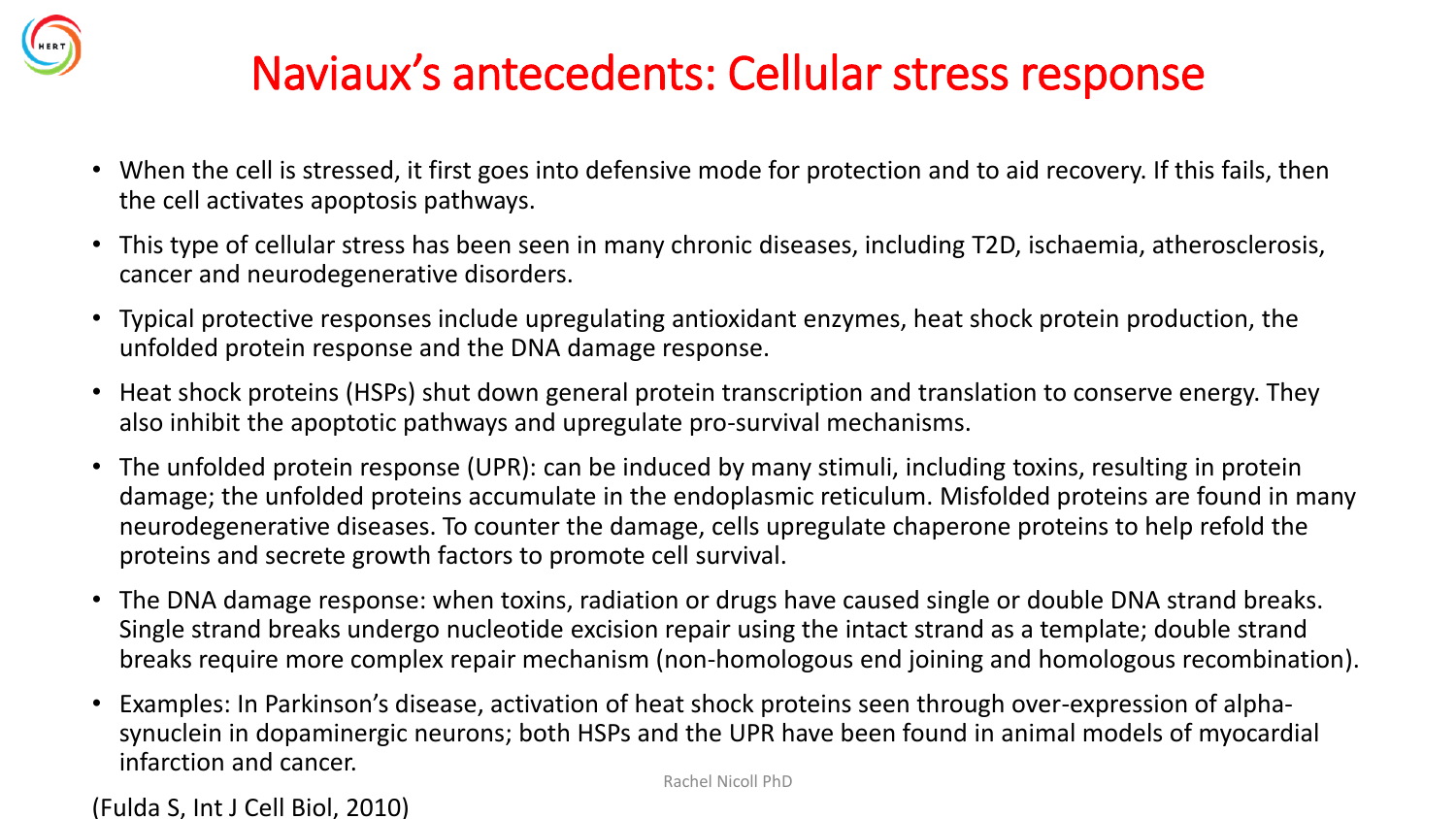

### Naviaux's 2016 paper: a metabolomics study on CFS



### Metabolic features of chronic fatigue syndrome

Robert K. Naviaux<sup>a,b,c,d,1</sup>, Jane C. Naviaux<sup>a,e</sup>, Kefeng Li<sup>a,b</sup>, A. Taylor Bright<sup>a,b</sup>, William A. Alaynick<sup>a,b</sup>, Lin Wang<sup>a,b</sup>, Asha Baxter<sup>f</sup>, Neil Nathan<sup>f,2</sup>, Wayne Anderson<sup>f</sup>, and Eric Gordon<sup>f</sup>

<sup>a</sup>The Mitochondrial and Metabolic Disease Center, University of California, San Diego School of Medicine, San Diego, CA 92103-8467; <sup>b</sup>Department of Medicine University of California, San Diego School of Medicine, San Diego, CA 92103-8467; Spenartment of Pediatrics University of California, San Diego

- Naviaux showed that CFS patients had abnormalities in 20 metabolic pathways, most of which indicated a hypo-metabolic syndrome, showing a diagnostic accuracy of around 95%.
- 9 of these pathways related to the CDR, with the down-regulation suggesting postexposure adaptation or a mitocellular hormesis response to pathologically persistent or recurrent cell danger signalling. Rachel Nicoll PhD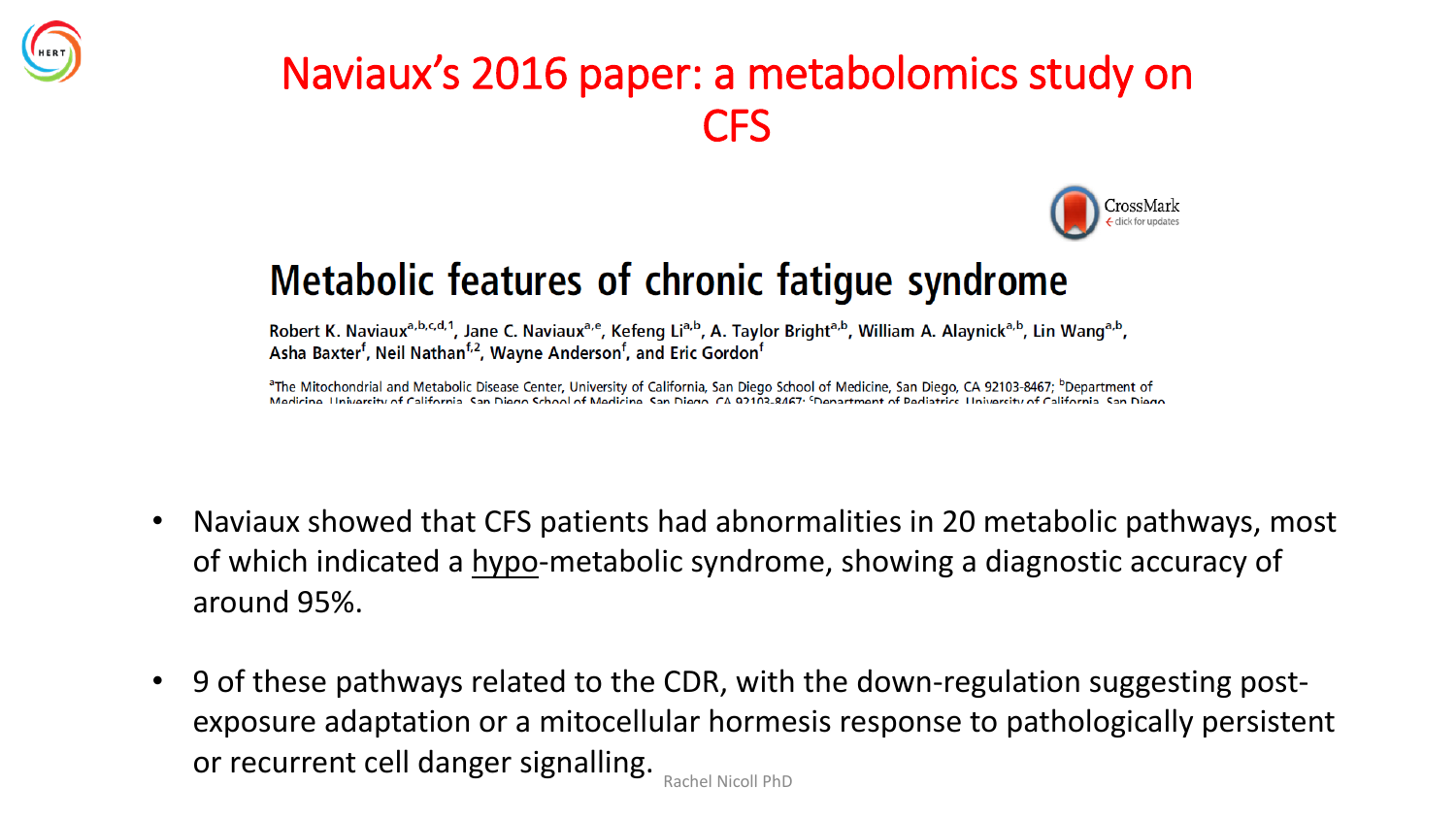

# More on P2Y receptors and purinergic signalling

- Extracellular ATP binds to P2Y receptors. P2Y receptors are a family of purinergic G protein-coupled membrane receptors, present in almost all human tissue, which are stimulated by nucleotides (purines and pyramidines) such as ATP and ADP. There are 8 different P2Y receptors.
- In the brain, P2Y receptors are largely involved in presynaptic activities, as well as mediating long-term (trophic) signalling in cell proliferation, differentiation and death during development and regeneration and participating in neuron-glial interactions. Purinergic signalling is involved in control of cerebral vascular tone and remodelling and has been implicated in learning and memory, locomotor and feeding behaviour and sleep. There is increasing interest in the involvement of purinergic signalling in the pathophysiology of the ischaemia, epilepsy, neurodegenerative diseases, neuropsychiatric and mood disorders and cancer. (Burnstock G, Adv Exp Med Biol, 2020)
- By regulating flow of calcium and potassium ions, P2Y receptors mediate various responses including vasodilatation, blood clotting, heart failure and the immune response (Birkenfeld AL, Pharmacol Ther, 2019).
- Several drugs target P2Y receptors, including the anti-platelet clopidogrel. Interestingly, a biological exposure is known to turn on coagulation pathways.
- In 2017, a search of the keyword 'purinergic' among US intervention trials returned 418 studies. Currently, over 90% of these studies are focused on platelets and heart disease.
- There appears to be broad involvement of purinergic signalling in nearly every chronic disease in which it has been studied, as shown by the work of Geoffrey Burnstock, who coined the term 'purinergic signalling', and is referenced extensively by Naviaux.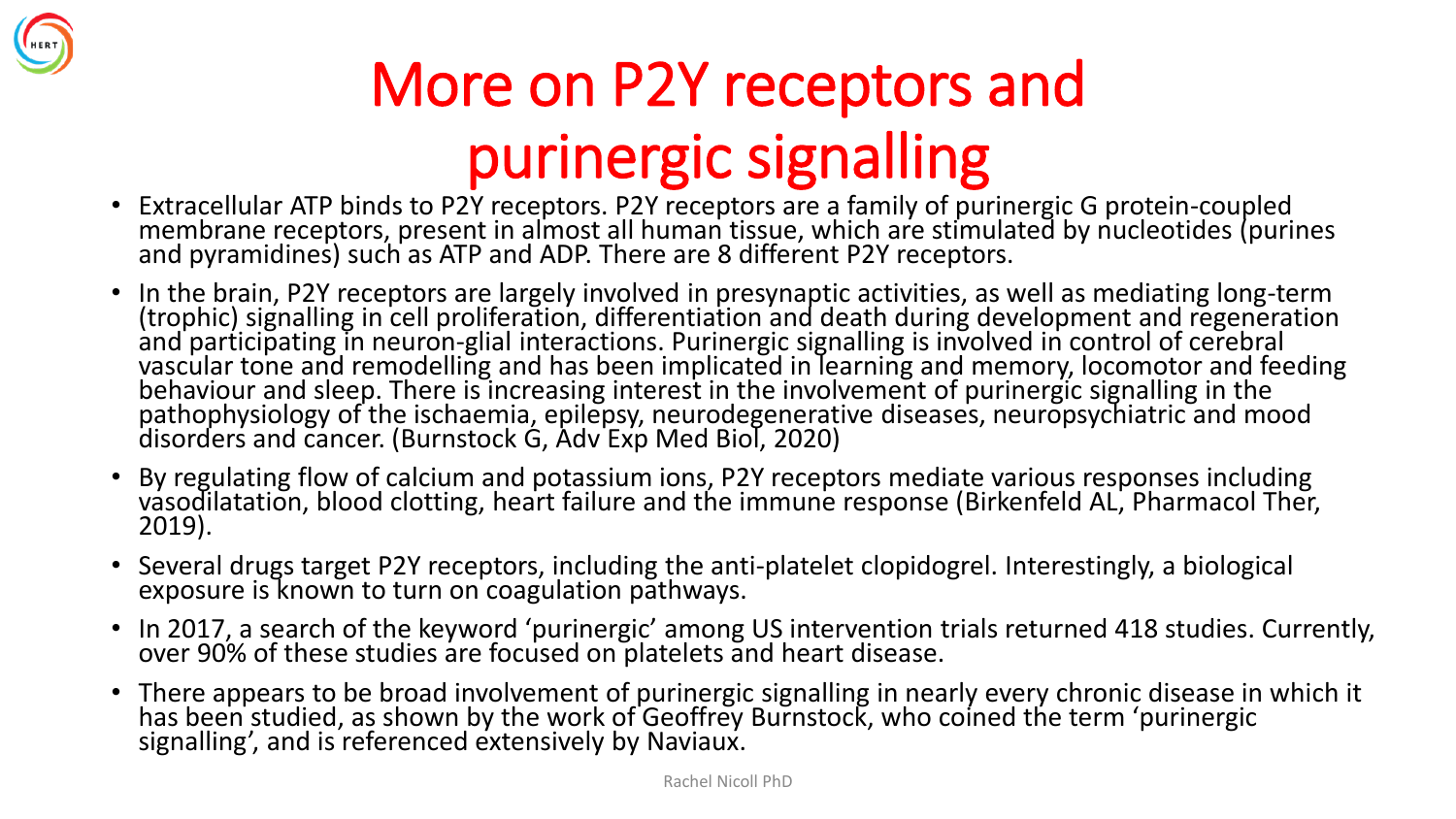

### Extracellular mitochondria

- Extracellular mitochondria can be found free, enclosed by a membrane (inside platelets or vesicles) or as cell-free circulating mitochondrial DNA.
- All forms of extracellular mitochondria can induce paracrine or endocrine responses. These are forms of signalling: paracrine signalling involves communication with nearby cells, i.e. over a short distance, whereas endocrine signalling involving hormones is used when cells need to transmit signals over long distances.
- Extracellular mitochondria could act as regenerative factors or pro-inflammatory activators, particularly in the activation of the immune system. They have potential in disease diagnostics and in the treatment of cardiac, neurological and metabolic diseases. Their effects depend on the mitochondrial state or the form in which it is present, either as a whole functional structure as fragments or only as mitochondrial DNA. (Miliotis S, Mitochondrion. 2019; Torralba D, Front Cell Dev Biol. 2016)
- Extracellular mitochondria or their components have also been found to transfer between cells to support OXPHOS in recipient cells. In the CNS, this facility is also being explored as treatment in spinal cord injury, Parkinson's disease, schizophrenia and ischaemic stroke. (Nakamura Y, Park JH, Hayakawa K. Therapeutic use of extracellular mitochondria in CNS injury and disease. Exp Neurol. 2020)